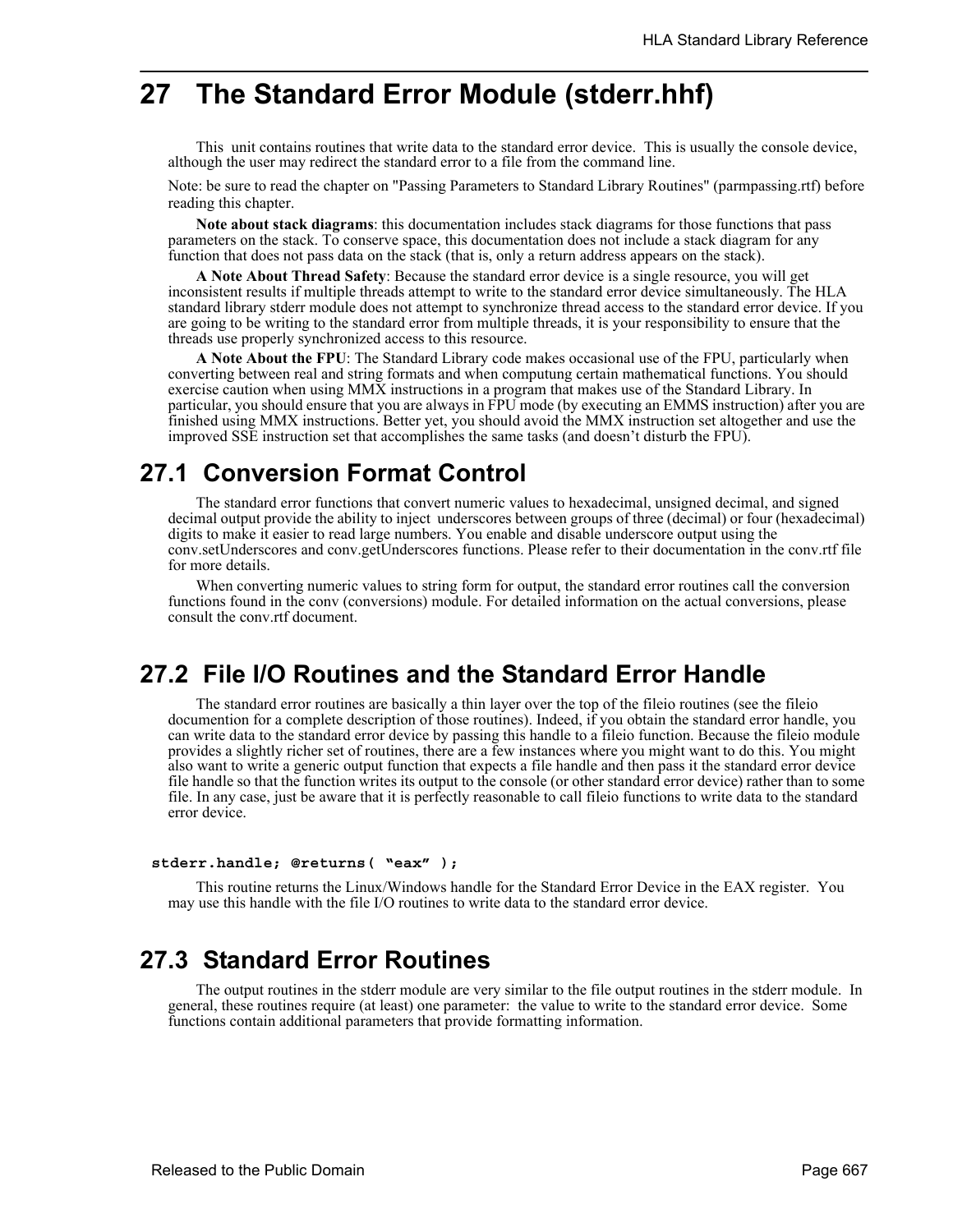# **27.4 Miscellaneous Output Routines**

#### **stderr.write( var buffer:var; count:uns32 );**

This procedure writes the number of bytes specified by the count variable to the standard error device. The bytes starting at the address of the buffer variable are written to standard err. No range checking is done on the buffer, it is your responsibility to ensure that the buffer contains at least count valid data bytes. Because the buffer parameter is passed by untyped reference, a high-level style call to this function will take the address of whatever object you supply as the buffer parameter. *This includes pointer variables* (which is probably not what you want to do). Use the VAL keyword in a high-level style call if you want to use the value of a pointer variable rather than the address of that pointer variable (see the examples that follow).

```
HLA high-level calling sequence examples:
stderr.write( buffer, count );
// If "bufPtr" is dword containing the address of the buffer, then
// use the following code:
stderr.write( val bufPtr, bufferSize );
// If you actually want to write out the four bytes held by
// bufPtr (an unusual thing to do), you would use the
// following code:
stderr.write( bufPtr, 4 );
HLA low-level calling sequence examples:
// Assumes buffer is a static object at a fixed
// address in memory:
pushd( &buffer );
push( count );
call stderr.write;
  // If a 32-bit register is available and buffer
  // isn't at a fixed, static, address:
lea( eax, buffer );
push( eax );
push( count );
call stderr.write;
  // If a 32-bit register is not available and buffer
  // isn't at a fixed, static, address:
sub( 4, esp );
push( eax );
lea( eax, buffer );
mov( eax, [esp+4] );
pop( eax );
push( count );
call stderr.write;
```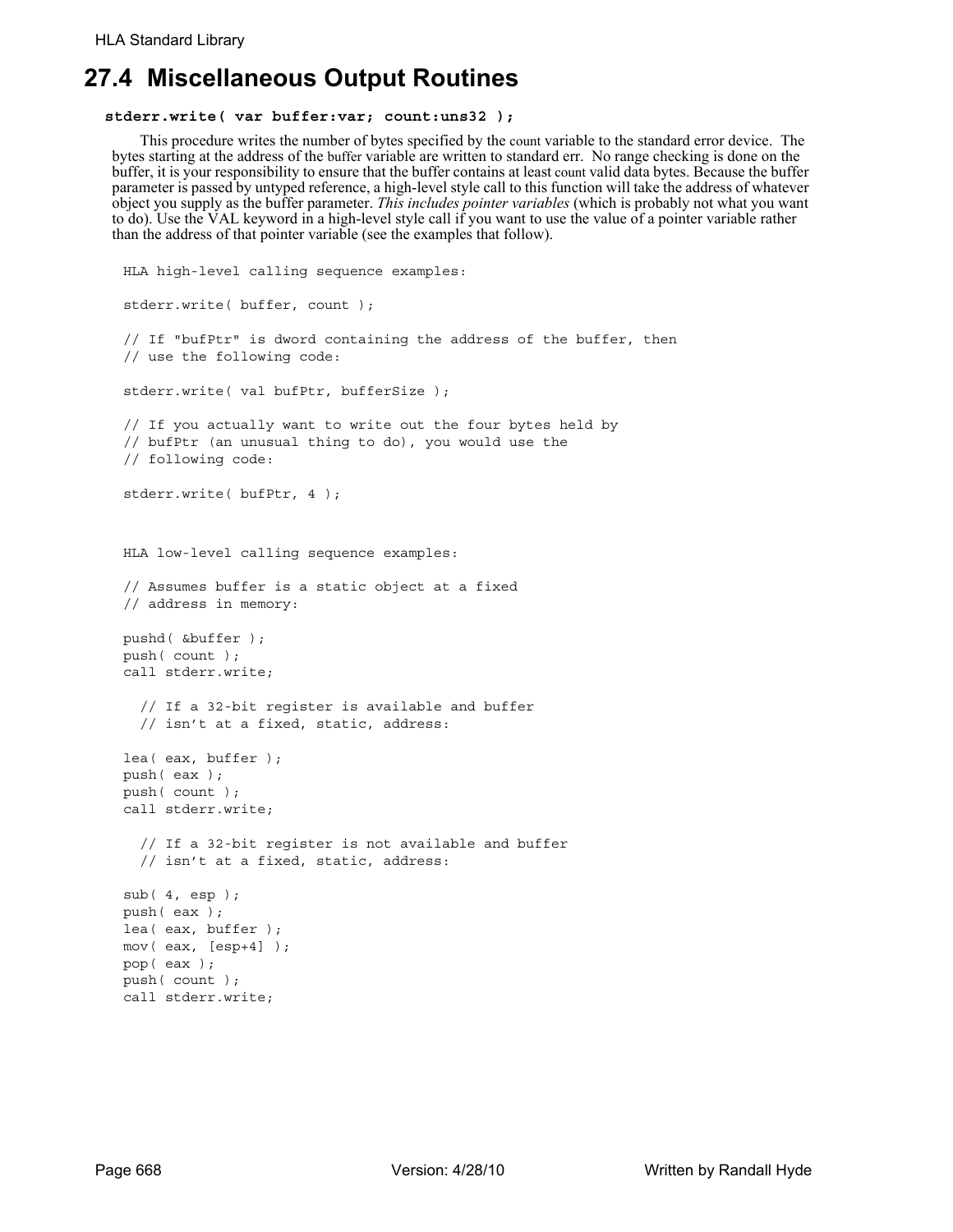|            | stderr.write stack diagram |                       |             |  |                      |  |  |  |  |
|------------|----------------------------|-----------------------|-------------|--|----------------------|--|--|--|--|
|            |                            |                       | <b>Byte</b> |  |                      |  |  |  |  |
|            | 3                          | 2                     |             |  |                      |  |  |  |  |
|            |                            |                       |             |  |                      |  |  |  |  |
| $ESP+8$    |                            |                       |             |  | count $\text{uns}32$ |  |  |  |  |
| $ESP+4$    |                            |                       |             |  | buffer :pointer      |  |  |  |  |
| <b>ESP</b> |                            | <b>Return Address</b> |             |  |                      |  |  |  |  |
|            |                            |                       |             |  |                      |  |  |  |  |
|            |                            |                       |             |  |                      |  |  |  |  |

### **stderr.newln()**

This function writes a newline sequence (e.g., carriage return/line feed under Windows or line feed under Linux) to the standard error output.

HLA high-level calling sequence examples:

stderr.newln();

HLA low-level calling sequence examples:

call stderr.newln;

# **27.5 Boolean Output**

```
stderr.putbool( b:boolean );
```
This procedure writes the string "true" or "false" to the standard error depending on the value of the b parameter.

stderr.putbool( boolVar ); // If the boolean is in a register (AL): stderr.putbool( al ); HLA low-level calling sequence examples: // If "boolVar" is not one of the last three // bytes on a page of memory, you can do this:

HLA high-level calling sequence examples: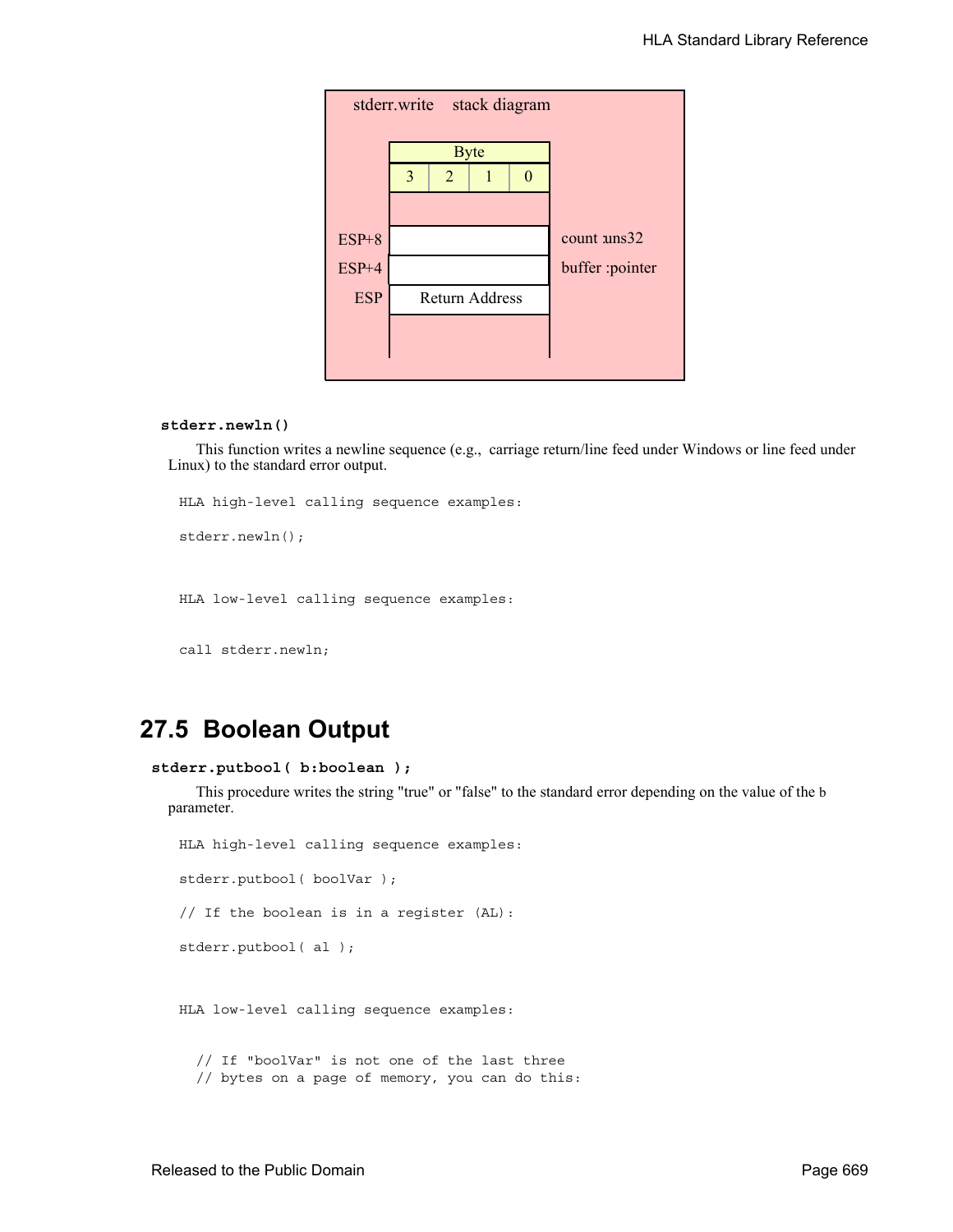```
push( (type dword boolVar ) );
call stderr.putbool;
// If you can't guarantee that the previous code
// won't generate an illegal memory access, and a
// 32-bit register is available, use code like
// the following:
movzx( boolVar , eax ); // Assume EAX is available
push( eax );
call stderr.putbool;
// If no register is available, do something
// like the following code:
sub( 4, esp );
push( eax );
movzx( boolVar , eax );
mov( eax, [esp+4] );
pop( eax );
call stderr.putbool;
// If the boolean value is in al, bl, cl, or dl
// then you can use code like the following:
push( eax ); // Assume boolVar is in AL
call stderr.putbool;
// If the Boolean value is in ah, bh, ch, or dh
// you'll have to use code like the following:
xchg( al, ah ); // Assume boolVar is in AH
push( eax ); // It's now in AL
xchg( al, ah ); // Restore al/ah
call stderr.putbool;
```


# **27.6 Character, String, and Character Set Output Routines**

# **stderr.putc( c:char );**

Writes the character specified by the c parameter to the standard error device.

```
HLA high-level calling sequence examples:
```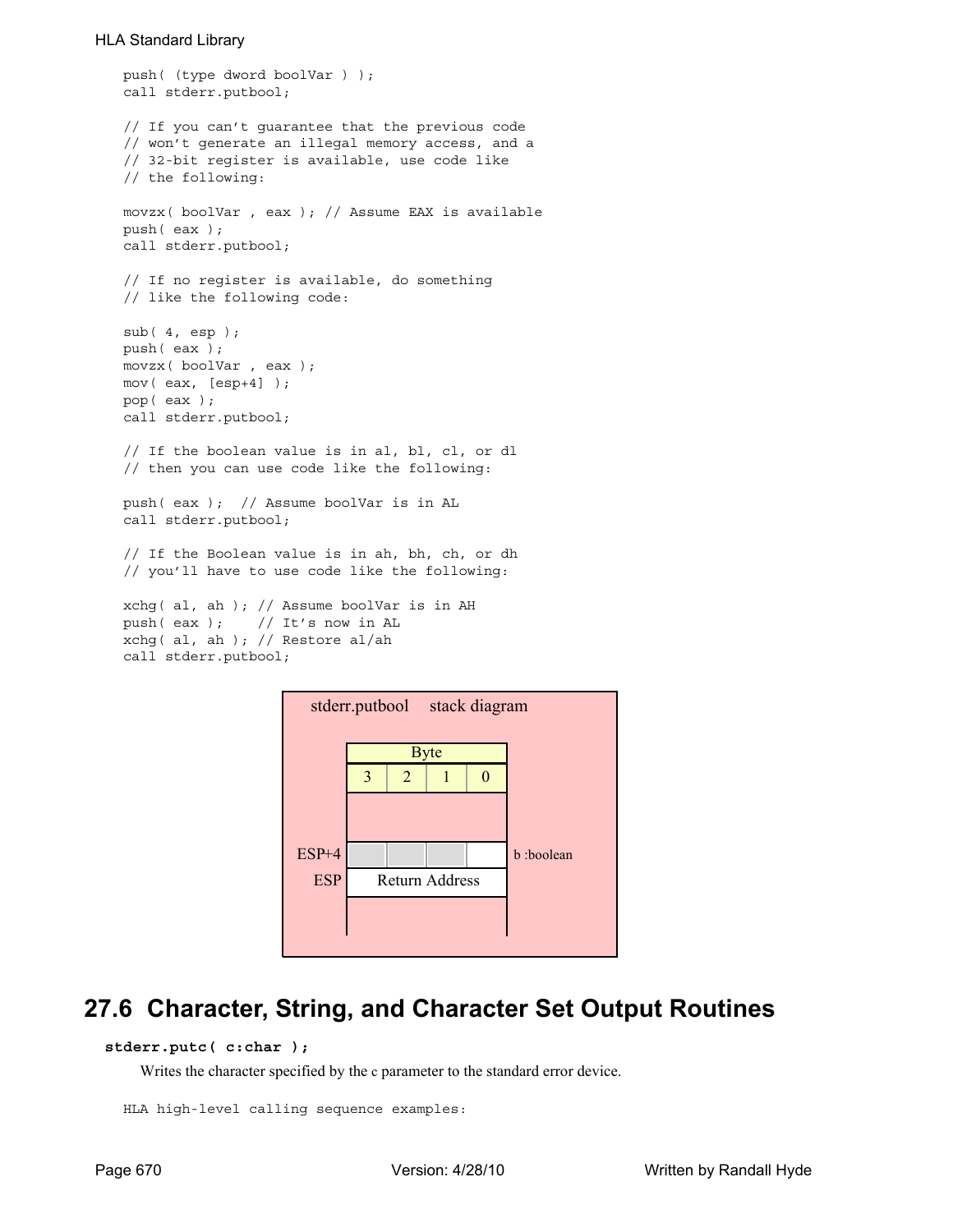```
stderr.putc( charVar );
// If the character is in a register (AL):
stderr.putc( al );
HLA low-level calling sequence examples:
  // If "charVar" is not one of the last three
  // bytes on a page of memory, you can do this:
push( (type dword charVar) );
call stderr.putc;
// If you can't guarantee that the previous code
// won't generate an illegal memory access, and a
// 32-bit register is available, use code like
// the following:
movzx( charVar, eax ); // Assume EAX is available
push( eax );
call stderr.putc;
// If no register is available, do something
// like the following code:
sub( 4, esp );
push( eax );
movzx( charVar, eax );
mov( eax, [esp+4] );
pop( eax );
call stderr.putc;
// If the character value is in al, bl, cl, or dl
// then you can use code like the following:
push( eax ); // Assume charVar is in AL
call stderr.putc;
// If the character value is in ah, bh, ch, or dh
// you'll have to use code like the following:
xchg( al, ah ); // Assume charVar is in AH
push(eax ); // It's now in AL
xchg( al, ah ); // Restore al/ah
call stderr.putc;
```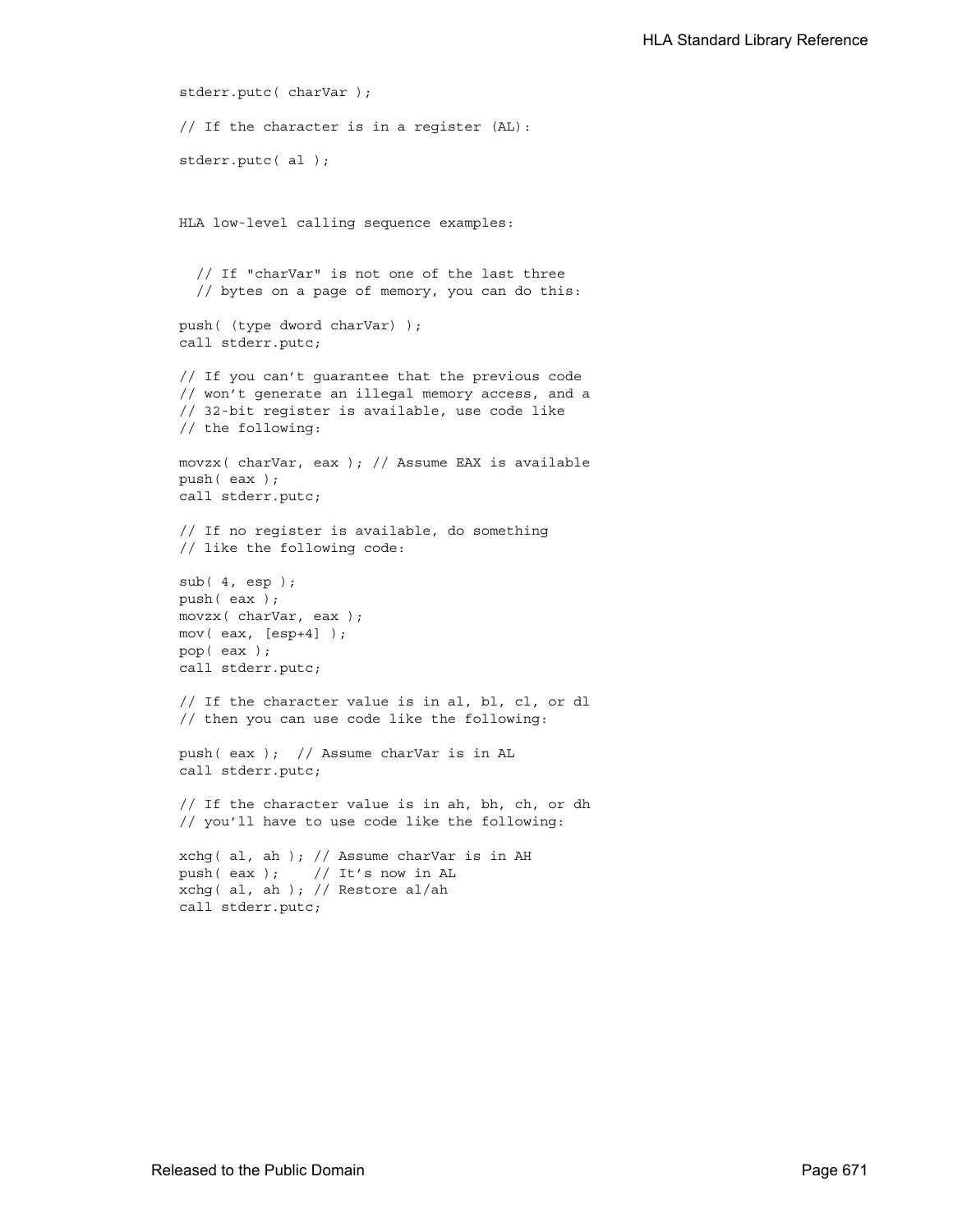|            | stderr.putc stack diagram |                |                       |  |         |
|------------|---------------------------|----------------|-----------------------|--|---------|
|            |                           |                | <b>Byte</b>           |  |         |
|            | 3                         | $\overline{2}$ |                       |  |         |
|            |                           |                |                       |  |         |
| $ESP+4$    |                           |                |                       |  | c :char |
| <b>ESP</b> |                           |                | <b>Return Address</b> |  |         |
|            |                           |                |                       |  |         |
|            |                           |                |                       |  |         |

### **stderr.putcSize( c:char; width:int32; fill:char )**

Outputs the character c to the standard error using at least width output positions. If the absolute value of width is greater than one, then this function writes fill characters as padding characters during the output. If width is a positive value greater than one, then stderr.putcSize writes c left justfied in a field of width characters; if width is a negative value less than one, then stderr.putcSize writes c right justified in a field of width characters.

```
HLA high-level calling sequence examples:
stderr.putcSize( charVar, width, padChar );
HLA low-level calling sequence examples:
  // If "charVar" and "padChar" are not one of the last three
  // bytes on a page of memory, you can do this:
push( (type dword charVar) );
push( width );
push( (type dword padChar) );
call stderr.putcSize;
// If you can't guarantee that the previous code
// won't generate an illegal memory access, and a
// 32-bit register is available, use code like
// the following:
movzx( charVar, eax ); // Assume EAX is available
push( eax );
push( width );
movzx( padChar, ebx ); // Assume EBX is available
push( ebx );
call stderr.putcSize;
// If no registers are available, do something
// like the following code:
push( eax );
movzx( charVar, eax );
push( eax );
push( width );
```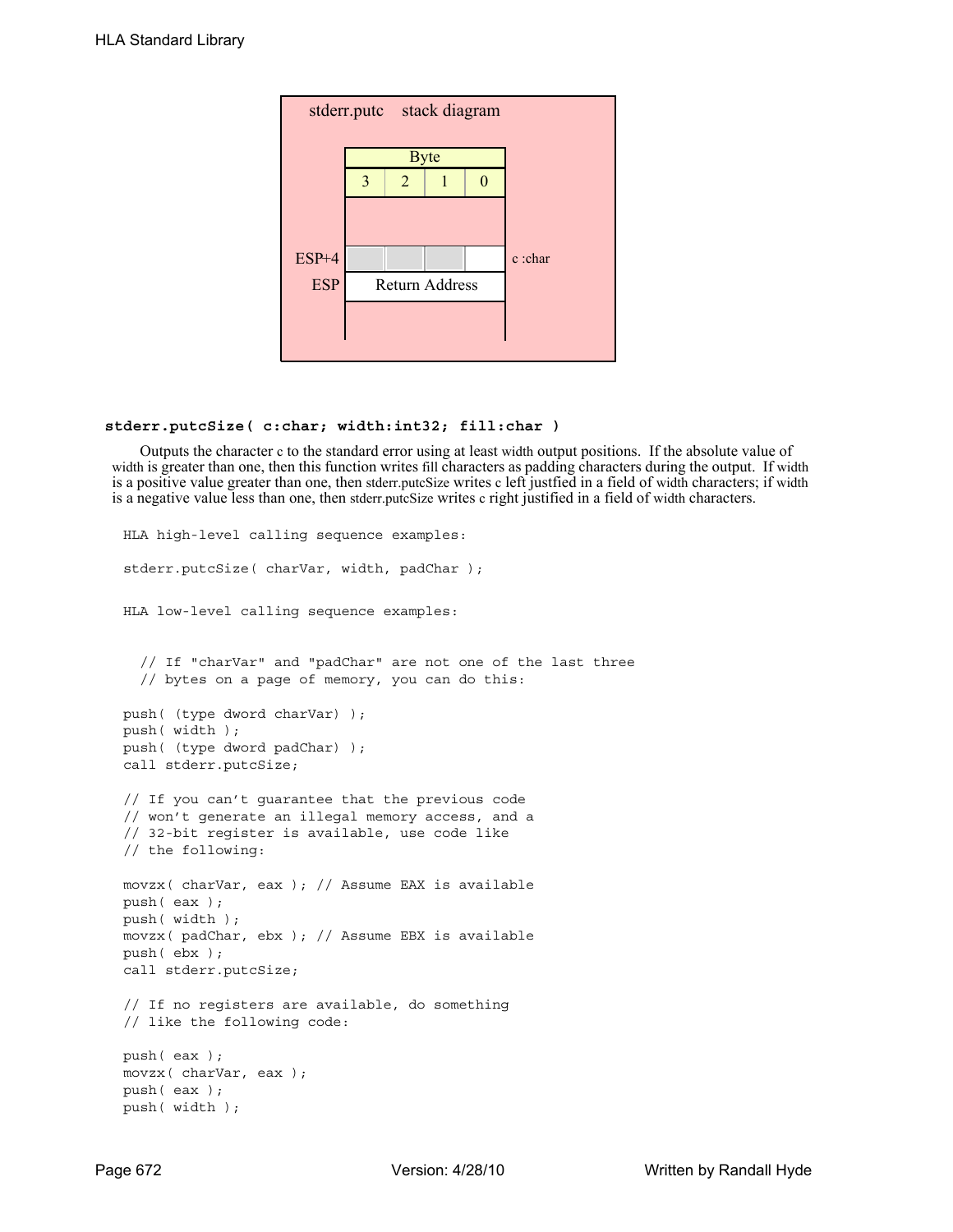```
movzx( padChar, eax );
push( eax );
call stderr.putcSize;
pop( eax );
// If "charVar" or "padChar" are in an
// 8-bit register, then you can push
// the corresponding 32-bit register if
// the register is AL, BL, CL, or DL:
push( eax ); // Assume charVar is in AL
push( width );
push( ebx ); // Assume padChar is in BL
call stderr.putcSize;
// Do the following if the characters are
// in AH, BH, CH, or DH:
xchg( al, ah ); // Assume charVar is in AH
xchg( bl, bh ); // Assume padChar is in BH
push( eax ); 
push( width );
push( ebx );
xchg( al, ah );
xchg( bl, bh );
call stderr.putcSize;
```


#### **stderr.putcset( cst:cset );**

This function writes all the members of the est character set parameter to the standard error device.

```
HLA high-level calling sequence examples:
stderr.putcset( csVar );
stderr.putcset( [ebx] ); // EBX points at the cset.
HLA low-level calling sequence examples:
push( (type dword csVar[12]) ); // Push H.O. dword first
push( (type dword csVar[8]) );
push( (type dword csVar[4]) );
```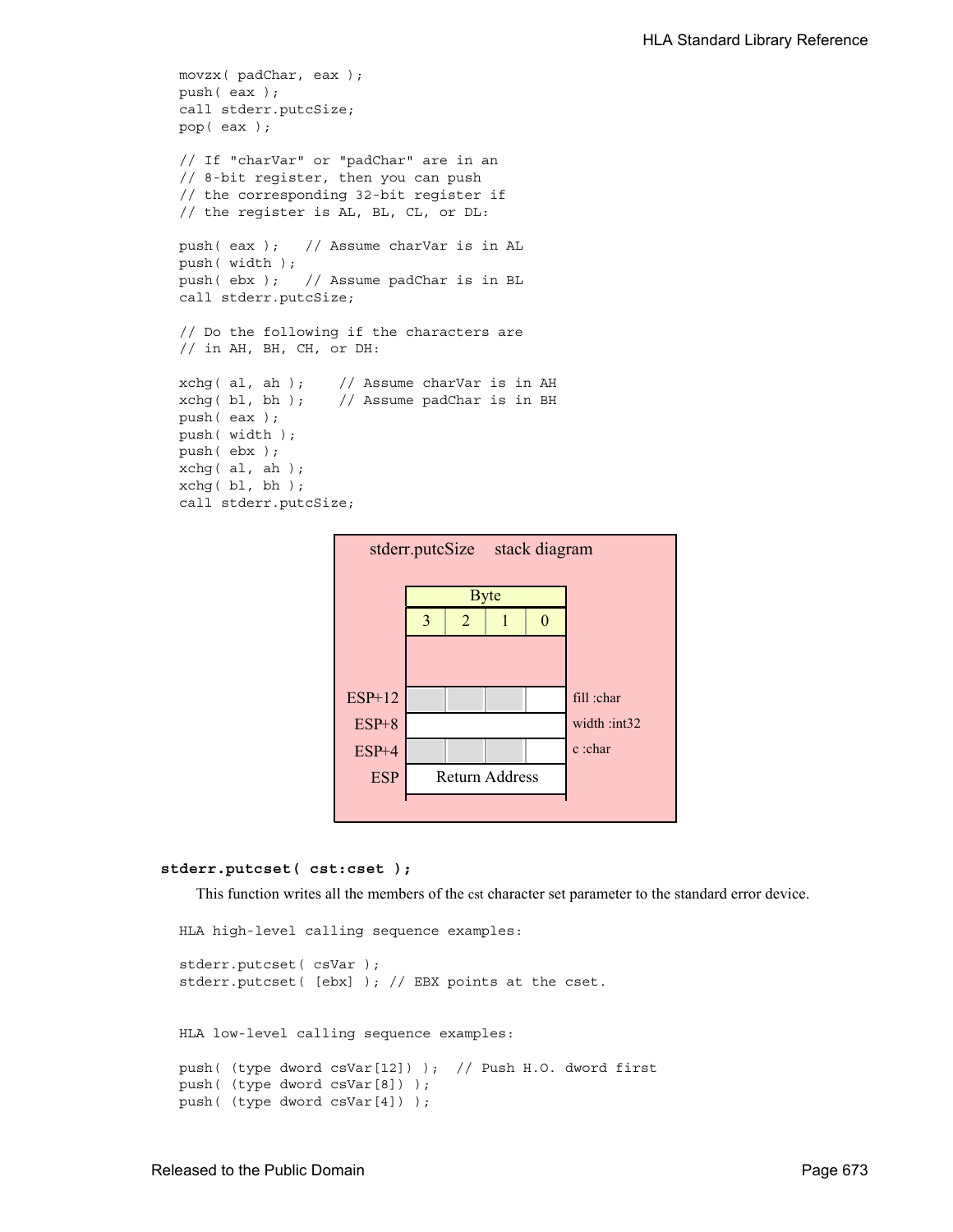```
push( (type dword csVar) ); // Push L.O. dword last
call stderr.putcset;
push( (type dword [ebx+12]) ); // Push H.O. dword first
push( (type dword [ebx+8]) );
push( (type dword [ebx+4]) );
push( (type dword [ebx]) ); // Push L.O. dword last
call stderr.putcset;
```


## **stderr.puts( s:string );**

This procedure writes the value of the string parameter to the standard error. Remember, string values are actually 4-byte pointers to the string's character data.

HLA high-level calling sequence examples: stderr.puts( strVar ); stderr.puts( ebx ); // EBX holds a string value. stderr.puts( "Hello World" ); HLA low-level calling sequence examples: // For string variables: push( strVar ); call stderr.puts; // For string values held in registers: push( ebx ); // Assume EBX holds the string value call stderr.puts; // For string literals, assuming a 32-bit register // is available: lea( eax, "Hello World" ); // Assume EAX is available.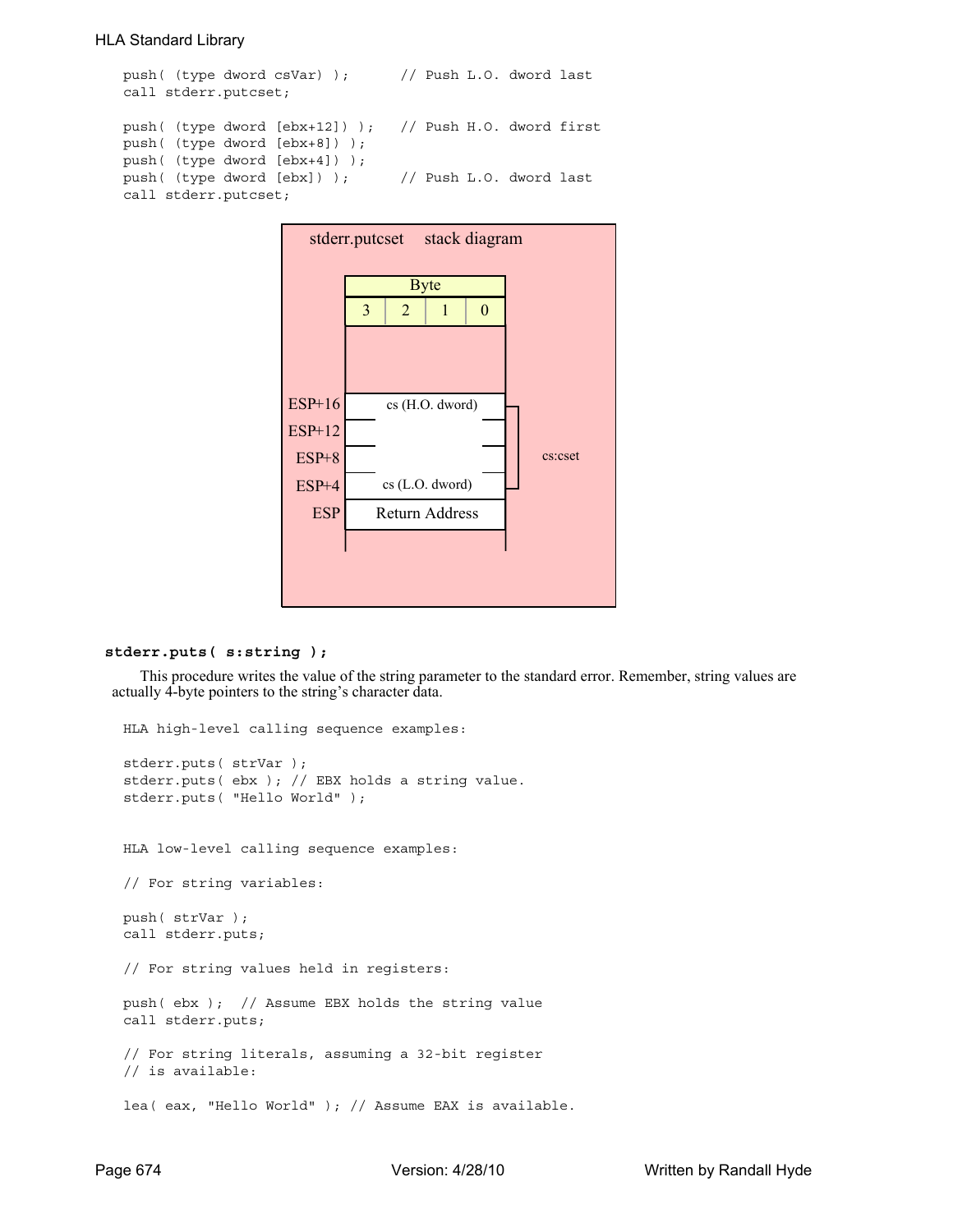```
push( eax );
call stderr.puts;
// If a 32-bit register is not available:
readonly
  literalString :string := "Hello World";
     .
     .
     .
push( literalString );
call stderr.puts;
```


### **stderr.putsSize( s:string; width:int32; fill:char );**

This function writes the s string to the standard error using at least width character positions. If the absolute value of width is less than or equal to the length of s, then this function behaves exactly like stderr.puts. On the other hand, if the absolute value of width is greater than the length of s, then stderr.putsSize writes width characters to the standard error. This procedure emits the fill character in the extra print positions. If width is positive, then stderr.putsSize right justifies the string in the print field. If width is negative, then stderr.putsSize left justifies the string in the print field. Generally, people expect the string to be left justified, so you should ensure that this value is negative to achieve this.

```
HLA high-level calling sequence examples:
stderr.putsSize( strVar, width, ' ' );
// For the following, EBX holds the string value,
// ECX contains the width, and AL holds the pad
// character:
stderr.putsSize( ebx, ecx, al );
stderr.putsSize( "Hello World", 25, padChar );
HLA low-level calling sequence examples:
// For string variables:
push( strVar );
push( width );
```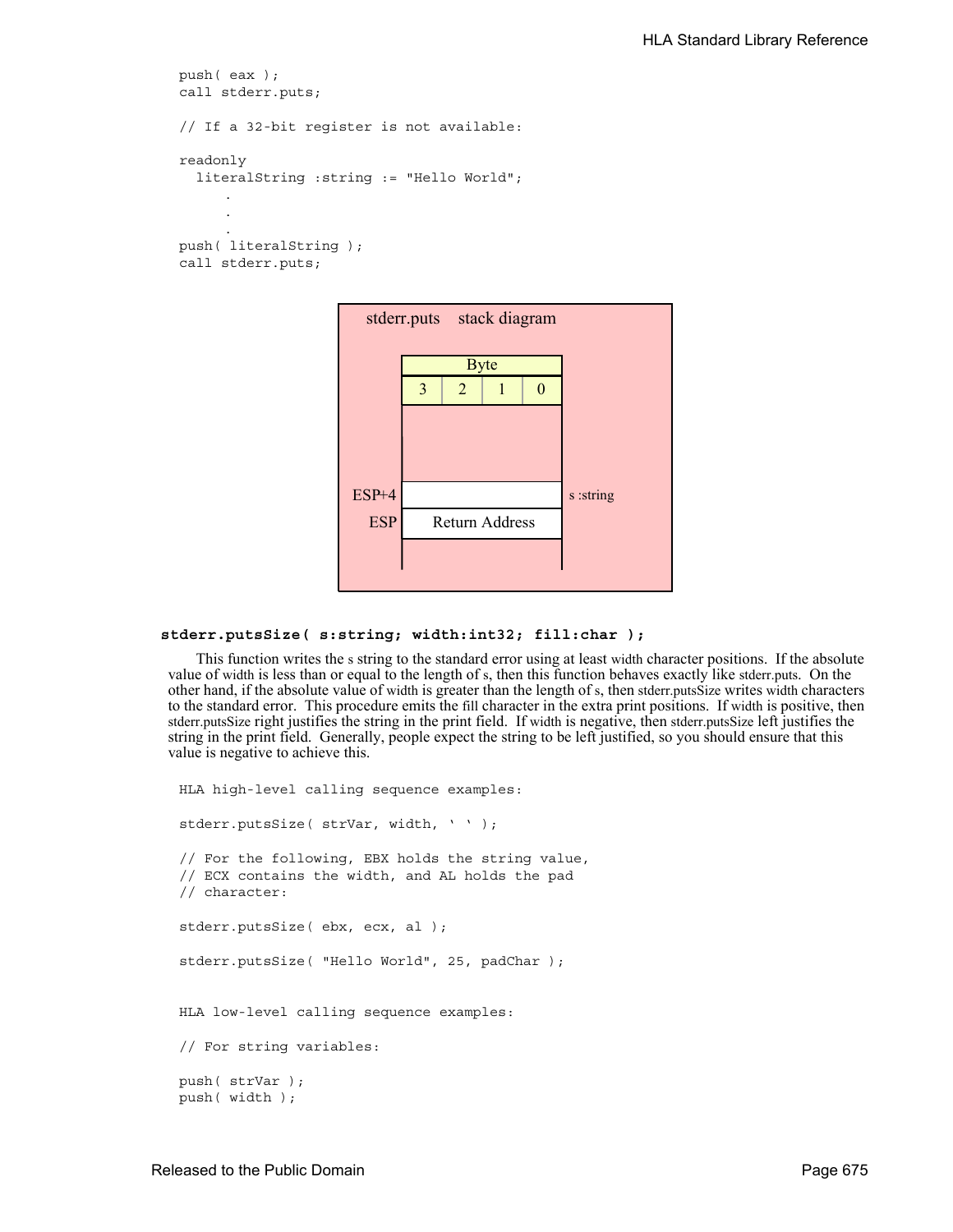```
pushd( ' ' );
call stderr.putsSize;
// For string values held in registers:
push( ebx ); // Assume EBX holds the string value
push( ecx ); // Assume ECX holds the width
push( eax ); // Assume AL holds the fill character
call stderr.putsSize;
// For string literals, assuming a 32-bit register
// is available:
lea( eax, "Hello World" ); // Assume EAX is available.
push( eax );
pushd( 25 );
movzx( padChar, eax );
push( eax );
call stderr.putsSize;
// If a 32-bit register is not available:
readonly
  literalString :string := "Hello World";
  // Note: element zero is the actual pad character.
    // The other elements are just padding.
    padChar :char[4] := [ '.', #0, #0, #0 ];
     .
     .
     .
push( literalString );
pushd( 25 );
push( (type dword padChar) );
call stderr.putsSize;
```

| stderr.putsSize stack diagram |   |             |                       |  |             |  |
|-------------------------------|---|-------------|-----------------------|--|-------------|--|
|                               |   | <b>Byte</b> |                       |  |             |  |
|                               | 3 | 2           |                       |  |             |  |
|                               |   |             |                       |  |             |  |
|                               |   |             |                       |  |             |  |
| ESP+12                        |   |             |                       |  | fill :char  |  |
| $ESP+8$                       |   |             |                       |  | width:int32 |  |
| $ESP+4$                       |   |             |                       |  | s :string   |  |
| <b>ESP</b>                    |   |             | <b>Return Address</b> |  |             |  |
|                               |   |             |                       |  |             |  |

# **27.7 Hexadecimal Output Routines**

These routines convert numeric data to hexadecimal string form (using the hexadecimal conversion routines found in the conv module) and write the resulting string to the standard error device.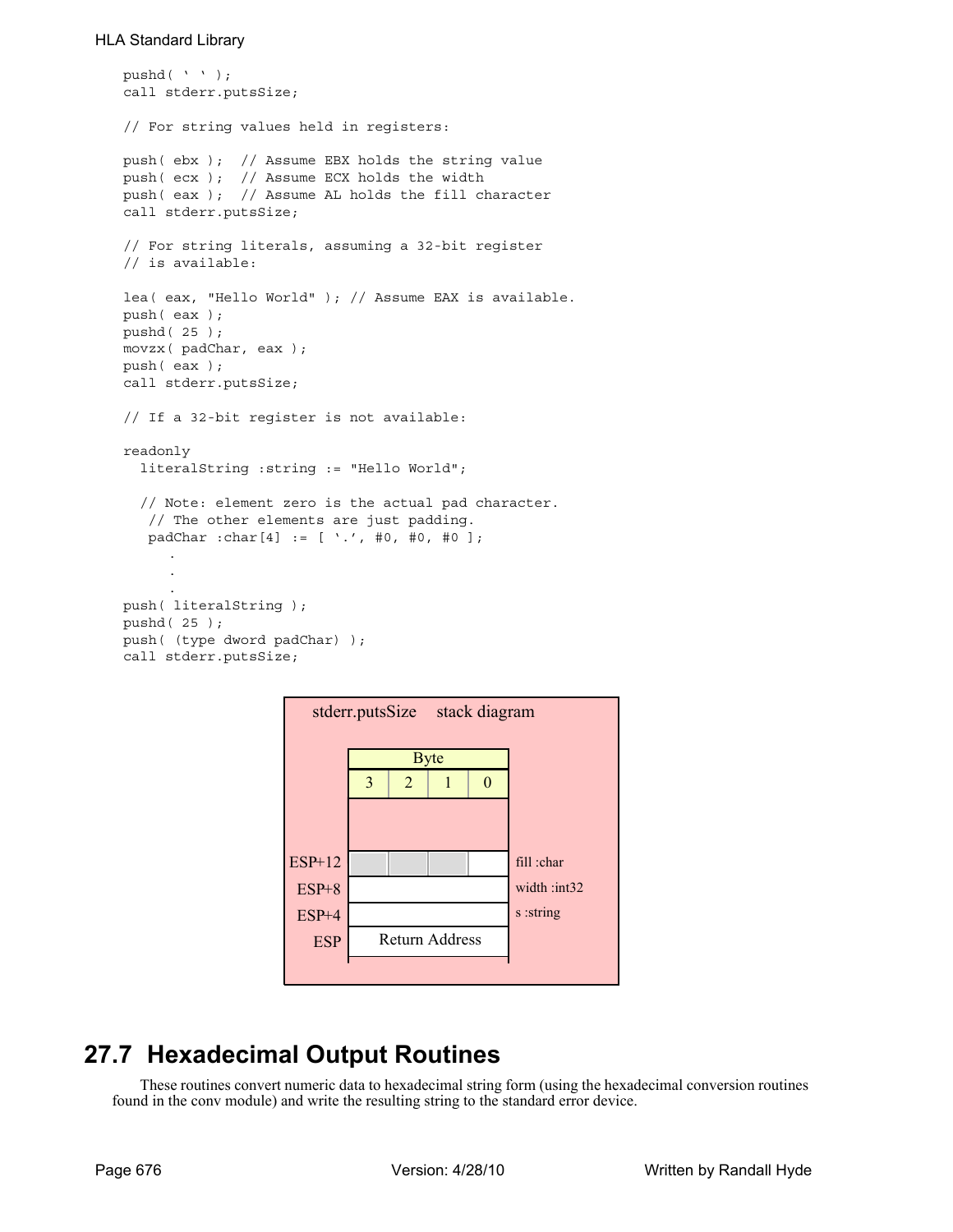#### **stderr.putb( b:byte )**

This procedure writes the value of b to the standard error using exactly two hexadecimal digits (including a leading zero if necessary).

```
HLA high-level calling sequence examples:
stderr.putb( byteVar );
// If the character is in a register (AL):
stderr.putb( al );
HLA low-level calling sequence examples:
  // If "byteVar " is not one of the last three
  // bytes on a page of memory, you can do this:
push( (type dword byteVar ) );
call stderr.putb;
// If you can't guarantee that the previous code
// won't generate an illegal memory access, and a
// 32-bit register is available, use code like
// the following:
movzx( byteVar , eax ); // Assume EAX is available
push( eax );
call stderr.putb;
// If no register is available, do something
// like the following code:
sub(4, esp);push( eax );
movzx( byteVar , eax );
mov( eax, [esp+4] );
pop( eax );
call stderr.putb;
// If the character value is in al, bl, cl, or dl
// then you can use code like the following:
push( eax ); // Assume byteVar is in AL
call stderr.putb;
// If the byte value is in ah, bh, ch, or dh
// you'll have to use code like the following:
xchg( al, ah ); // Assume byteVar is in AH
push( eax ); // It's now in AL
xchg( al, ah ); // Restore al/ah
call stderr.putb;
```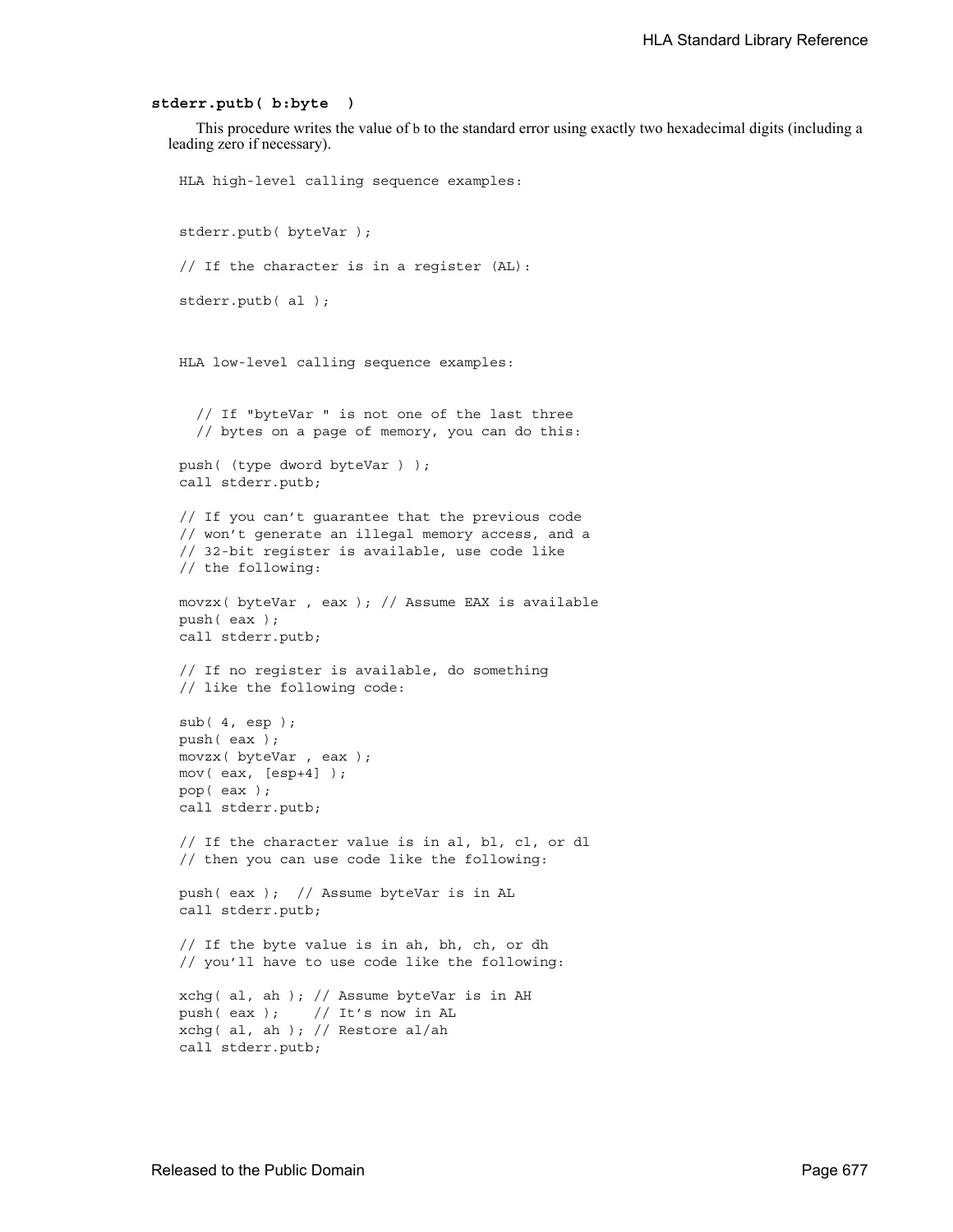| stderr.putb stack diagram |   |                |                       |  |         |  |  |
|---------------------------|---|----------------|-----------------------|--|---------|--|--|
|                           |   | <b>Byte</b>    |                       |  |         |  |  |
|                           | 3 | $\overline{2}$ |                       |  |         |  |  |
|                           |   |                |                       |  |         |  |  |
|                           |   |                |                       |  |         |  |  |
| $ESP+4$                   |   |                |                       |  | b :byte |  |  |
| <b>ESP</b>                |   |                | <b>Return Address</b> |  |         |  |  |
|                           |   |                |                       |  |         |  |  |
|                           |   |                |                       |  |         |  |  |

## **stderr.puth8( b:byte );**

This procedure writes the value of b to the standard error using the minimum necessary number of hexadecimal digits.

```
HLA high-level calling sequence examples:
stderr.puth8( byteVar );
// If the character is in a register (AL):
stderr.puth8( al );
HLA low-level calling sequence examples:
  // If "byteVar " is not one of the last three
  // bytes on a page of memory, you can do this:
push( (type dword byteVar ) );
call stderr.puth8;
// If you can't guarantee that the previous code
// won't generate an illegal memory access, and a
// 32-bit register is available, use code like
// the following:
movzx( byteVar , eax ); // Assume EAX is available
push( eax );
call stderr.puth8;
// If no register is available, do something
// like the following code:
sub( 4, esp );
push( eax );
movzx( byteVar , eax );
mov( eax, [esp+4] );
```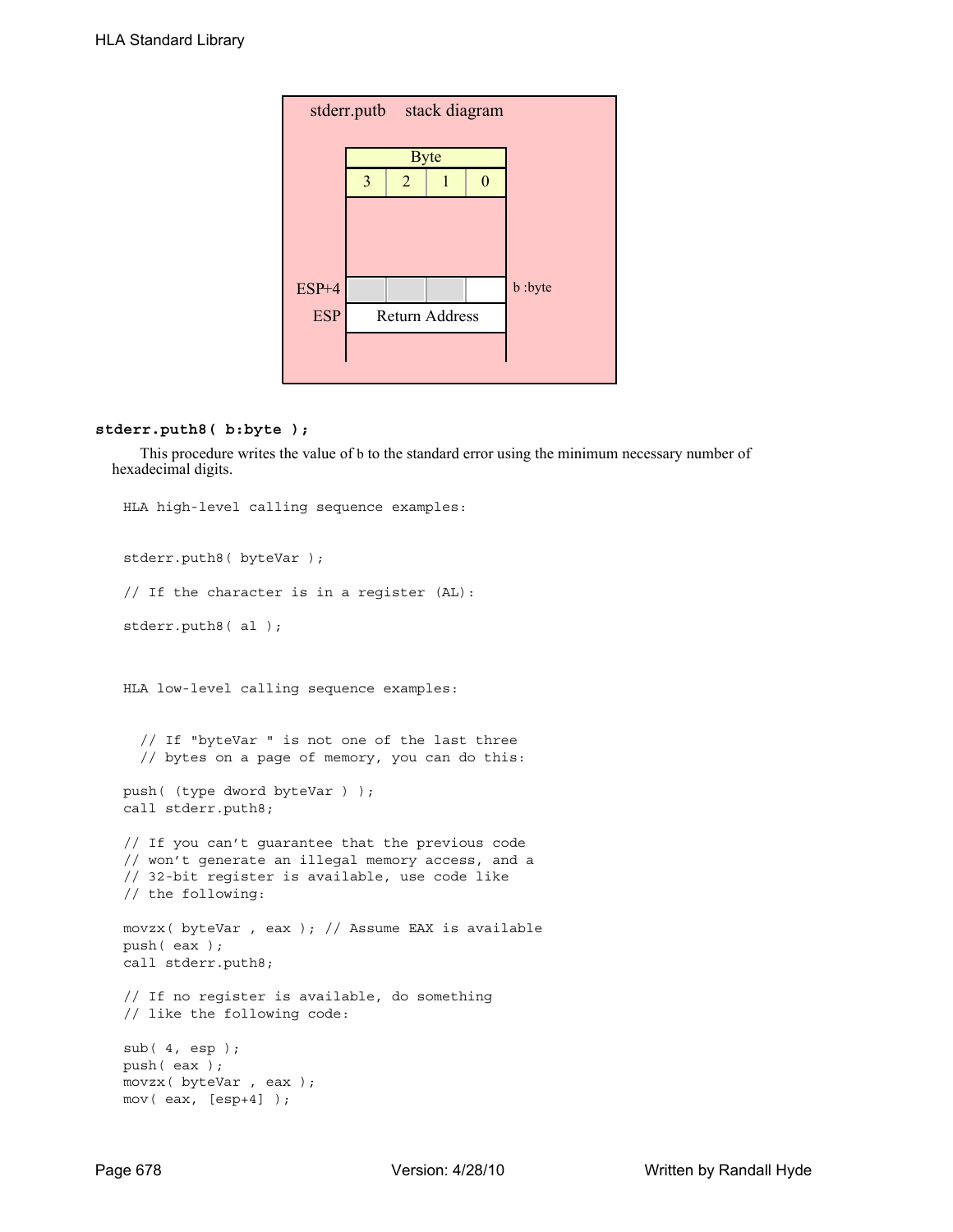```
pop( eax );
call stderr.puth8;
// If the character value is in al, bl, cl, or dl
// then you can use code like the following:
push( eax ); // Assume byteVar is in AL
call stderr.puth8;
// If the byte value is in ah, bh, ch, or dh
// you'll have to use code like the following:
xchg( al, ah ); // Assume byteVar is in AH
push( eax ); // It's now in AL
xchg( al, ah ); // Restore al/ah
call stderr.puth8;
```


```
stderr.puth8Size( b:byte; size:dword; fill:char )
```
The stderr.puth8Size function writes an 8-bit hexadecimal value to the standard error allowing you specify a minimum field width and a fill character.

```
HLA high-level calling sequence examples:
stderr.puth8Size( byteVar, width, padChar );
HLA low-level calling sequence examples:
  // If "byteVar" and "padChar" are not one of the last three
  // bytes on a page of memory, you can do this:
push( (type dword byteVar) );
push( width );
push( (type dword padChar) );
call stderr.puth8Size;
// If you can't guarantee that the previous code
// won't generate an illegal memory access, and a
// 32-bit register is available, use code like
// the following:
```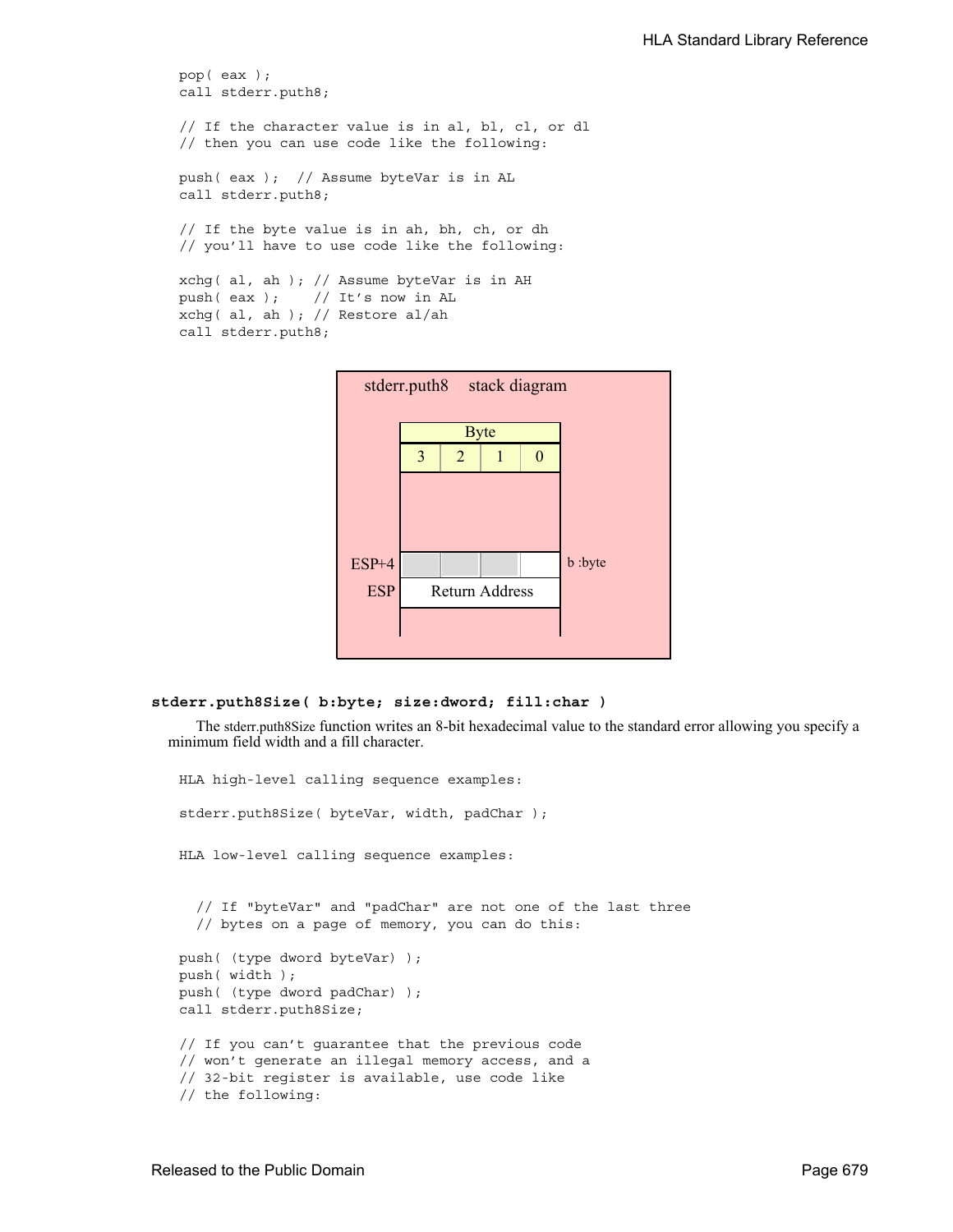```
movzx( byteVar, eax ); // Assume EAX is available
push( eax );
push( width );
movzx( padChar, ebx ); // Assume EBX is available
push( ebx );
call stderr.puth8Size;
// If no registers are available, do something
// like the following code:
push( eax );
movzx( byteVar, eax );
push( eax );
push( width );
movzx( padChar, eax );
push( eax );
call stderr.puth8Size;
pop( eax );
// If "byteVar" or "padChar" are in an
// 8-bit register, then you can push
// the corresponding 32-bit register if
// the register is AL, BL, CL, or DL:
push( eax ); // Assume byteVar is in AL
push( width );
push( ebx ); // Assume padChar is in BL
call stderr.puth8Size;
// Do the following if the characters are
// in AH, BH, CH, or DH:
xchg( al, ah ); // Assume byteVar is in AH
xchg( bl, bh ); // Assume padChar is in BH
push( eax ); 
push( width );
push( ebx );
xchg( al, ah );
xchg( bl, bh );
call stderr.puth8Size;
```
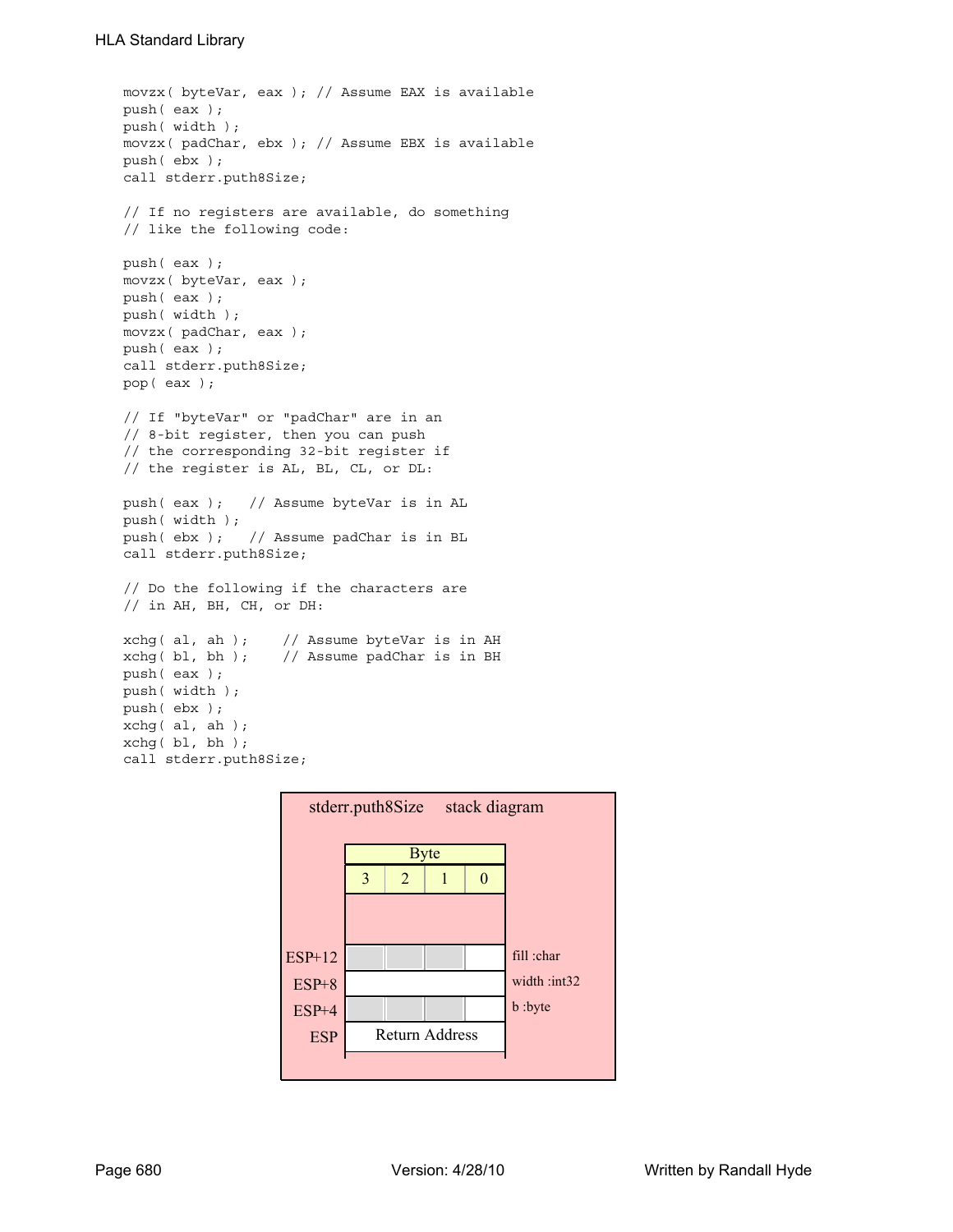#### **stderr.putw( w:word )**

This procedure writes the value of w to the standard error device using exactly four hexadecimal digits (including leading zeros if necessary).

```
HLA high-level calling sequence examples:
stderr.putw( wordVar );
// If the word is in a register (AX):
stderr.putw( ax );
HLA low-level calling sequence examples:
  // If "wordVar " is not one of the last three
  // bytes on a page of memory, you can do this:
push( (type dword wordVar) );
call stderr.putw;
// If you can't guarantee that the previous code
// won't generate an illegal memory access, and a
// 32-bit register is available, use code like
// the following:
movzx( wordVar, eax ); // Assume EAX is available
push( eax );
call stderr.putw;
// If no register is available, do something
// like the following code:
push( eax ):
movzx( wordVar, eax );
push( eax );
call stderr.putw;
pop( eax );
// If the word value is in a 16-bit register
// then you can use code like the following:
```
push( eax ); // Assume wordVar is in AX call stderr.putw;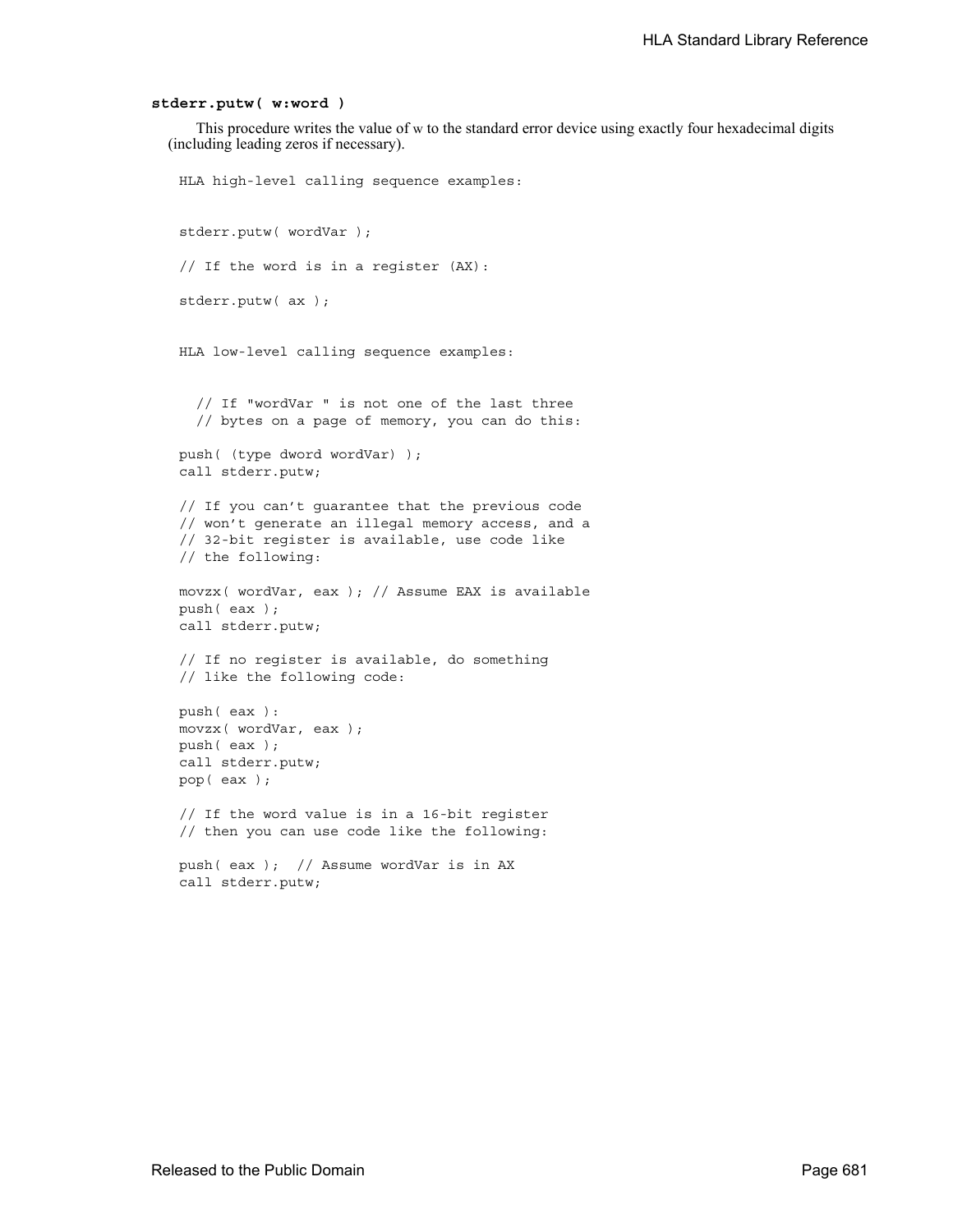| stderr.putw stack diagram |                |                |  |  |         |  |  |
|---------------------------|----------------|----------------|--|--|---------|--|--|
|                           |                |                |  |  |         |  |  |
|                           |                | <b>Byte</b>    |  |  |         |  |  |
|                           | $\overline{3}$ | $\overline{2}$ |  |  |         |  |  |
|                           |                |                |  |  |         |  |  |
| $ESP+4$                   |                |                |  |  | w :word |  |  |
| <b>ESP</b>                |                | Return Address |  |  |         |  |  |
|                           |                |                |  |  |         |  |  |

```
stderr.puth16( w:word )
```
This procedure writes the value of w to the standard err using the minimum necessary number of hexadecimal digits.

```
HLA high-level calling sequence examples:
stderr.puth16( wordVar );
// If the word is in a register (AX):
stderr.puth16( ax );
HLA low-level calling sequence examples:
  // If "wordVar " is not one of the last three
  // bytes on a page of memory, you can do this:
push( (type dword wordVar) );
call stderr.puth16;
// If you can't guarantee that the previous code
// won't generate an illegal memory access, and a
// 32-bit register is available, use code like
// the following:
movzx( wordVar, eax ); // Assume EAX is available
push( eax );
call stderr.puth16;
// If no register is available, do something
// like the following code:
push( eax );
movzx( wordVar, eax );
push( eax );
call stderr.puth16;
pop( eax );
```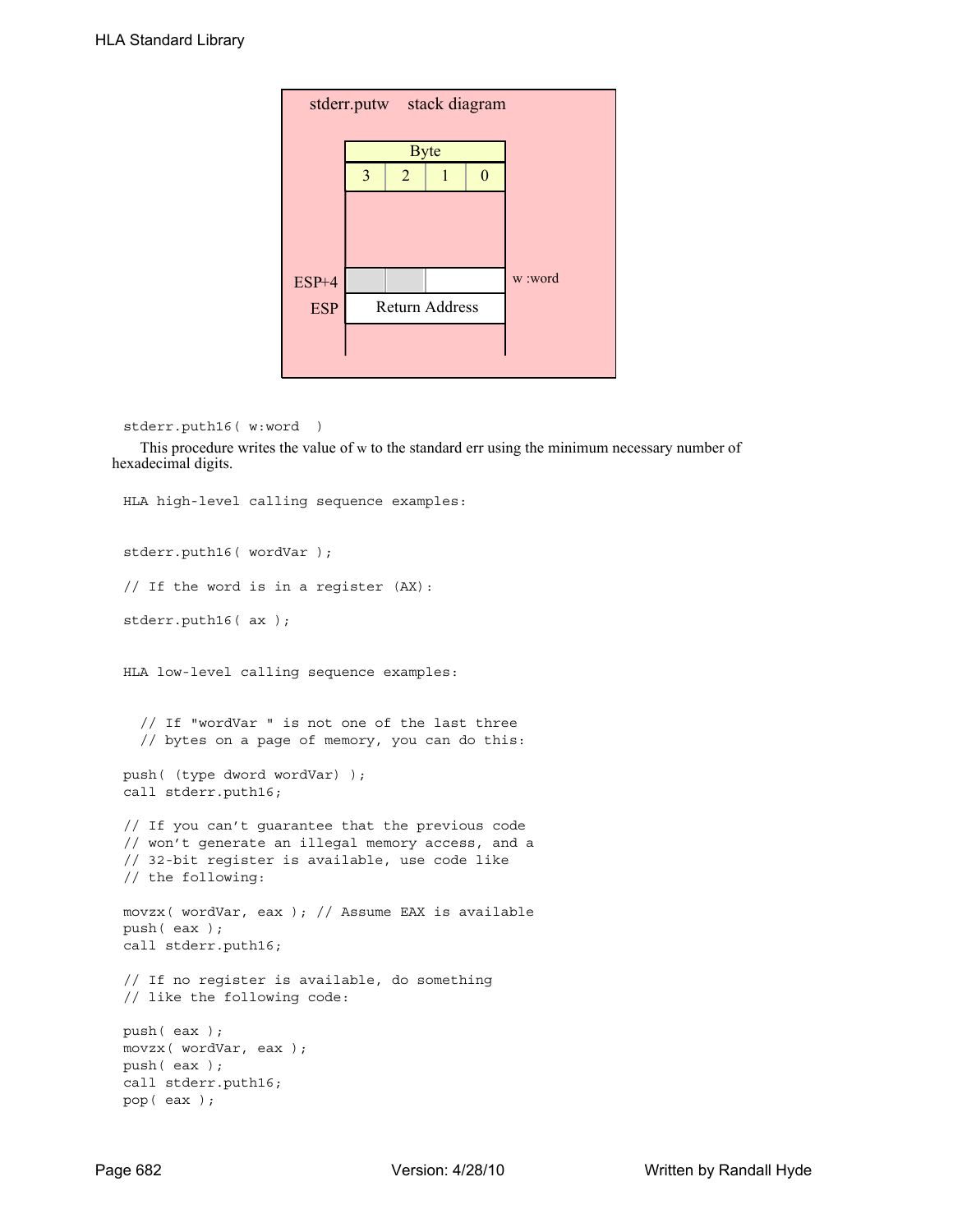// If the word value is in a 16-bit register // then you can use code like the following:

push( eax ); // Assume wordVar is in AX call stderr.puth16;



#### **stderr.puth16Size( w:word; size:dword; fill:char )**

The stderr.puth16Size function writes a 16-bit hexadecimal value to the standard error allowing you specify a minimum field width and a fill character.

```
HLA high-level calling sequence examples:
stderr.puth16Size( wordVar, width, padChar );
HLA low-level calling sequence examples:
  // If "wordVar" and "padChar" are not one of the last three
  // bytes on a page of memory, you can do this:
push( (type dword wordVar) );
push( width );
push( (type dword padChar) );
call stderr.puth16Size;
// If you can't guarantee that the previous code
// won't generate an illegal memory access, and a
// 32-bit register is available, use code like
// the following:
movzx( wordVar, eax ); // Assume EAX is available
push( eax );
push( width );
movzx( padChar, ebx ); // Assume EBX is available
push( ebx );
call stderr.puth16Size;
// If no registers are available, do something
// like the following code:
```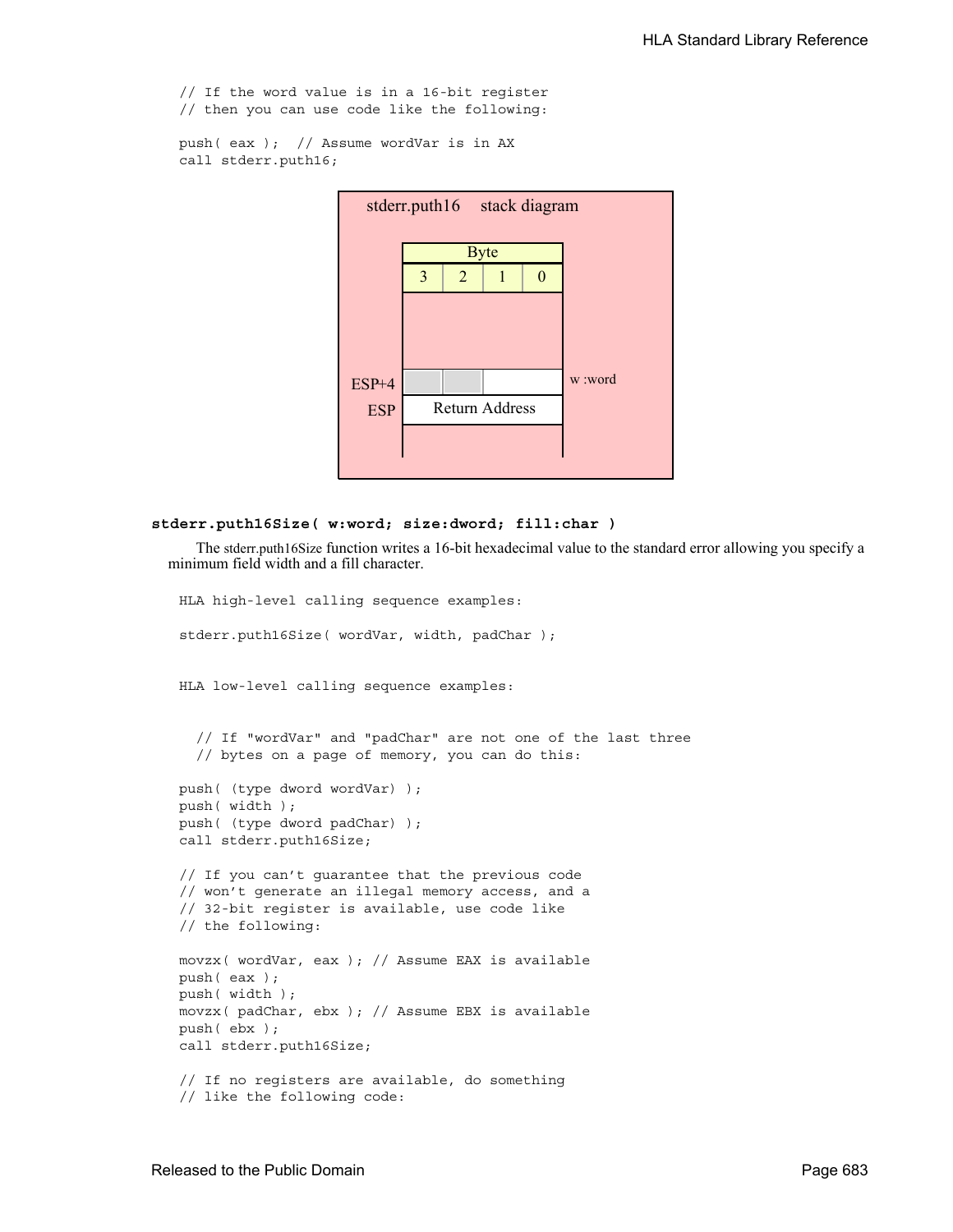```
push( eax );
movzx( wordVar, eax );
push( eax );
push( width );
movzx( padChar, eax );
push( eax );
call stderr.puth16Size;
pop( eax );
// If "wordVar" is in a 16-bit register
// and "padChar" is in an
// 8-bit register, then you can push
// the corresponding 32-bit register if
// the register is AL, BL, CL, or DL:
push( eax ); // Assume wordVar is in AX
push( width );
```

```
push( ebx ); // Assume padChar is in BL
call stderr.puth16Size;
```


### **stderr.putd( d:dword )**

This procedure writes the value of d to the standard err using exactly eight hexadecimal digits (including leading zeros if necessary), if underscore output is not enabled. This routine will emit nine characters (eight digits plus an underscore) if underscore output is enabled.

```
HLA high-level calling sequence examples:
stderr.putd( dwordVar );
// If the dword value is in a register (EAX):
stderr.putd( eax );
HLA low-level calling sequence examples:
push( dwordVar );
call stderr.putd;
```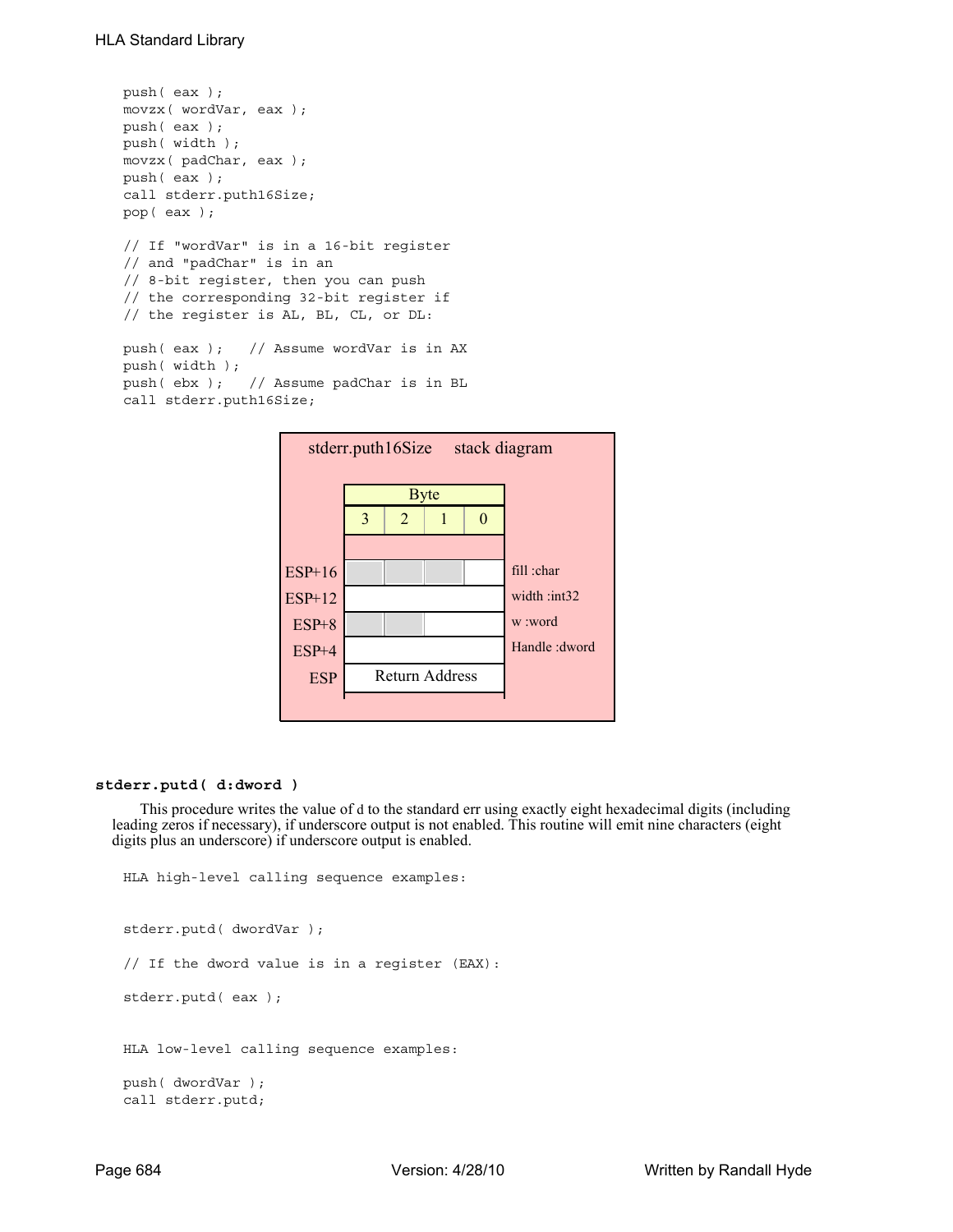push( eax ); call stderr.putd;



```
stderr.puth32( d:dword );
```
This procedure writes the value of d to the standard error using the minimum number of hexadecimal digits necessary. If underscore output is enabled (see conv.setUnderscores and conv.getUnderscores) then this function will emit an underscore between groups of four hexadecimal digits, starting from the least signficant digit.

HLA high-level calling sequence examples: stderr.puth32( dwordVar ); // If the dword is in a register (EAX): stderr.puth32( eax ); HLA low-level calling sequence examples: push( dwordVar ); call stderr.puth32; push( eax ); call stderr.puth32;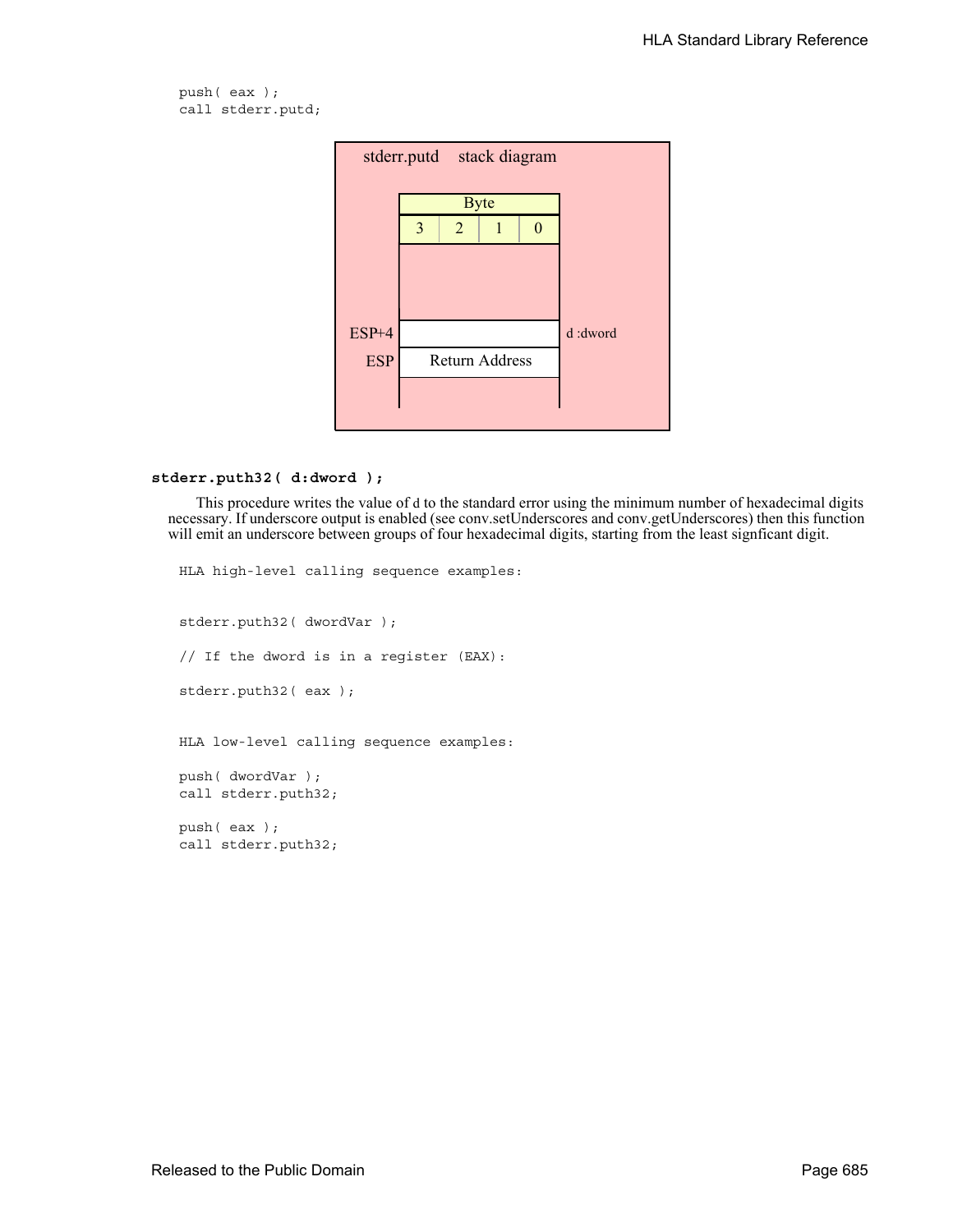| stderr.puth32 stack diagram |   |                |                       |  |          |  |  |  |  |
|-----------------------------|---|----------------|-----------------------|--|----------|--|--|--|--|
|                             |   |                |                       |  |          |  |  |  |  |
|                             |   |                | <b>Byte</b>           |  |          |  |  |  |  |
|                             | 3 | $\overline{2}$ | 1                     |  |          |  |  |  |  |
|                             |   |                |                       |  |          |  |  |  |  |
|                             |   |                |                       |  |          |  |  |  |  |
| ESP+4                       |   |                |                       |  | d :dword |  |  |  |  |
| <b>ESP</b>                  |   |                | <b>Return Address</b> |  |          |  |  |  |  |
|                             |   |                |                       |  |          |  |  |  |  |
|                             |   |                |                       |  |          |  |  |  |  |

# **stderr.puth32Size( d:dword; size:dword; fill:char )**

 The stderr.puth32Size function outputs d as a hexadecimal string (including underscores, if enabled) and it allows you specify a minimum field width and a fill character.

```
HLA high-level calling sequence examples:
stderr.puth32Size( dwordVar, width, ' ' );
// If the dword is in a register (EAX):
stderr.puth32Size( eax, width, cl );
HLA low-level calling sequence examples:
push( dwordVar );
push( width );
pushd( ' ' );
call stderr.puth32Size;
push( eax );
push( width );
push( ecx ); // fill char is in CL
call stderr.puth32Size;
// Assume fill char is in CH
push( eax );
push( width );
xchg( cl, ch ); // fill char is in CH
push( ecx ); 
xchg( cl, ch );
call stderr.puth32Size;
// Alternate method of the above
push( eax );
push( width );
```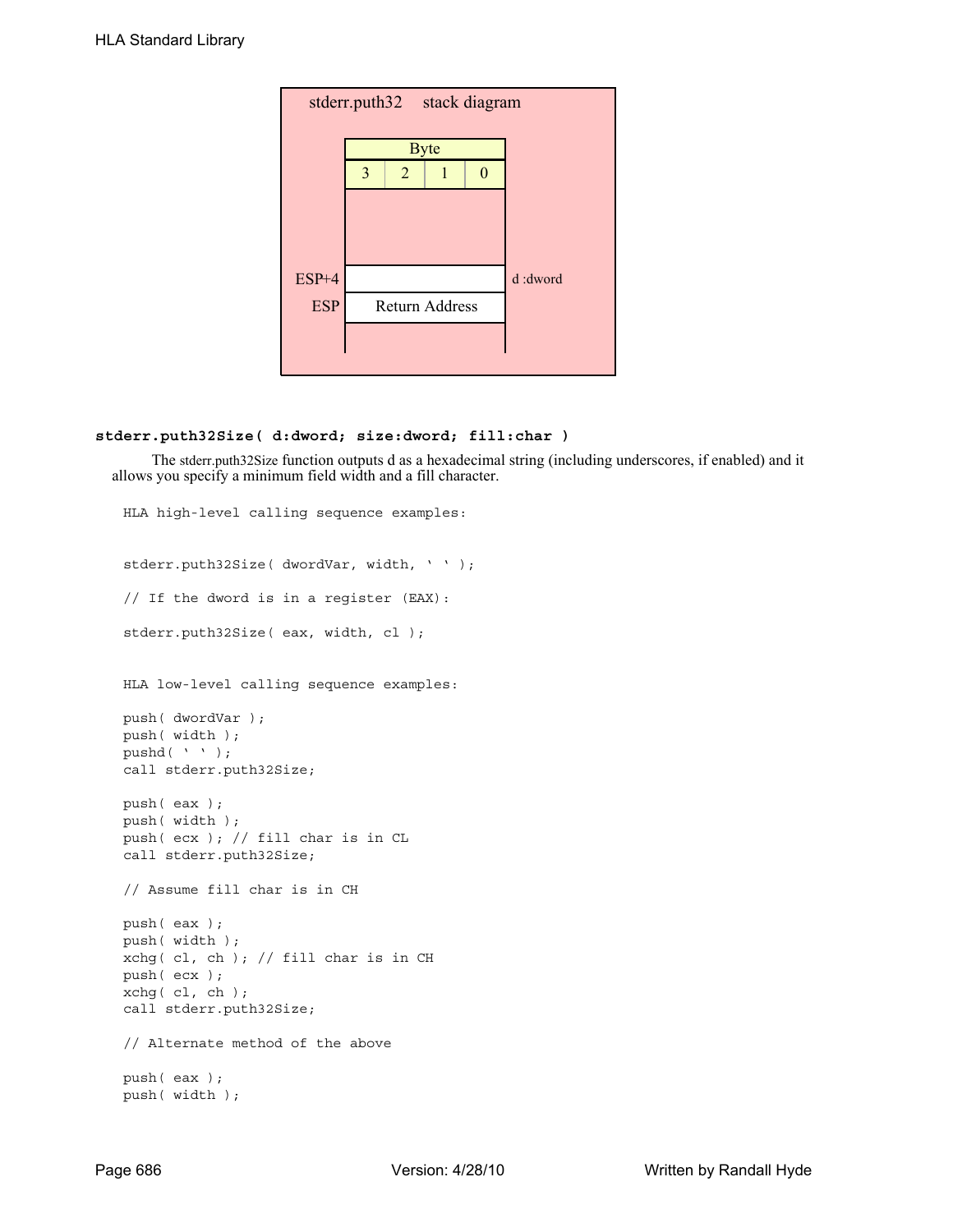```
sub( 4, esp );
mov( ch, [esp] );
call stderr.puth32Size;
// If the fill char is a variable and
// a register is available, try this code:
push( eax );
push( width );
movzx( fillChar, ebx ); // Assume EBX is available
push( ebx );
call stderr.puth32Size;
// If the fill char is a variable and
// no register is available, here's one
// possibility:
push( eax );
push( width );
push( (type dword fillChar) ); // Chance of page crossing!
call stderr.puth32Size;
// In the very rare case that the above would
// cause an illegal memory access, use this:
push( eax );
push( width );
sub(4, esp);push( eax );
movzx( fillChar, eax );
mov( eax, [esp+4] );
pop( eax );
call stderr.puth32Size;
```


**stderr.putq( q:qword );**

This procedure writes the value of q to the standard error device using exactly sixteen hexadecimal digits (including leading zeros if necessary and an intervening underscores if underscore output is enabled).

HLA high-level calling sequence examples: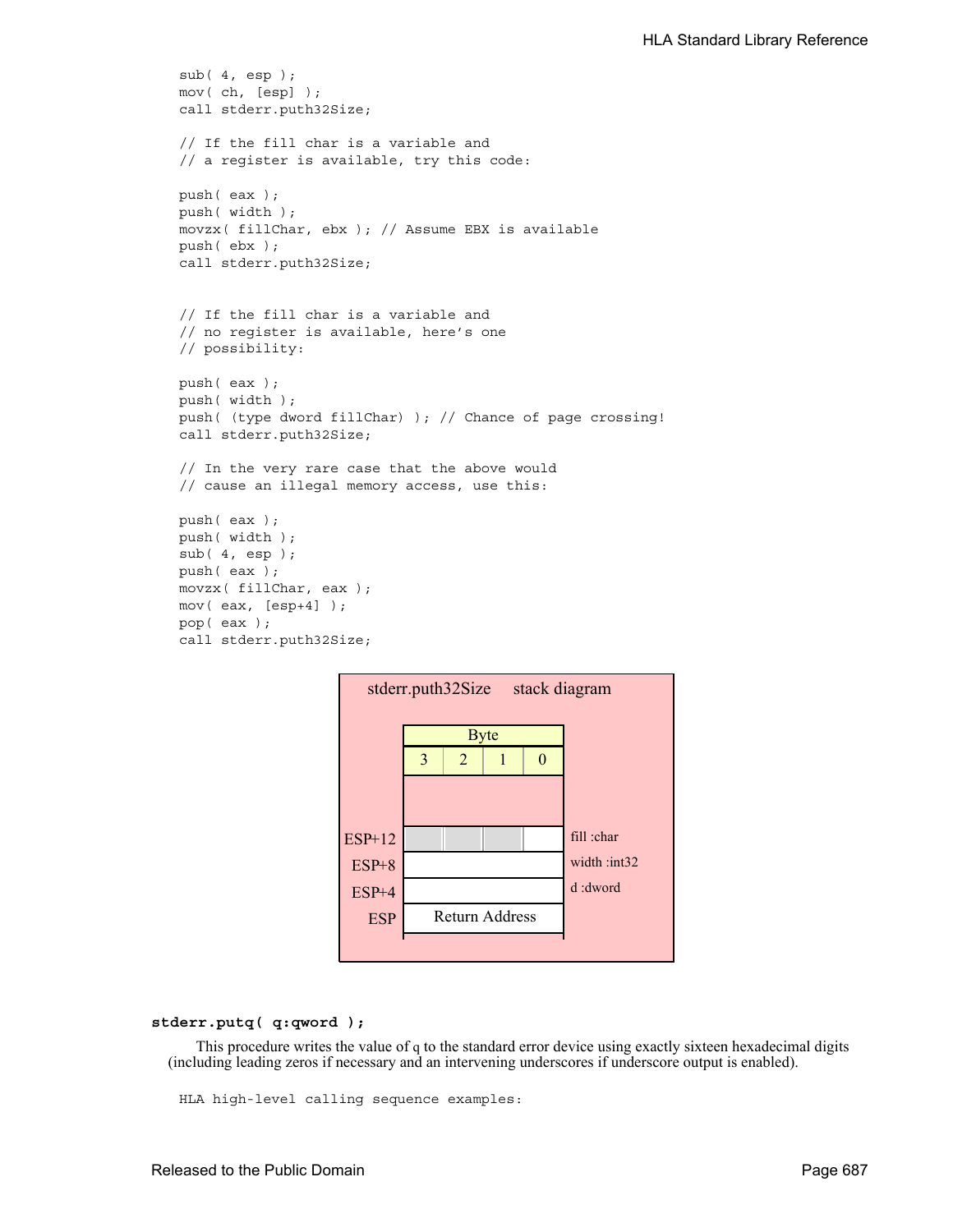```
stderr.putq( qwordVar );
HLA low-level calling sequence examples:
push( (type dword qwordVar[4]) ); // H.O. dword first
push( (type dword qwordVar)); // L.O. dword last
call stderr.putq;
```


## **stderr.puth64( q:qword );**

This procedure writes the value of q to the standard error using the minimum necessary number of hexadecimal digits (including intervening underscores if underscore output is enabled).

```
HLA high-level calling sequence examples:
stderr.puth64( qwordVar );
HLA low-level calling sequence examples:
push( (type dword qwordVar[4]) ); // H.O. dword first
push( (type dword qwordVar)); // L.O. dword last
call stderr.puth64;
```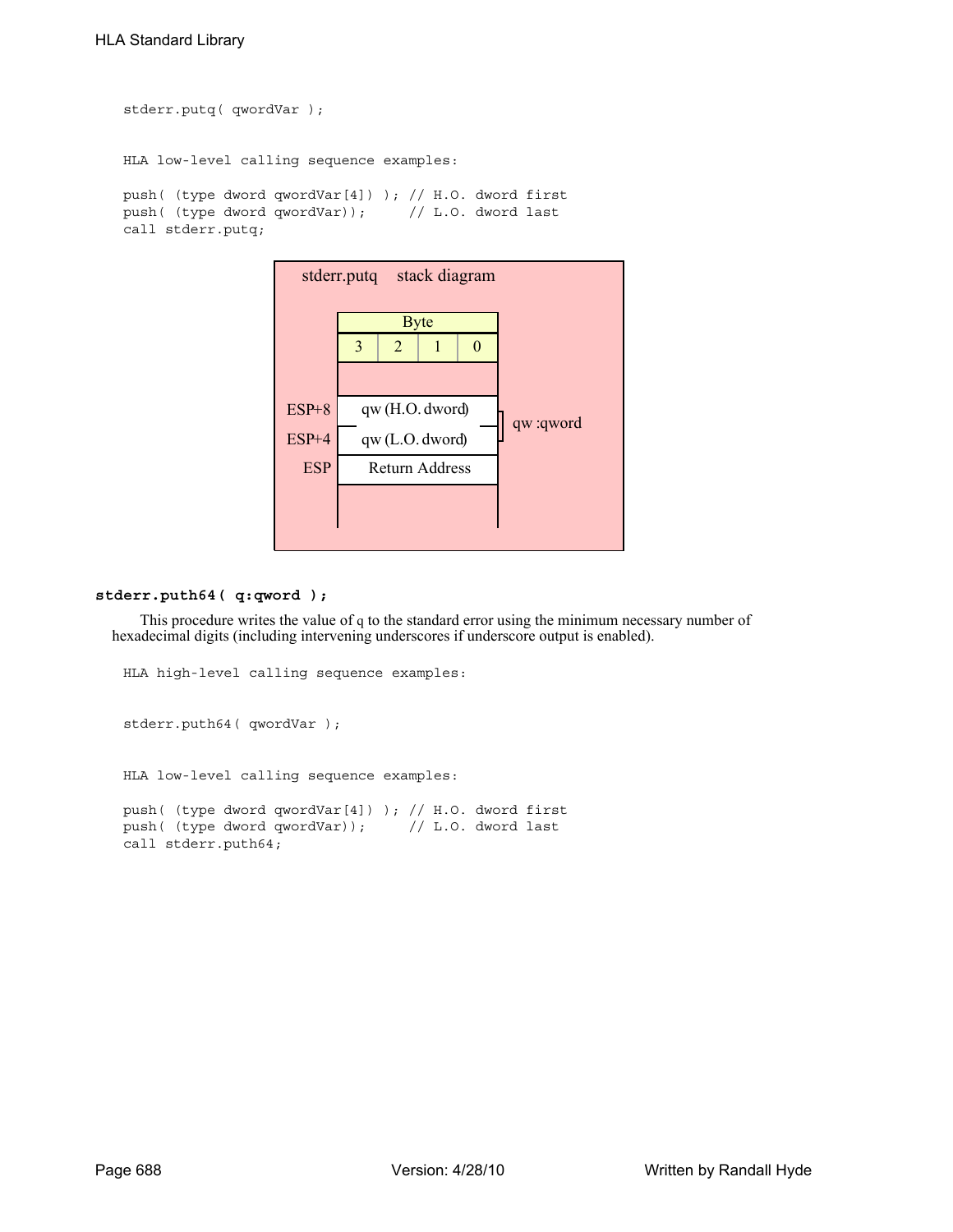

### **stderr.puth64Size( q:qword; size:dword; fill:char );**

The stderr.putqSize function lets you specify a minimum field width and a fill character. The stderr.putq routine uses a minimum size of two and a fill character of '0'. Note that if underscore output is enabled, this routine will emit 19 characters (16 digits plus three underscores).

```
HLA high-level calling sequence examples:
stderr.puth64Size( qwordVar, width, ' ' );
HLA low-level calling sequence examples:
push( (type dword qwordVar[4]) ); // H.O. dword first
push( (type dword qwordVar)); // L.O. dword last
push( width );
pushd( ' ' );
call stderr.puth64Size;
push( edx ); // Assume 64-bit value in edx:eax
push( eax );
push( width );
push( ecx ); // fill char is in CL
call stderr.puth64Size;
// Assume fill char is in CH
push( (type dword qwordVar[4]) ); // H.O. dword first
push( (type dword qwordVar)); // L.O. dword last
push( width );
xchg( cl, ch); // fill char is in CH
push( ecx ); 
xchg( cl, ch );
call stderr.puth64Size;
// Alternate method of the above
push( (type dword qwordVar[4]) ); // H.O. dword first
push( (type dword qwordVar)); // L.O. dword last
```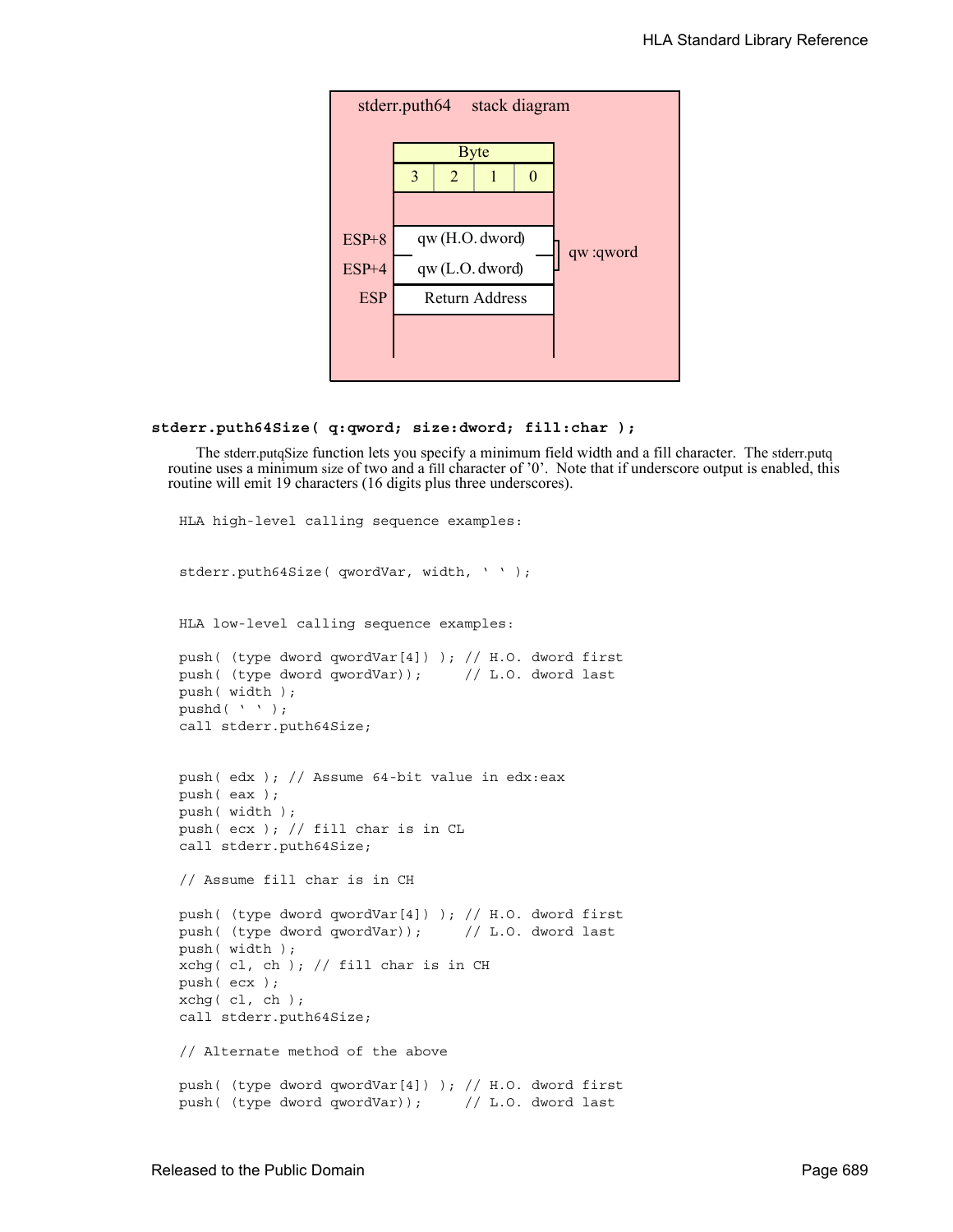```
push( width );
sub( 4, esp );
mov( ch, [esp] );
call stderr.puth64Size;
// If the fill char is a variable and
// a register is available, try this code:
push( (type dword qwordVar[4]) ); // H.O. dword first
push( (type dword qwordVar)); // L.O. dword last
push( width );
movzx( fillChar, ebx ); // Assume EBX is available
push( ebx );
call stderr.puth64Size;
// If the fill char is a variable and
// no register is available, here's one
// possibility:
push( (type dword qwordVar[4]) ); // H.O. dword first
push( (type dword qwordVar)); // L.O. dword last
push( width );
push( (type dword fillChar) ); // Chance of page crossing!
call stderr.puth64Size;
// In the very rare case that the above would
// cause an illegal memory access, use this:
push( (type dword qwordVar[4]) ); // H.O. dword first
push( (type dword qwordVar)); // L.O. dword last
push( width );
sub(4, esp);push( eax );
movzx( fillChar, eax );
mov( eax, [esp+4] );
pop( eax );
call stderr.puth64Size;
```
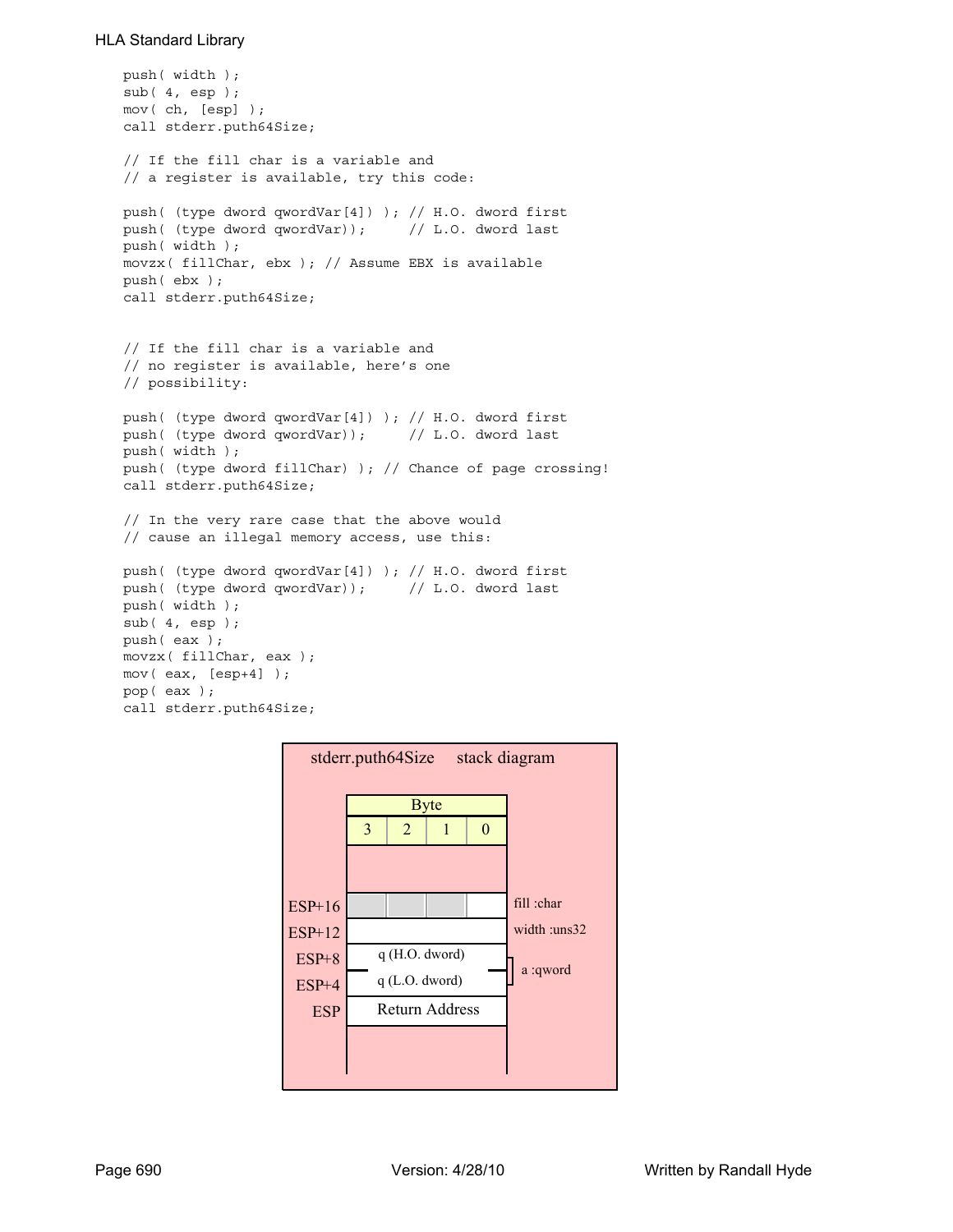#### **stderr.puttb( tb:tbyte );**

This procedure writes the value of tb to the standard err using exactly 20 hexadecimal digits (including leading zeros if necessary and an intervening underscores if underscore output is enabled).

```
HLA high-level calling sequence examples:
```
stderr.puttb( tbyteVar );

HLA low-level calling sequence examples:

```
pushw( 0 ); // Push push a 0 pad word
push( (type word tbyteVar[8])); // Push H.O. word first
push( (type dword tbyteVar[4]) ); // M.O. dword second
push( (type dword tbyteVar)); // L.O. dword last
call stderr.puttb;
```


### **stderr.puth80( tb:tbyte );**

This procedure writes the value of tb to the standard error using the minimum necessary number of hexadecimal digits (including intervening underscores if underscore output is enabled).

```
HLA high-level calling sequence examples:
stderr.puth80( tbyteVar );
HLA low-level calling sequence examples:
pushw( 0 ); \frac{1}{2} // Push push a 0 pad word
push( (type word tbyteVar[8])); // Push H.O. word first
push( (type dword tbyteVar[4]) ); // M.O. dword second
```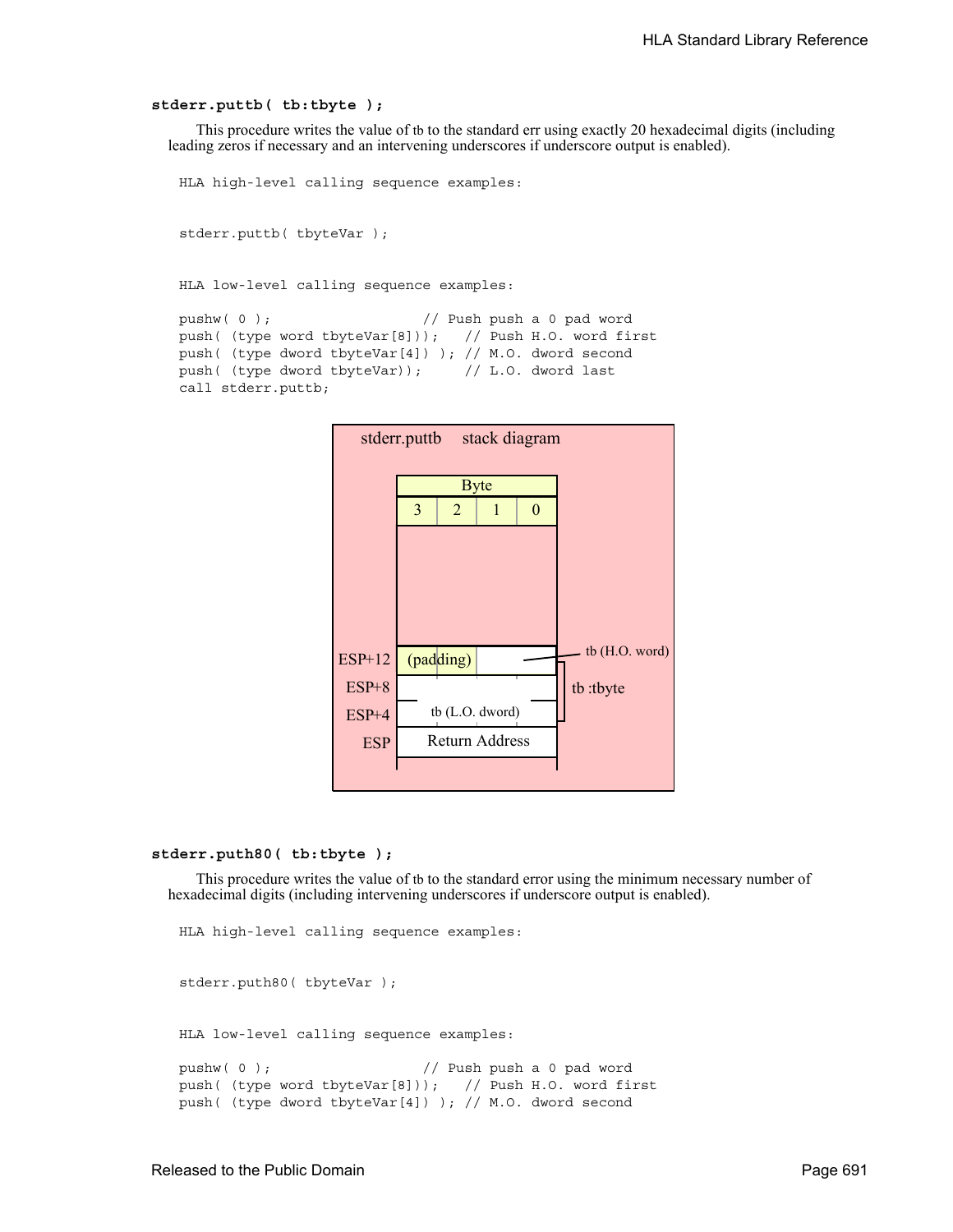```
push( (type dword tbyteVar)); // L.O. dword last
call stderr.puth80;
```

| stack diagram<br>stderr.puth80 |   |                       |   |          |                |  |  |  |
|--------------------------------|---|-----------------------|---|----------|----------------|--|--|--|
|                                |   | <b>Byte</b>           |   |          |                |  |  |  |
|                                | 3 | 2                     | 1 | $\theta$ |                |  |  |  |
|                                |   |                       |   |          |                |  |  |  |
|                                |   |                       |   |          |                |  |  |  |
|                                |   |                       |   |          |                |  |  |  |
|                                |   |                       |   |          |                |  |  |  |
|                                |   |                       |   |          | tb (H.O. word) |  |  |  |
| $ESP+12$                       |   | (padding)             |   |          |                |  |  |  |
| $ESP+8$                        |   |                       |   |          | tb:tbyte       |  |  |  |
| $ESP+4$                        |   | tb (L.O. dword)       |   |          |                |  |  |  |
| <b>ESP</b>                     |   | <b>Return Address</b> |   |          |                |  |  |  |
|                                |   |                       |   |          |                |  |  |  |

#### **stderr.puth80Size( tb:tbyte; size:dword; fill:char );**

The stderr.puth80Size function lets you specify a minimum field width and a fill character. It writes the tbyte value tb as a hexadecimal string to the standard error device using the provided minimum size and fill character.

```
HLA high-level calling sequence examples:
stderr.puth80Size( tbyteVar, width, ' ' );
HLA low-level calling sequence examples:
pushw(0); \frac{1}{2} // Push push a 0 pad word
push( (type word tbyteVar[8])); // Push H.O. word first
push( (type dword tbyteVar[4]) ); // M.O. dword second
push( (type dword tbyteVar)); // L.O. dword last
push( width );
pushd( ' ' );
call stderr.puth80Size;
// Assume fill char is in CH
pushw( 0 ); // Push push a 0 pad word
push( (type word tbyteVar[8])); // Push H.O. word first
push( (type dword tbyteVar[4]) ); // M.O. dword second
push( (type dword tbyteVar)); // L.O. dword last
push( width );
xchg( cl, ch ); // fill char is in CH
push( ecx ); 
xchg( cl, ch );
call stderr.puth80Size;
```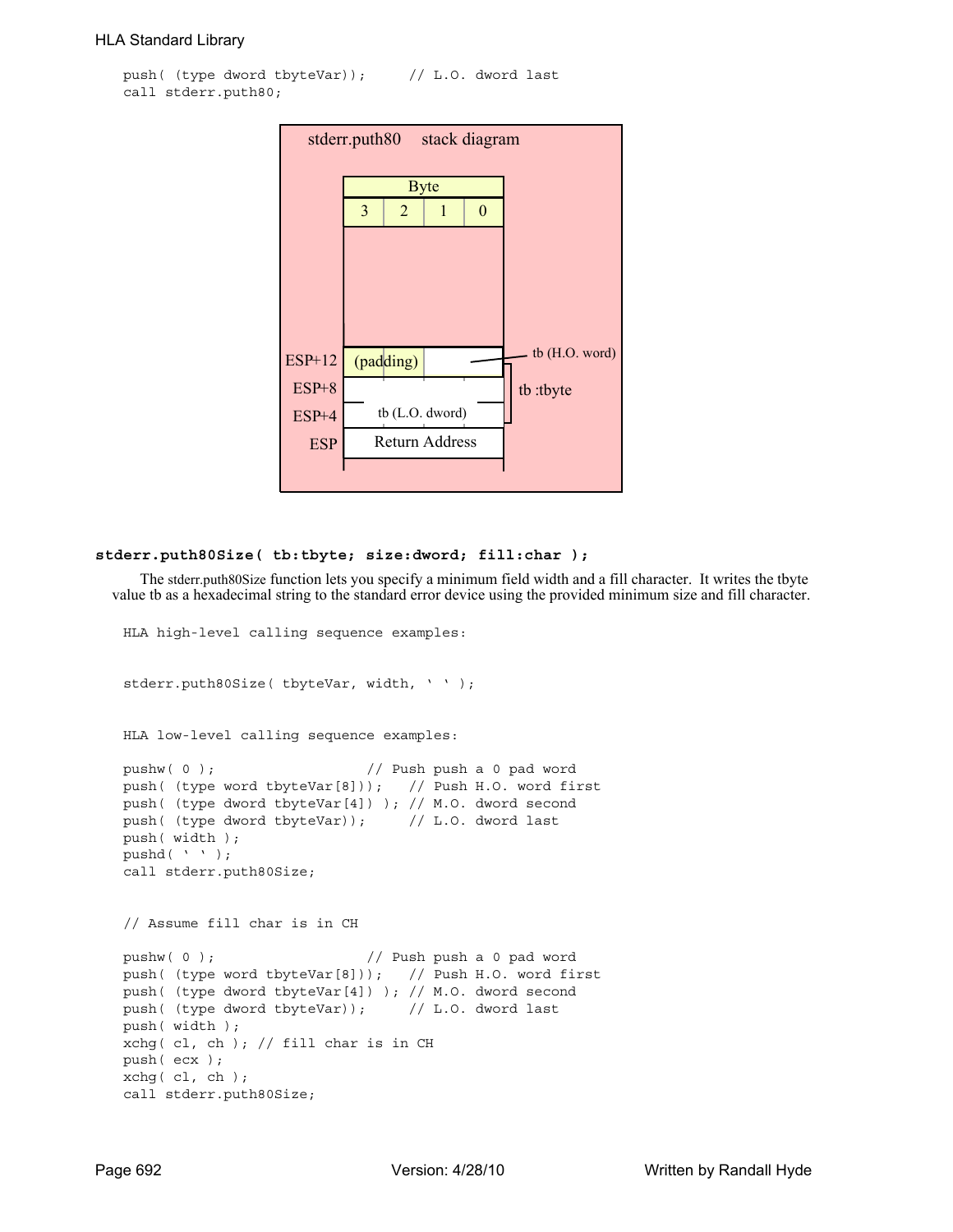```
// Alternate method of the above
pushw( 0 ); // Push push a 0 pad word
push( (type word tbyteVar[8])); // Push H.O. word first
push( (type dword tbyteVar[4]) ); // M.O. dword second
push( (type dword tbyteVar)); // L.O. dword last
push( width );
sub(4, esp);mov( ch, [esp] );
call stderr.puth80Size;
// If the fill char is a variable and
// a register is available, try this code:
pushw( 0 ); // Push push a 0 pad word
push( (type word tbyteVar[8])); // Push H.O. word first
push( (type dword tbyteVar[4]) ); // M.O. dword second
push( (type dword tbyteVar)); // L.O. dword last
push( width );
movzx( fillChar, ebx ); // Assume EBX is available
push( ebx );
call stderr.puth80Size;
// If the fill char is a variable and
// no register is available, here's one
// possibility:
pushw( 0 ); // Push push a 0 pad word
push( (type word tbyteVar[8])); // Push H.O. word first
push( (type dword tbyteVar[4]) ); // M.O. dword second
push( (type dword tbyteVar)); // L.O. dword last
push( width );
push( (type dword fillChar) ); // Chance of page crossing!
call stderr.puth80Size;
// In the very rare case that the above would
// cause an illegal memory access, use this:
pushw( 0 ); // Push push a 0 pad word
push( (type word tbyteVar[8])); // Push H.O. word first
push( (type dword tbyteVar[4]) ); // M.O. dword second
push( (type dword tbyteVar)); // L.O. dword last
push( width );
sub( 4, esp );
push( eax );
movzx( fillChar, eax );
mov( eax, [esp+4] );
pop( eax );
call stderr.puth80Size;
```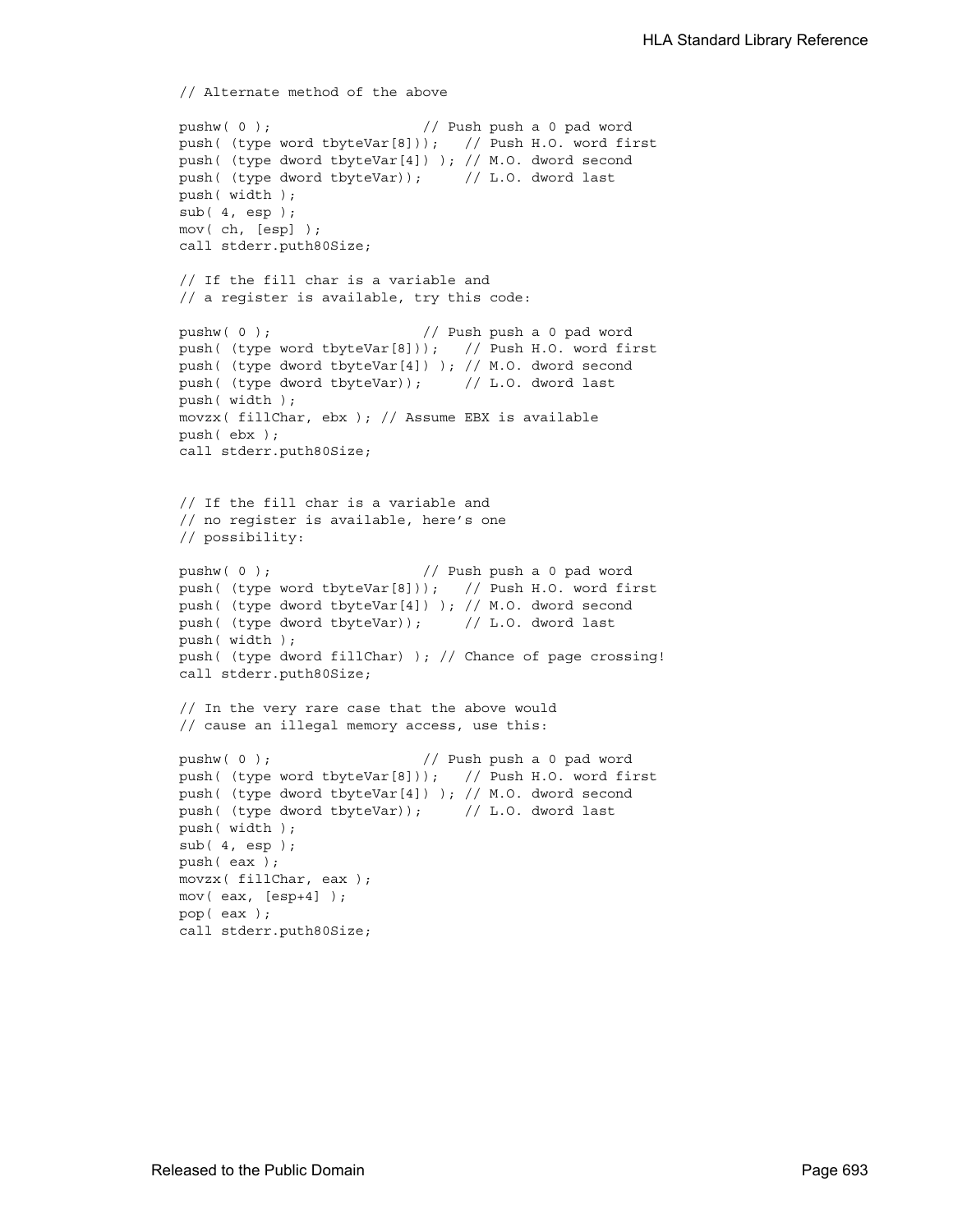| stderr.puth80Size | stack diagram |                |                 |          |                  |
|-------------------|---------------|----------------|-----------------|----------|------------------|
|                   |               |                | <b>Byte</b>     |          |                  |
|                   | 3             | $\overline{2}$ | 1               | $\theta$ |                  |
|                   |               |                |                 |          |                  |
|                   |               |                |                 |          |                  |
| <b>ESP+20</b>     |               |                |                 |          | fill :char       |
| $ESP+16$          |               |                |                 |          | size :uns32      |
| $ESP+12$          |               | (padding)      |                 |          | $tb$ (H.O. word) |
| $ESP+8$           |               |                |                 |          | tb:tbyte         |
| $ESP+4$           |               |                | tb (L.O. dword) |          |                  |
| <b>ESP</b>        |               |                | Return Address  |          |                  |
|                   |               |                |                 |          |                  |

### **stderr.putl( l:lword );**

This procedure writes the value of l to the standard error using exactly 32 hexadecimal digits (including leading zeros if necessary and an intervening underscores if underscore output is enabled).

```
HLA high-level calling sequence examples:
stderr.putl( lwordVar );
HLA low-level calling sequence examples:
push( (type dword lwordVar[12]) ); // H.O. dword first
push( (type dword lwordVar[8]) ); 
push( (type dword lwordVar[4]) );
push( (type dword lwordVar)); // L.O. dword last
call stderr.putl;
```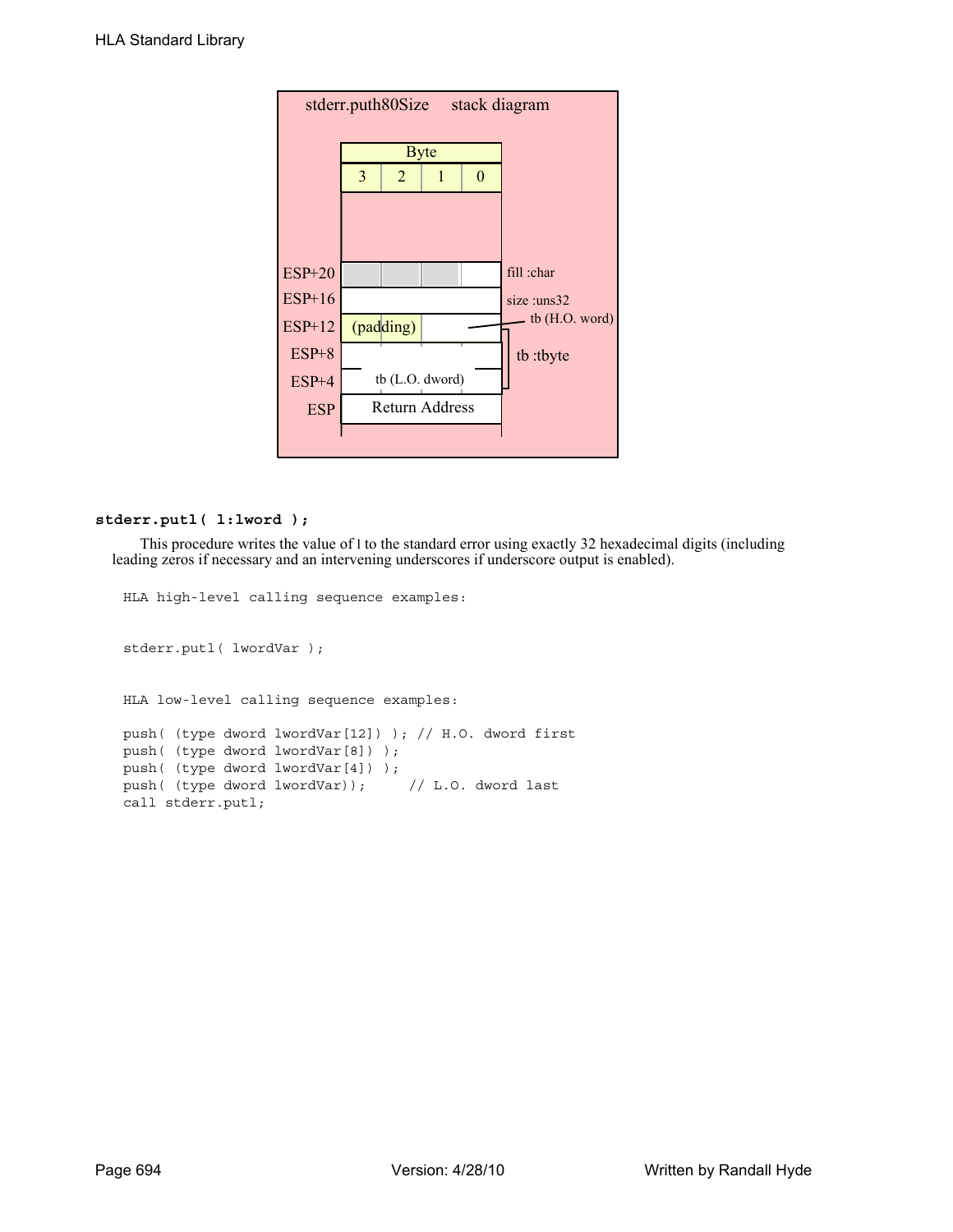

#### **stderr.puth128( l:lword );**

This procedure writes the value of l to the standard error using the minimum necessary number of hexadecimal digits (including intervening underscores if underscore output is enabled).

HLA high-level calling sequence examples:

stderr.puth128( lwordVar );

HLA low-level calling sequence examples:

```
push( (type dword lwordVar[12]) ); // H.O. dword first
push( (type dword lwordVar[8]) ); 
push( (type dword lwordVar[4]) );
push( (type dword lwordVar)); // L.O. dword last
call stderr.puth128;
```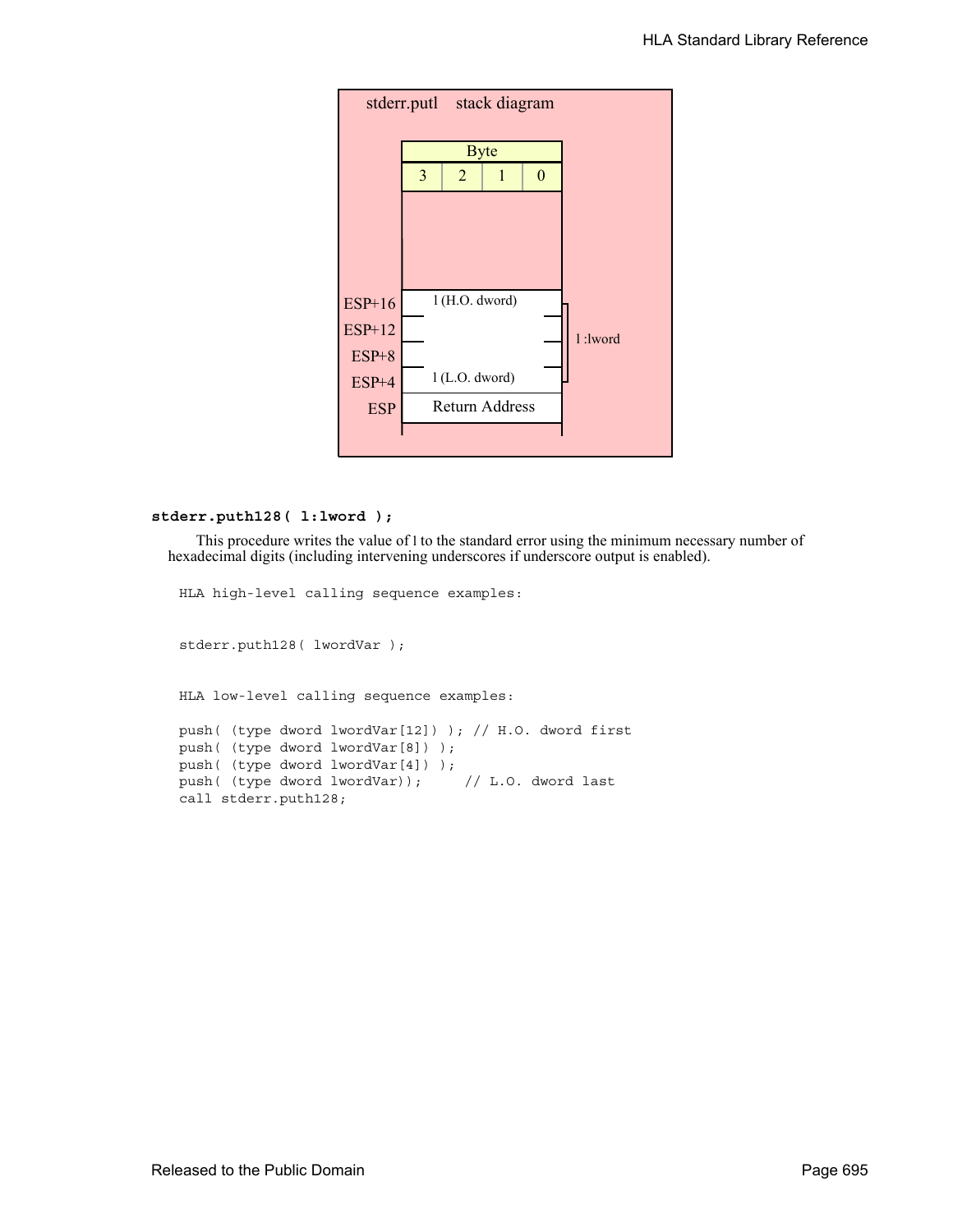

# **stderr.puth128Size( l:lword; size:dword; fill:char );**

The stderr.puth128Size function writes an lword value to the standard error and it lets you specify a minimum field width and a fill character.

```
HLA high-level calling sequence examples:
stderr.puth128Size( tbyteVar, width, ' ' );
HLA low-level calling sequence examples:
push( (type dword lwordVar[12])); // Push H.O. word first
push( (type dword lwordVar[8]) );
push( (type dword lwordVar[4]) );
push( (type dword lwordVar)); // L.O. dword last
push( width );
pushd(' ' );
call stderr.puth128Size;
// Assume fill char is in CH
push( (type dword lwordVar[12])); // Push H.O. word first
push( (type dword lwordVar[8]) );
push( (type dword lwordVar[4]) );
push( (type dword lwordVar)); // L.O. dword last
push( width );
xchg( cl, ch ); // fill char is in CH
push( ecx ); 
xchq( cl, ch );
call stderr.puth128Size;
// Alternate method of the above
```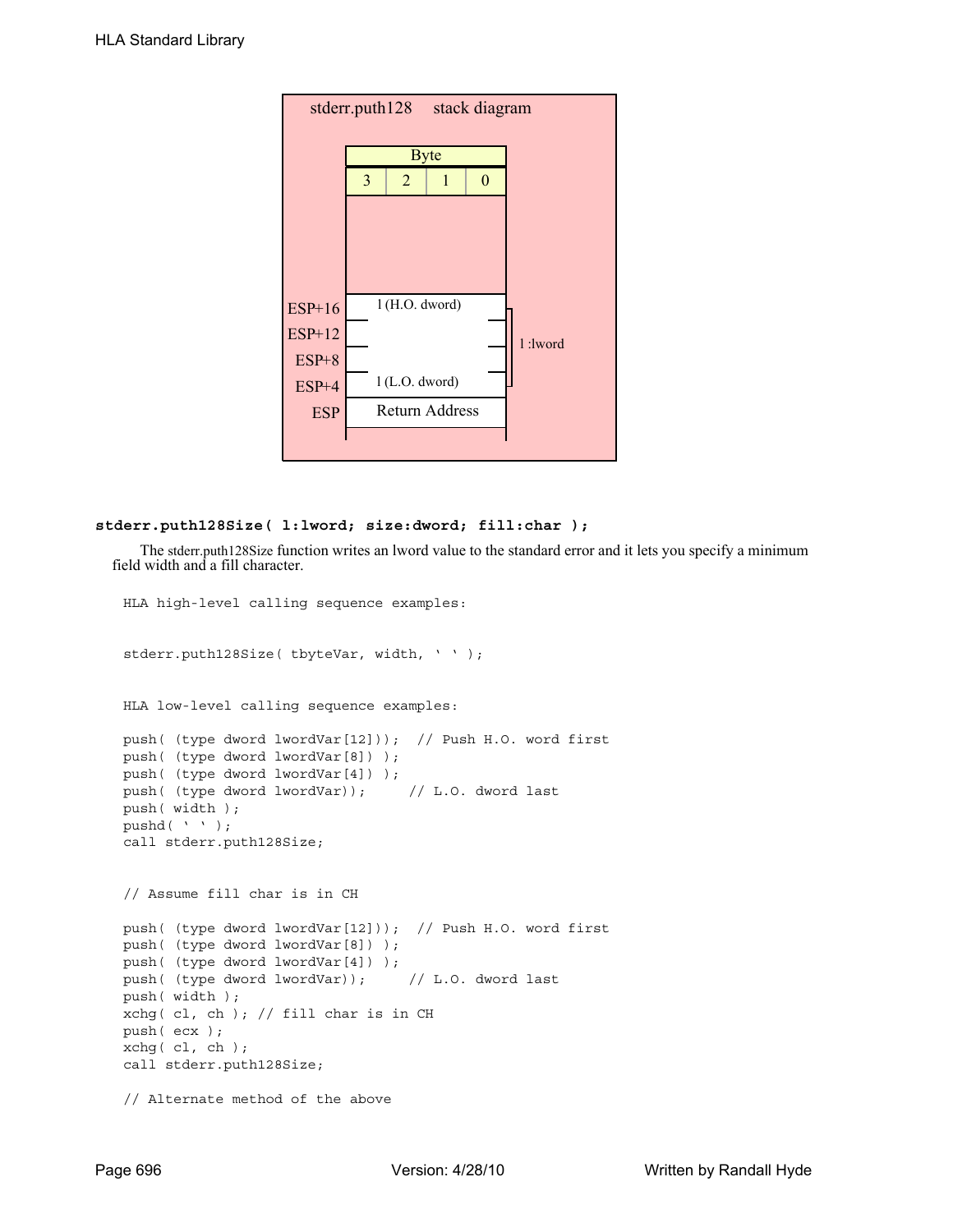```
push( (type dword lwordVar[12])); // Push H.O. word first
push( (type dword lwordVar[8]) );
push( (type dword lwordVar[4]) );
push( (type dword lwordVar)); // L.O. dword last
push( width );
sub( 4, esp );
mov( ch, [esp] );
call stderr.puth128Size;
// If the fill char is a variable and
// a register is available, try this code:
push( (type dword lwordVar[12])); // Push H.O. word first
push( (type dword lwordVar[8]) );
push( (type dword lwordVar[4]) );
push( (type dword lwordVar)); // L.O. dword last
push( width );
movzx( fillChar, ebx ); // Assume EBX is available
push( ebx );
call stderr.puth128Size;
// If the fill char is a variable and
// no register is available, here's one
// possibility:
push( (type dword lwordVar[12])); // Push H.O. word first
push( (type dword lwordVar[8]) );
push( (type dword lwordVar[4]) );
push( (type dword lwordVar)); // L.O. dword last
push( width );
push( (type dword fillChar) ); \qquad // Chance of page crossing!
call stderr.puth128Size;
// In the very rare case that the above would
// cause an illegal memory access, use this:
push( (type dword lwordVar[12])); // Push H.O. word first
push( (type dword lwordVar[8]) );
push( (type dword lwordVar[4]) );
push( (type dword lwordVar)); // L.O. dword last
push( width );
sub( 4, esp );
push( eax );
movzx( fillChar, eax );
mov( eax, [esp+4] );
pop( eax );
call stderr.puth128Size;
```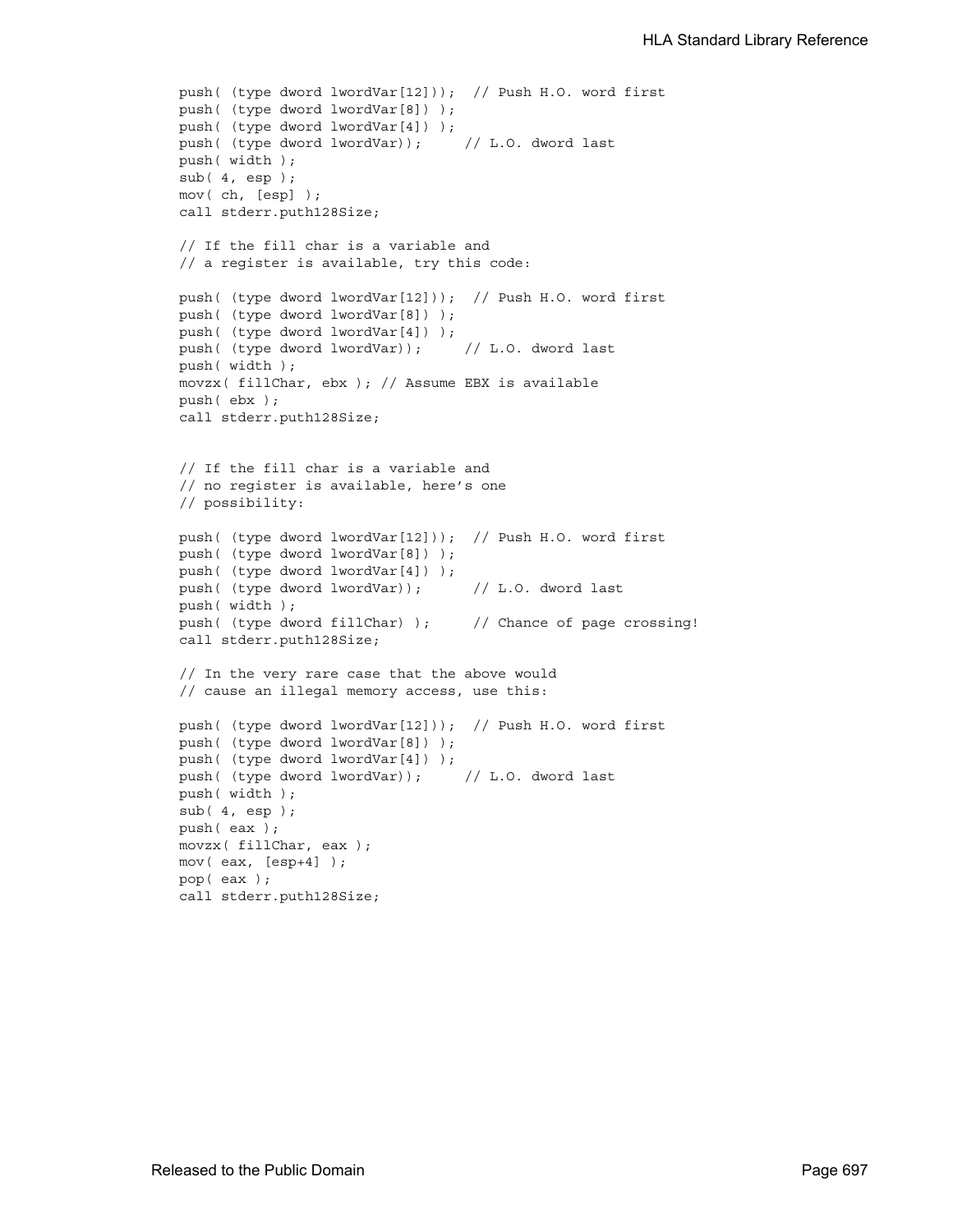

# **27.8 Signed Integer Output Routines**

These routines convert signed integer values to string format and write that string to the standard error device. The stderr.putxxxSize functions contain width and fill parameters that let you specify the minimum field width when outputting a value.

If the absolute value of width is greater than the number of print positions the value requires, then these functions output width characters to the standard error device. If width is non-negative, then these functions rightjustify the value in the output field; if value is negative, then these functions left-justify the value in the output field.

These functions print the fill character as the padding value for the extra print positions.

Note that unlike floating point values, these functions do not print a space in front of the value if it is nonnegative.



# **stderr.puti8 ( b:byte );**

This function converts the eight-bit signed integer you pass as a parameter to a string and writes this string to the standard error using the minimum number of print positions the number requires.

```
HLA high-level calling sequence examples:
```

```
stderr.puti8( byteVar );
```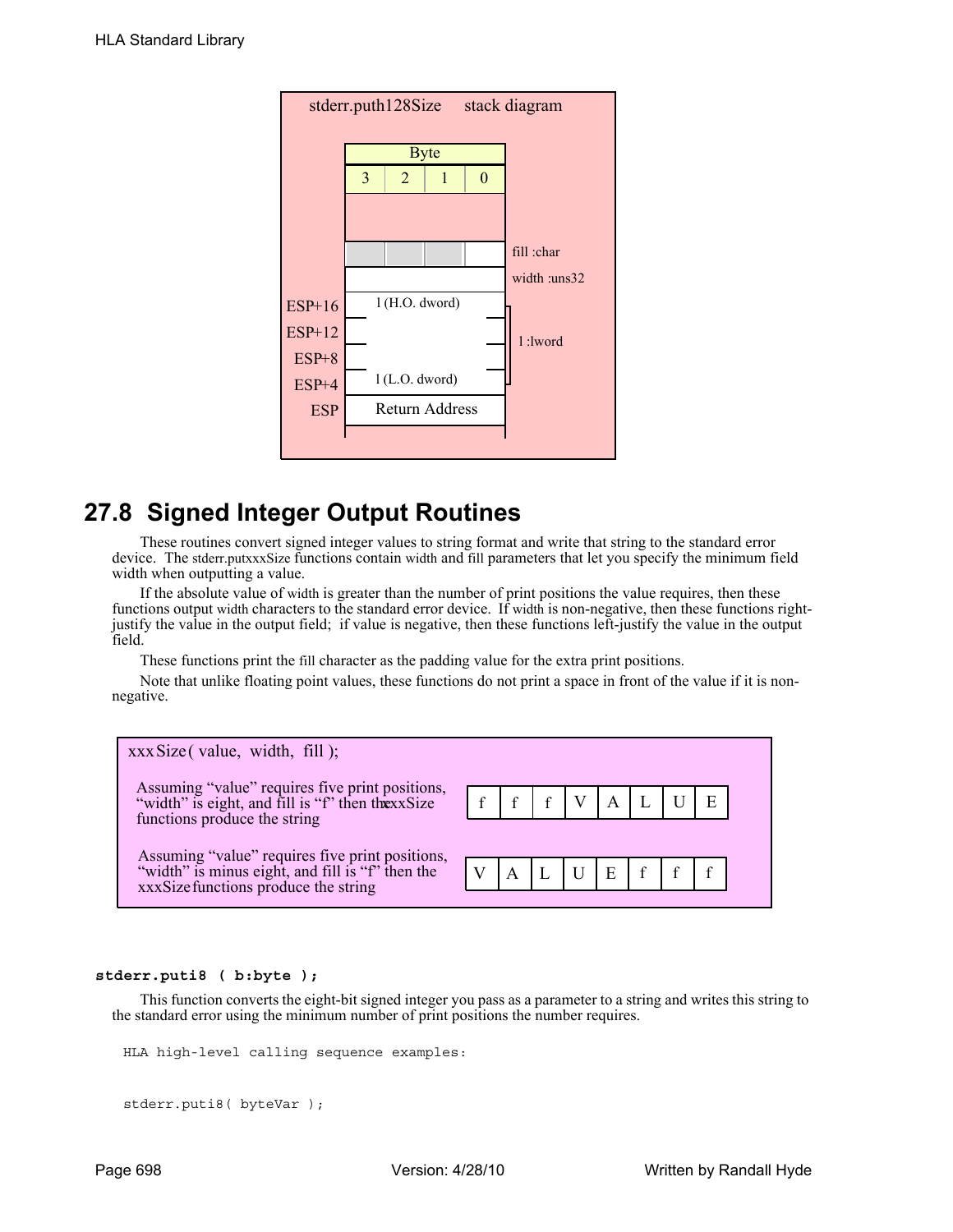```
// If the character is in a register (AL):
stderr.puti8( al );
HLA low-level calling sequence examples:
  // If "byteVar " is not one of the last three
  // bytes on a page of memory, you can do this:
push( (type dword byteVar ) );
call stderr.puti8;
// If you can't guarantee that the previous code
// won't generate an illegal memory access, and a
// 32-bit register is available, use code like
// the following:
movzx( byteVar , eax ); // Assume EAX is available
push( eax );
call stderr.puti8;
// If no register is available, do something
// like the following code:
push( eax );
movzx( byteVar , eax );
push( eax );
call stderr.puti8;
pop( eax );
// If the character value is in al, bl, cl, or dl
// then you can use code like the following:
push( eax ); // Assume byteVar is in AL
call stderr.puti8;
// If the byte value is in ah, bh, ch, or dh
// you'll have to use code like the following:
xchg( al, ah ); // Assume byteVar is in AH
push( eax ); // It's now in AL
xchg( al, ah ); // Restore al/ah
call stderr.puti8;
```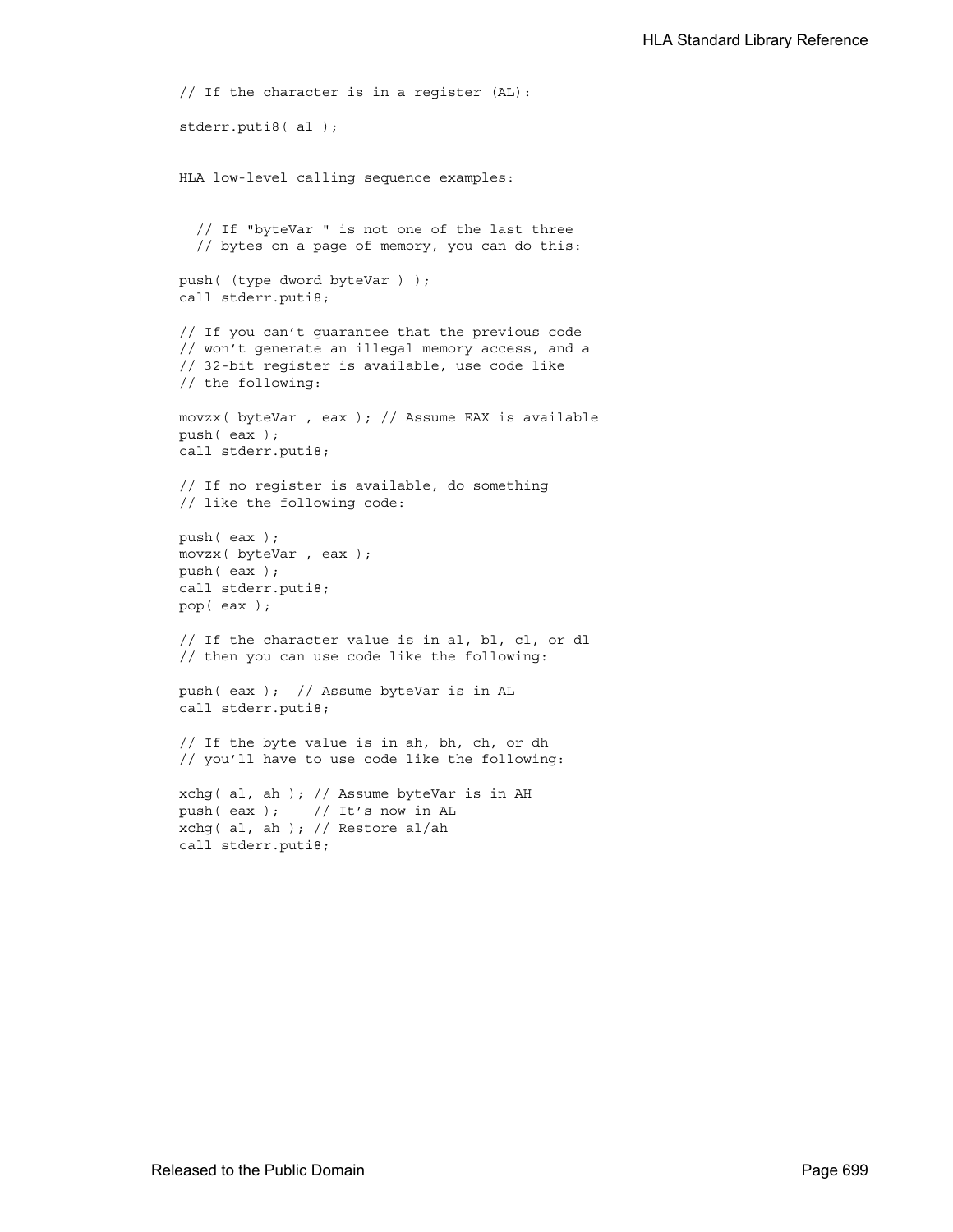| stderr.puti8 stack diagram |                |                |                       |   |         |  |  |
|----------------------------|----------------|----------------|-----------------------|---|---------|--|--|
|                            |                |                | <b>Byte</b>           |   |         |  |  |
|                            | $\overline{3}$ | $\overline{2}$ |                       | 0 |         |  |  |
|                            |                |                |                       |   |         |  |  |
|                            |                |                |                       |   |         |  |  |
|                            |                |                |                       |   |         |  |  |
| ESP+4                      |                |                |                       |   | b :byte |  |  |
| <b>ESP</b>                 |                |                | <b>Return Address</b> |   |         |  |  |
|                            |                |                |                       |   |         |  |  |
|                            |                |                |                       |   |         |  |  |

# **stderr.puti8Size ( b:byte; width:int32; fill:char )**

This function writes the eight-bit signed integer value you pass to the standard error using the width and fill values as specified above.

```
HLA high-level calling sequence examples:
stderr.puti8Size( byteVar, width, padChar );
HLA low-level calling sequence examples:
  // If "byteVar" and "padChar" are not one of the last three
  // bytes on a page of memory, you can do this:
push( (type dword byteVar) );
push( width );
push( (type dword padChar) );
call stderr.puti8Size;
// If you can't guarantee that the previous code
// won't generate an illegal memory access, and a
// 32-bit register is available, use code like
// the following:
movzx( byteVar, eax ); // Assume EAX is available
push( eax );
push( width );
movzx( padChar, ebx ); // Assume EBX is available
push( ebx );
call stderr.puti8Size;
// If no registers are available, do something
// like the following code:
push( eax );
movzx( byteVar, eax );
push( eax );
push( width );
movzx( padChar, eax );
push( eax );
```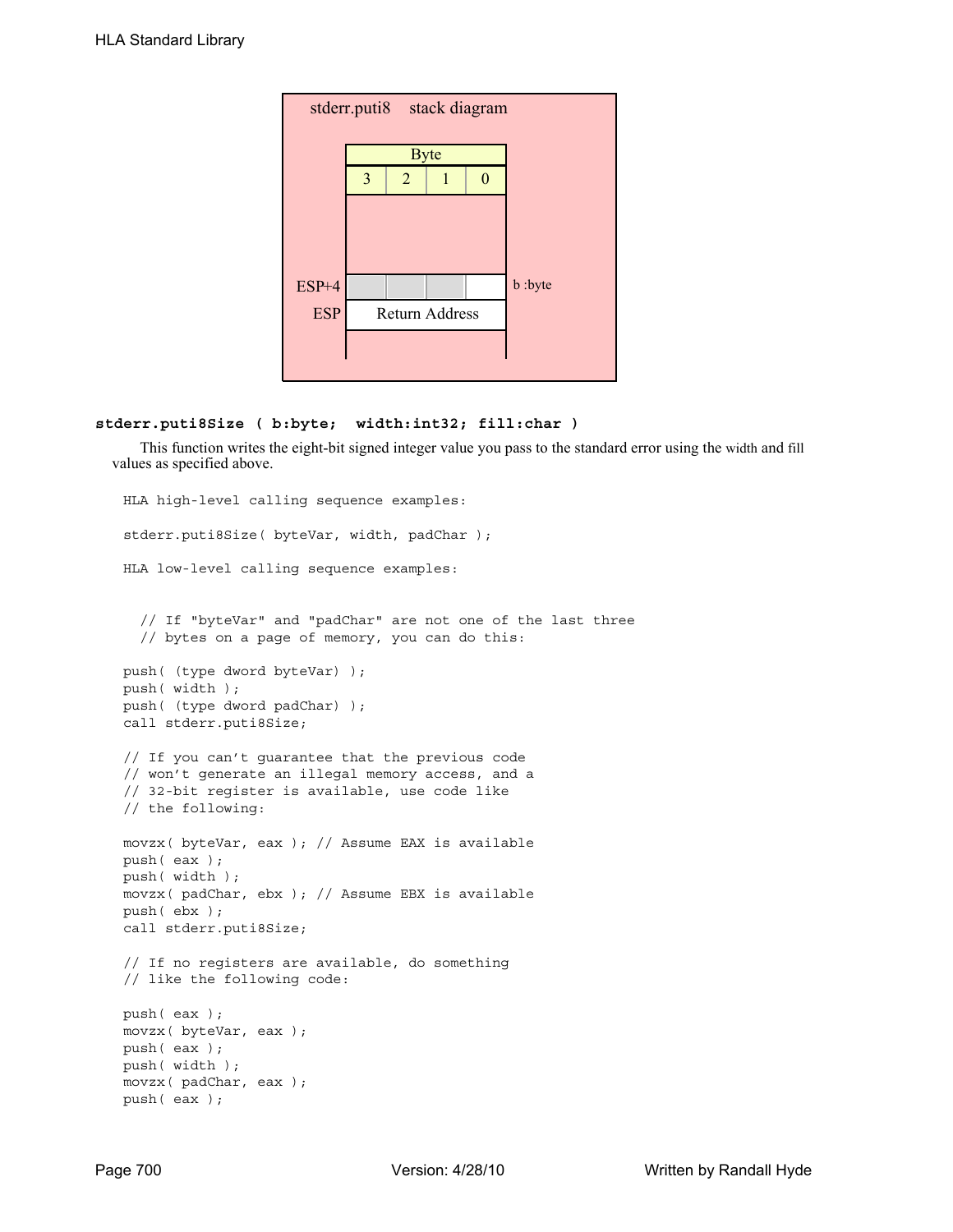```
call stderr.puti8Size;
pop( eax );
// If "byteVar" or "padChar" are in an
// 8-bit register, then you can push
// the corresponding 32-bit register if
// the register is AL, BL, CL, or DL:
push( eax ); // Assume byteVar is in AL
push( width );
push( ebx ); // Assume padChar is in BL
call stderr.puti8Size;
// Do the following if the characters are
// in AH, BH, CH, or DH:
xchg( al, ah ); // Assume byteVar is in AH
xchg( bl, bh); // Assume padChar is in BHpush( eax ); 
push( width );
push( ebx );
xchg( al, ah );
xchg( bl, bh );
call stderr.puti8Size;
```


### **stderr.puti16( w:word );**

This function converts the 16-bit signed integer you pass as a parameter to a string and writes this string to the standard error device using the minimum number of print positions the number requires.

```
HLA high-level calling sequence examples:
stderr.puti16( wordVar );
// If the word is in a register (AX):
stderr.puti16( ax );
HLA low-level calling sequence examples:
```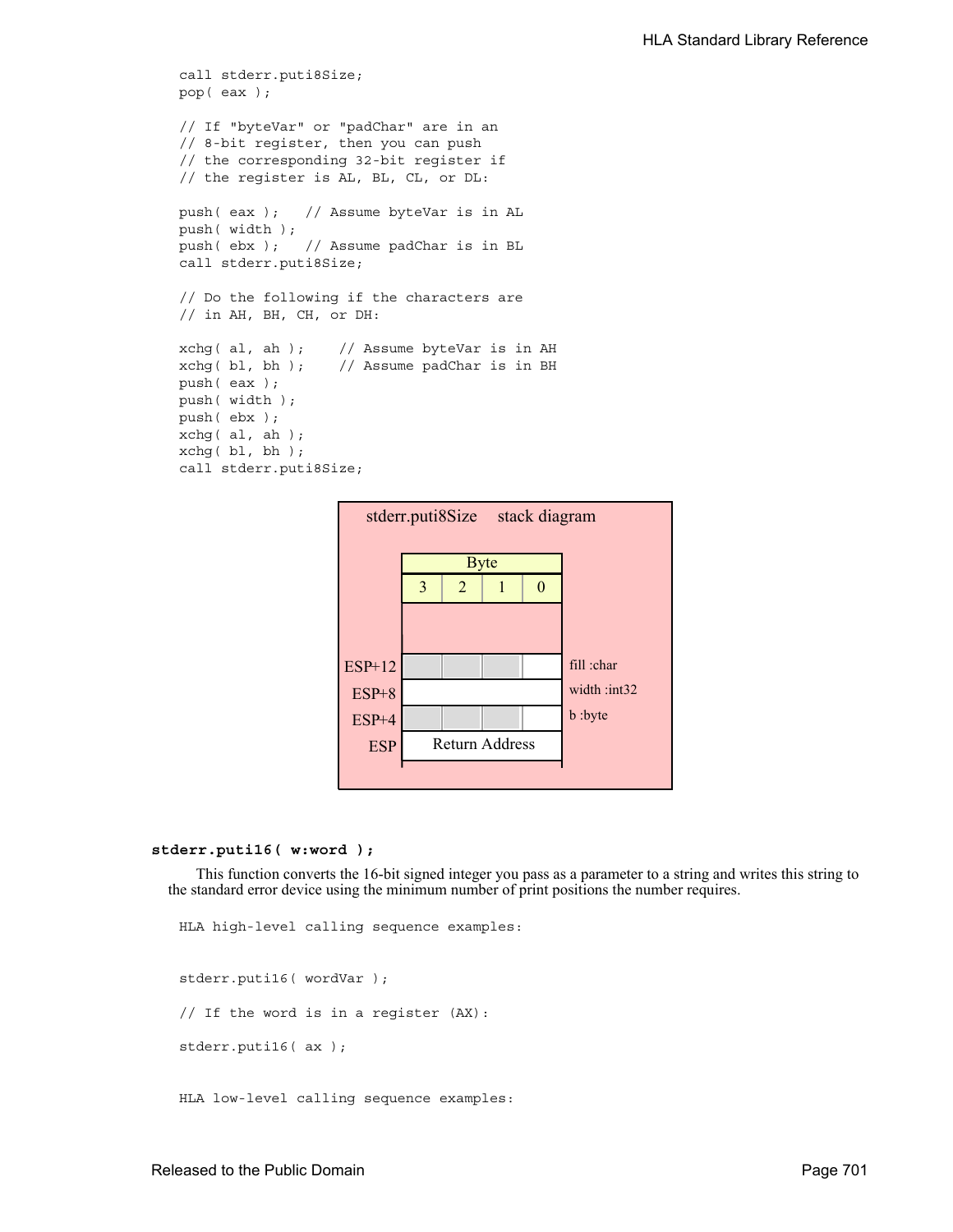```
// If "wordVar " is not one of the last three
  // bytes on a page of memory, you can do this:
push( (type dword wordVar) );
call stderr.puti16;
// If you can't guarantee that the previous code
// won't generate an illegal memory access, and a
// 32-bit register is available, use code like
// the following:
movzx( wordVar, eax ); // Assume EAX is available
push( eax );
call stderr.puti16;
// If no register is available, do something
// like the following code:
push( eax );
movzx( wordVar, eax );
push( eax );
call stderr.puti16;
pop( eax );
// If the word value is in a 16-bit register
// then you can use code like the following:
```

```
push( eax ); // Assume wordVar is in AX
call stderr.puti16;
```


#### **stderr.puti16Size( w:word; width:int32; fill:char );**

This function writes the 16-bit signed integer value you pass to the standard error using the width and fill values as specified above.

```
HLA high-level calling sequence examples:
```

```
stderr.puti16Size( wordVar, width, padChar );
```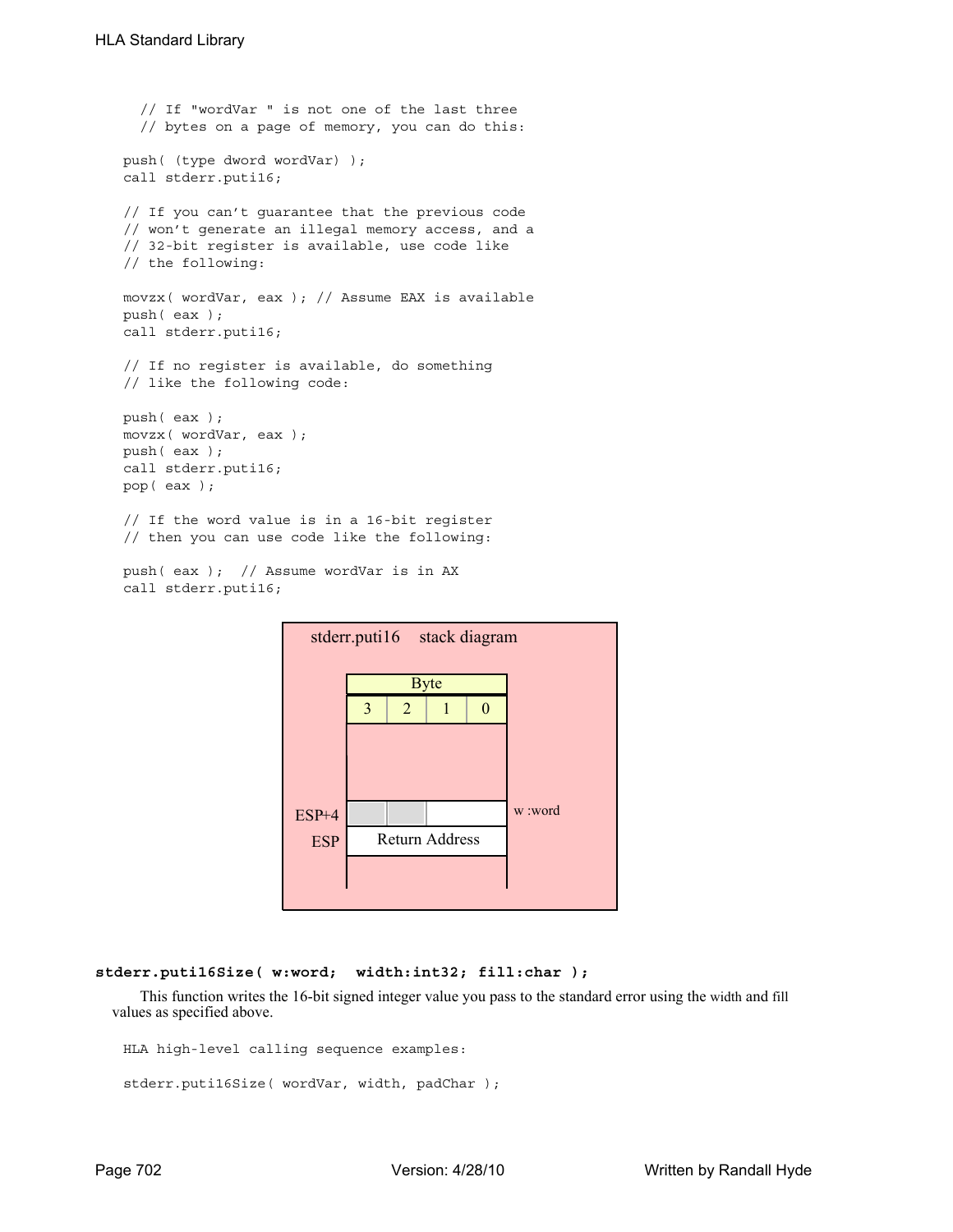```
HLA low-level calling sequence examples:
  // If "wordVar" and "padChar" are not one of the last three
  // bytes on a page of memory, you can do this:
push( (type dword wordVar) );
push( width );
push( (type dword padChar) );
call stderr.puti16Size;
// If you can't guarantee that the previous code
// won't generate an illegal memory access, and a
// 32-bit register is available, use code like
// the following:
movzx( wordVar, eax ); // Assume EAX is available
push( eax );
push( width );
movzx( padChar, ebx ); // Assume EBX is available
push( ebx );
call stderr.puti16Size;
// If no registers are available, do something
// like the following code:
push( eax );
movzx( wordVar, eax );
push( eax );
push( width );
movzx( padChar, eax );
push( eax );
call stderr.puti16Size;
pop( eax );
// If "wordVar" is in a 16-bit register
// and "padChar" is in an
// 8-bit register, then you can push
// the corresponding 32-bit register if
// the register is AL, BL, CL, or DL:
push( eax ); // Assume wordVar is in AX
push( width );
push( ebx ); // Assume padChar is in BL
call stderr.puti16Size;
```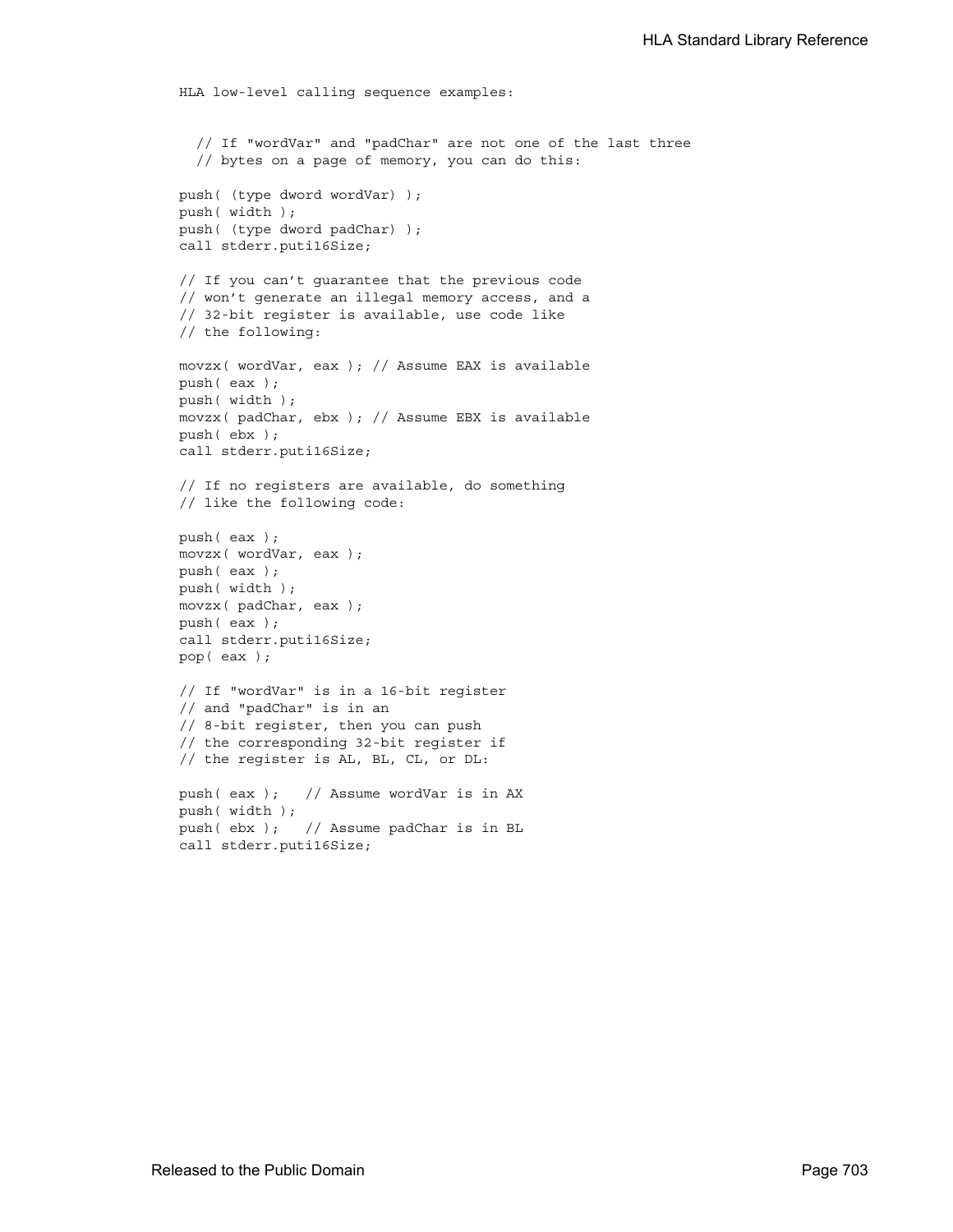| stderr.puti16Size<br>stack diagram |   |                       |  |         |              |  |  |
|------------------------------------|---|-----------------------|--|---------|--------------|--|--|
|                                    |   | <b>Byte</b>           |  |         |              |  |  |
|                                    | 3 | $\overline{2}$        |  |         |              |  |  |
|                                    |   |                       |  |         |              |  |  |
|                                    |   |                       |  |         |              |  |  |
| $ESP+12$                           |   |                       |  |         | fill :char   |  |  |
| $ESP+8$                            |   |                       |  |         | width :int32 |  |  |
| ESP+4                              |   |                       |  | w :word |              |  |  |
| <b>ESP</b>                         |   | <b>Return Address</b> |  |         |              |  |  |
|                                    |   |                       |  |         |              |  |  |

# **stderr.puti32( d:dword );**

This function converts the 32-bit signed integer you pass as a parameter to a string and writes this string to the standard err using the minimum number of print positions the number requires.

```
HLA high-level calling sequence examples:
stderr.puti32( dwordVar );
// If the dword is in a register (EAX):
stderr.puti32( eax );
HLA low-level calling sequence examples:
push( dwordVar );
call stderr.puti32;
push( eax );
call stderr.puti32;
```
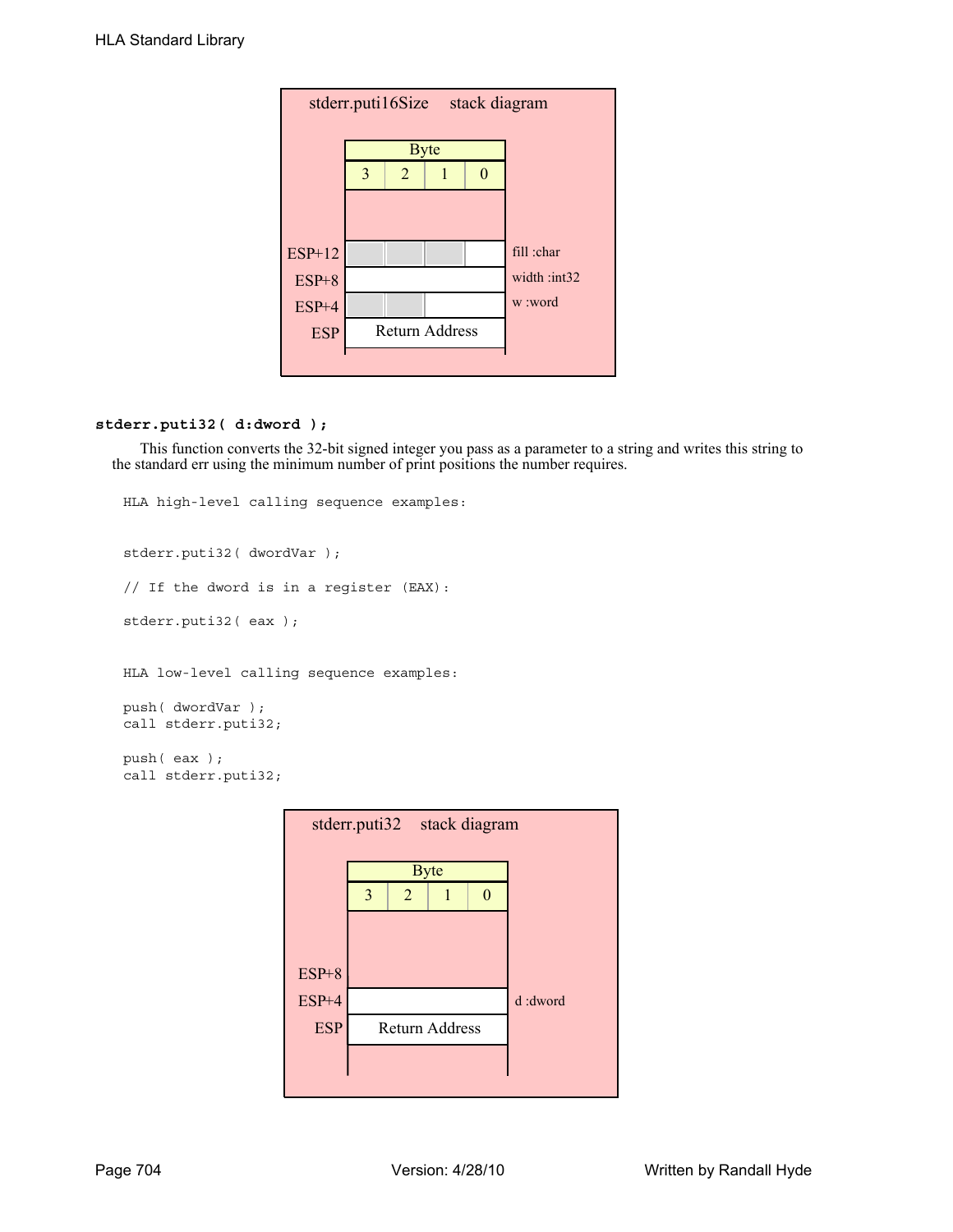#### **stderr.puti32Size( d:dword; width:int32; fill:char );**

This function writes the 32-bit value you pass as a signed integer to the standard error device using the width and fill values as specified above.

```
HLA high-level calling sequence examples:
stderr.putu32Size( dwordVar, width, ' ' );
// If the dword is in a register (EAX):
stderr.putu32Size( eax, width, cl );
HLA low-level calling sequence examples:
push( dwordVar );
push( width );
pushd(' ' );
call stderr.putu32Size;
push( eax );
push( width );
push( ecx ); // fill char is in CL
call stderr.putu32Size;
// Assume fill char is in CH
push( eax );
push( width );
xchg( cl, ch ); // fill char is in CH
push( ecx ); 
xchg( cl, ch );
call stderr.putu32Size;
// Alternate method of the above
push( eax );
push( width );
sub( 4, esp );
mov( ch, [esp] );
call stderr.putu32Size;
// If the fill char is a variable and
// a register is available, try this code:
push( eax );
push( width );
movzx( fillChar, ebx ); // Assume EBX is available
push( ebx );
call stderr.putu32Size;
// If the fill char is a variable and
// no register is available, here's one
// possibility:
push( eax );
```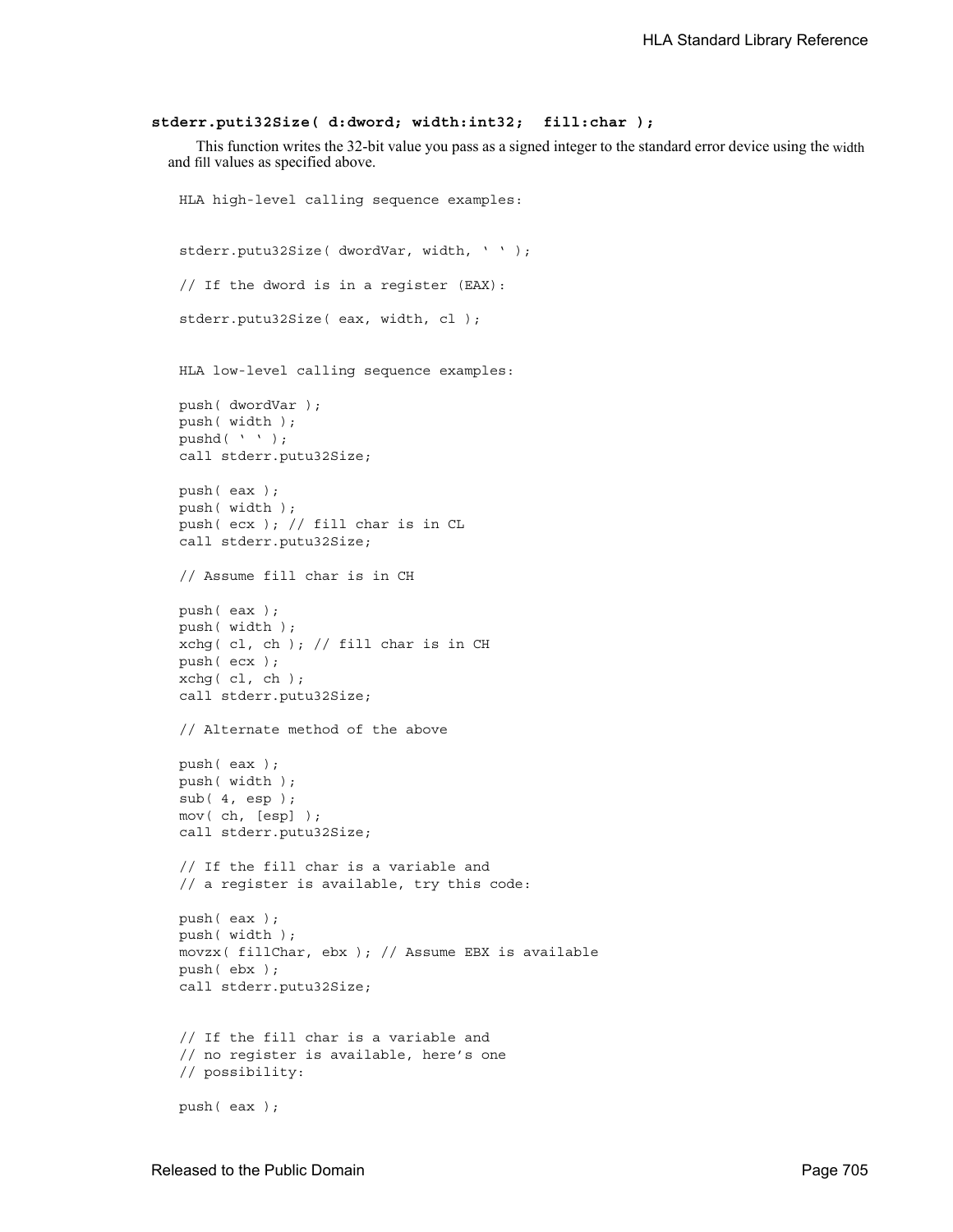```
push( width );
push( (type dword fillChar) ); // Chance of page crossing!
call stderr.putu32Size;
// In the very rare case that the above would
// cause an illegal memory access, use this:
push( eax );
push( width );
sub( 4, esp );
push( eax );
movzx( fillChar, eax );
mov( eax, [esp+4] );
pop( eax );
call stderr.puti32Size;
```


### **stderr.puti64( q:qword );**

This function converts the 64-bit signed integer you pass as a parameter to a string and writes this string to the standard error using the minimum number of print positions the number requires.

```
stderr.puti64( qwordVar );
HLA low-level calling sequence examples:
push( (type dword qwordVar[4]) ); // H.O. dword first
push( (type dword qwordVar)); // L.O. dword last
call stderr.puti64;
```
HLA high-level calling sequence examples: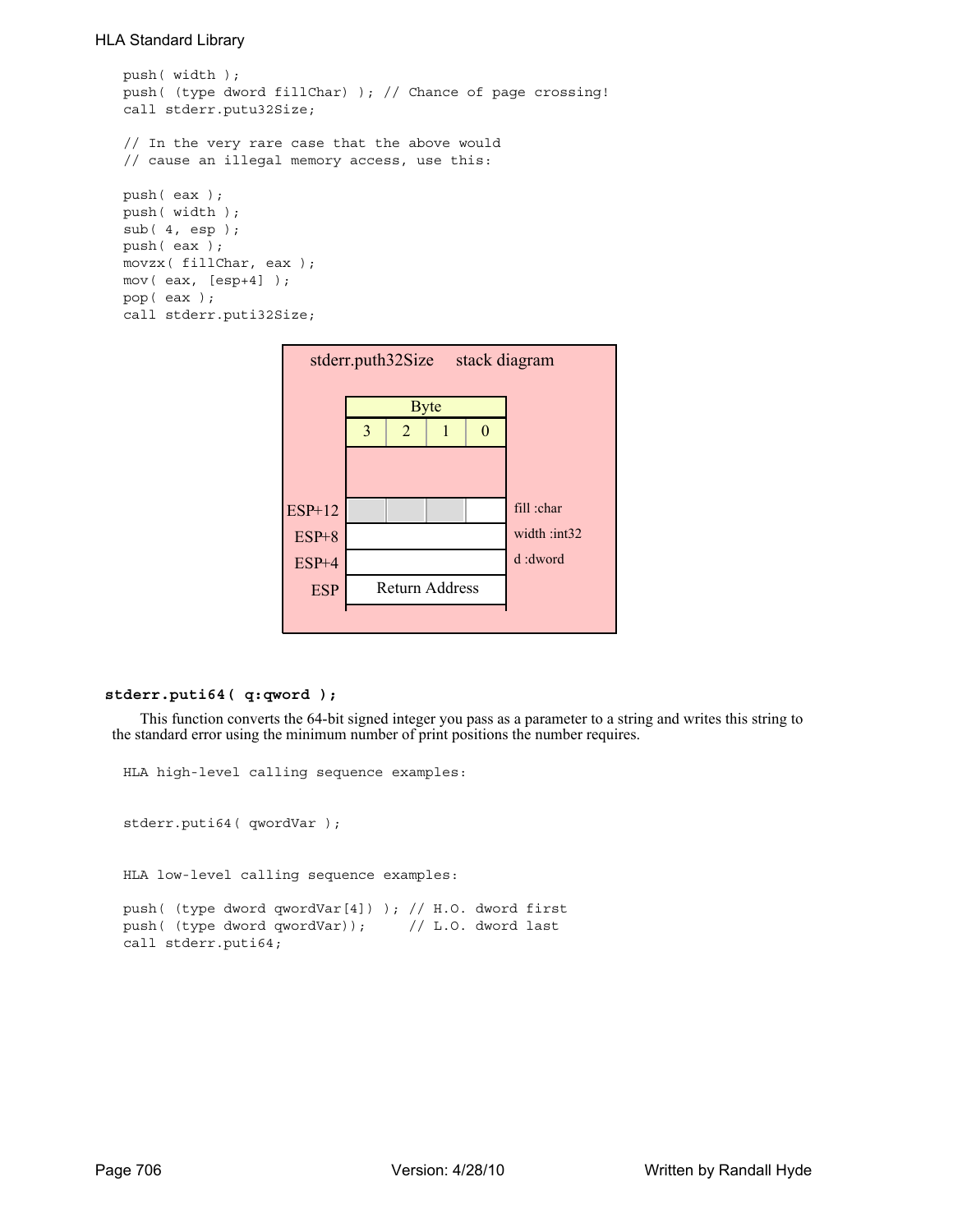

```
stderr.puti64Size( q:qword; width:int32; fill:char );
```
This function writes the 64-bit value you pass as a signed integer to the standard error file using the width and fill values as specified above.

```
HLA high-level calling sequence examples:
stderr.puti64Size( qwordVar, width, ' ' );
HLA low-level calling sequence examples:
push( (type dword qwordVar[4]) ); // H.O. dword first
push( (type dword qwordVar)); // L.O. dword last
push( width );
pushd( ' ' );
call stderr.puti64Size;
push( edx ); // Assume 64-bit value in edx:eax
push( eax );
push( width );
push( ecx ); // fill char is in CL
call stderr.puti64Size;
// Assume fill char is in CH
push( (type dword qwordVar[4]) ); // H.O. dword first
push( (type dword qwordVar)); // L.O. dword last
push( width );
xchg(|c1, ch|); // fill char is in CHpush( ecx ); 
xchg( cl, ch );
call stderr.puti64Size;
// Alternate method of the above
push( (type dword qwordVar[4]) ); // H.O. dword first
push( (type dword qwordVar)); // L.O. dword last
```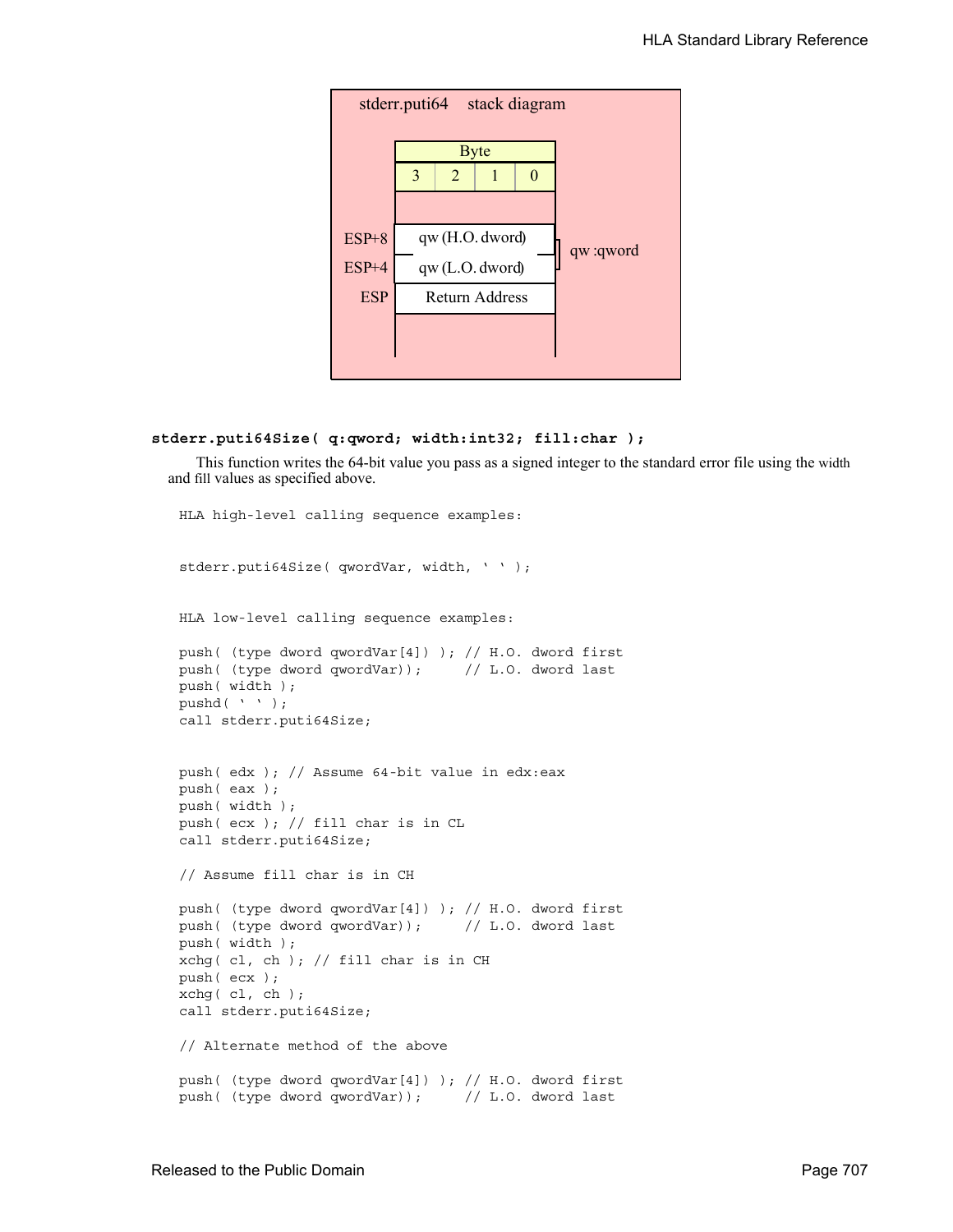```
push( width );
sub( 4, esp );
mov( ch, [esp] );
call stderr.puti64Size;
// If the fill char is a variable and
// a register is available, try this code:
push( (type dword qwordVar[4]) ); // H.O. dword first
push( (type dword qwordVar)); // L.O. dword last
push( width );
movzx( fillChar, ebx ); // Assume EBX is available
push( ebx );
call stderr.puti64Size;
// If the fill char is a variable and
// no register is available, here's one
// possibility:
push( (type dword qwordVar[4]) ); // H.O. dword first
push( (type dword qwordVar)); // L.O. dword last
push( width );
push( (type dword fillChar) ); // Chance of page crossing!
call stderr.puti64Size;
// In the very rare case that the above would
// cause an illegal memory access, use this:
push( (type dword qwordVar[4]) ); // H.O. dword first
push( (type dword qwordVar)); // L.O. dword last
push( width );
sub(4, esp);push( eax );
movzx( fillChar, eax );
mov( eax, [esp+4] );
pop( eax );
call stderr.puti64Size;
```
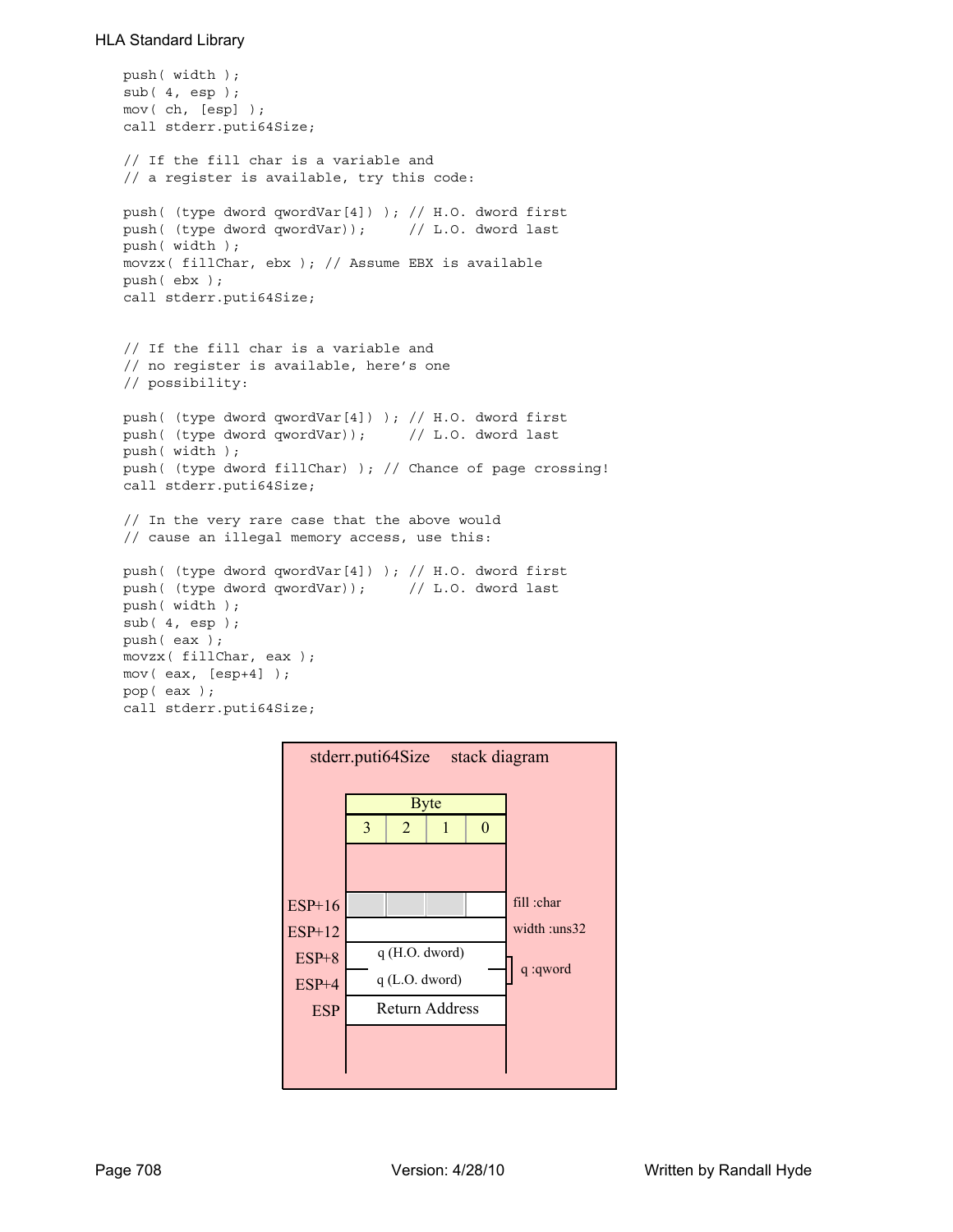#### **stderr.puti128( l:lword );**

This function converts the 128-bit signed integer you pass as a parameter to a string and writes this string to the standard err using the minimum number of print positions the number requires.

```
HLA high-level calling sequence examples:
stderr.puti128( lwordVar );
HLA low-level calling sequence examples:
push( (type dword lwordVar[12]) ); // H.O. dword first
push( (type dword lwordVar[8]) ); 
push( (type dword lwordVar[4]) );
push( (type dword lwordVar)); // L.O. dword last
call stderr.puti128;
```


#### **stderr.puti128Size( l:lword; width:int32; fill:char );**

This function writes the 128-bit value you pass as a signed integer to the standard error device using the width and fill values as specified above.

```
HLA high-level calling sequence examples:
stderr.puti128Size( lwordVar, width, ' ' );
HLA low-level calling sequence examples:
push( (type dword lwordVar[12])); // Push H.O. word first
push( (type dword lwordVar[8]) );
push( (type dword lwordVar[4]) );
push( (type dword lwordVar)); // L.O. dword last
push( width );
pushd( ' ' );
```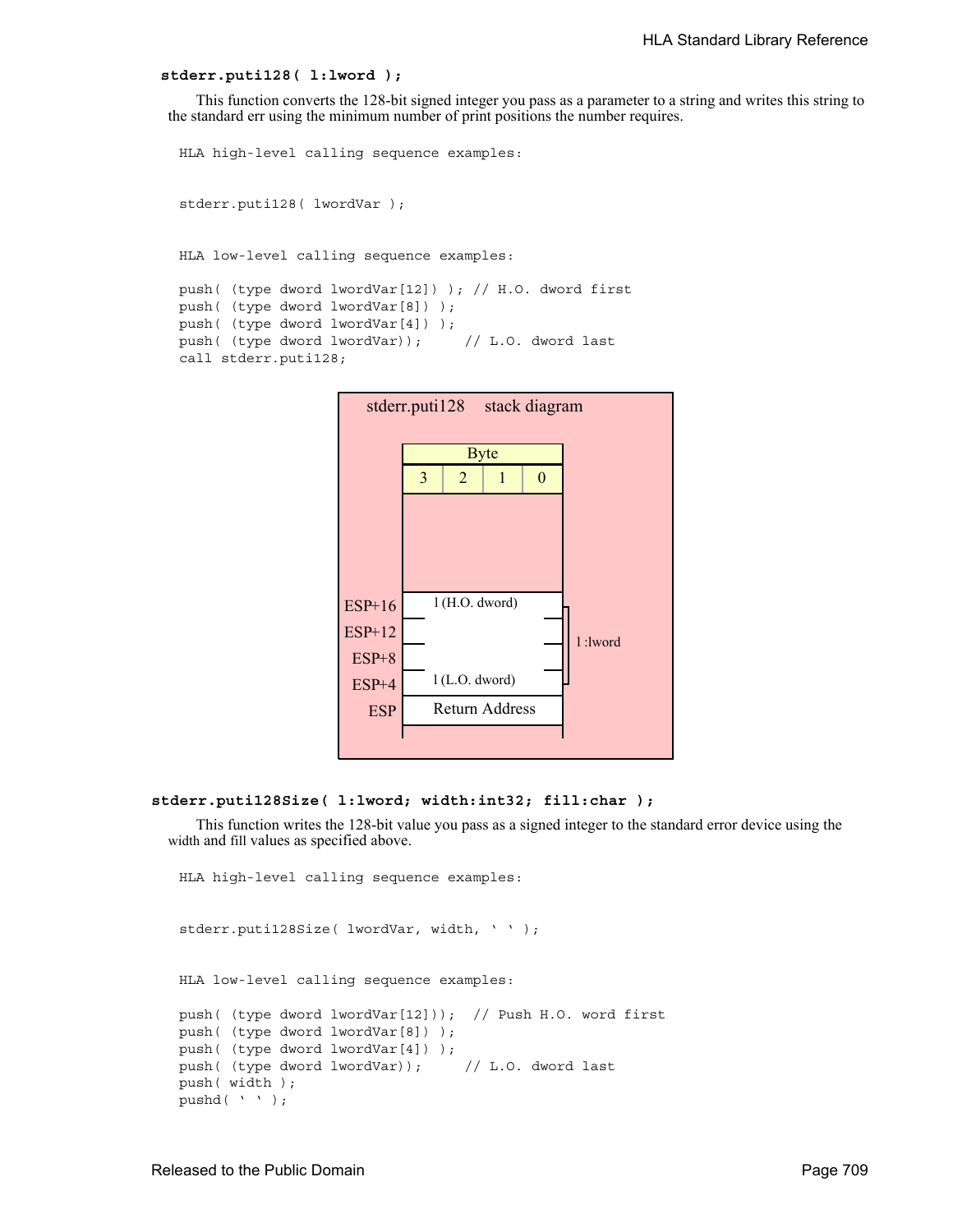```
call stderr.puti128Size;
// Assume fill char is in CH
push( (type dword lwordVar[12])); // Push H.O. word first
push( (type dword lwordVar[8]) );
push( (type dword lwordVar[4]) );
push( (type dword lwordVar)); // L.O. dword last
push( width );
xchg( cl, ch ); // fill char is in CH
push( ecx ); 
xchg( cl, ch );
call stderr.puti128Size;
// Alternate method of the above
push( (type dword lwordVar[12])); // Push H.O. word first
push( (type dword lwordVar[8]) );
push( (type dword lwordVar[4]) );
push( (type dword lwordVar)); // L.O. dword last
push( width );
sub( 4, esp );
mov( ch, [esp] );
call stderr.puti128Size;
// If the fill char is a variable and
// a register is available, try this code:
push( (type dword lwordVar[12])); // Push H.O. word first
push( (type dword lwordVar[8]) );
push( (type dword lwordVar[4]) );
push( (type dword lwordVar)); // L.O. dword last
push( width );
movzx( fillChar, ebx ); // Assume EBX is available
push( ebx );
call stderr.puti128Size;
// If the fill char is a variable and
// no register is available, here's one
// possibility:
push( (type dword lwordVar[12])); // Push H.O. word first
push( (type dword lwordVar[8]) );
push( (type dword lwordVar[4]) );
push( (type dword lwordVar)); // L.O. dword last
push( width );
push( (type dword fillChar) ); // Chance of page crossing!
call stderr.puti128Size;
// In the very rare case that the above would
// cause an illegal memory access, use this:
push( (type dword lwordVar[12])); // Push H.O. word first
push( (type dword lwordVar[8]) );
push( (type dword lwordVar[4]) );
push( (type dword lwordVar)); // L.O. dword last
push( width );
sub(4, esp);push( eax );
```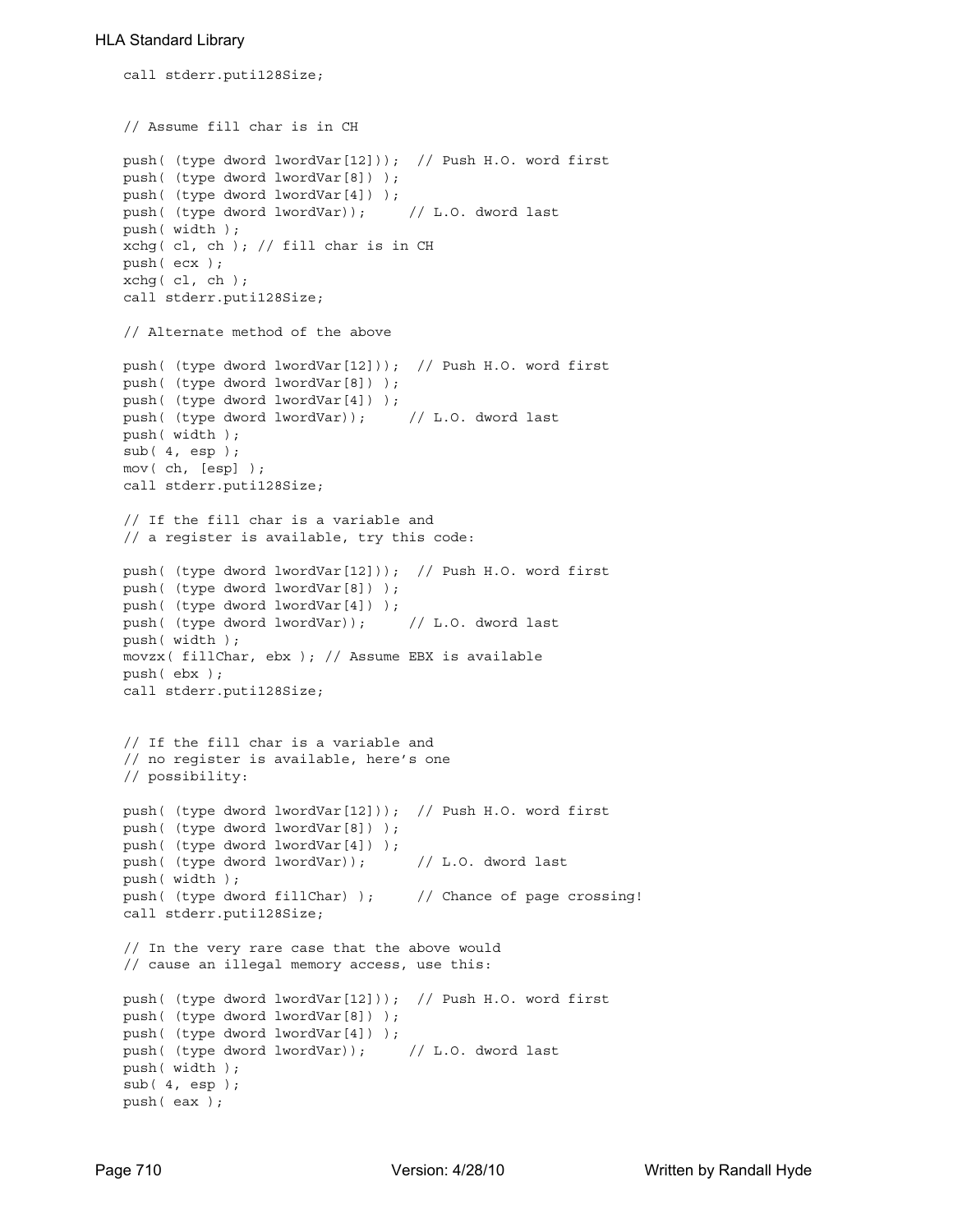```
movzx( fillChar, eax );
mov( eax, [esp+4] );
pop( eax );
call stderr.puti128Size;
```


# **27.9 Unsigned Integer Output Routines**

These routines convert unsigned integer values to string format and write that string to the standard error device. The stderr.putxxxSize functions contain width and fill parameters that let you specify the minimum field width when outputting a value.

If the absolute value of width is greater than the number of print positions the value requires, then these functions output width characters to the standard err. If width is non-negative, then these functions right-justify the value in the output field; if value is negative, then these functions left-justify the value in the output field.

These functions print the fill character as the padding value for the extra print positions.



### **stderr.putu8 ( b:byte );**

This function converts the eight-bit unsigned integer you pass as a parameter to a string and writes this string to the standard error device using the minimum number of print positions the number requires.

```
HLA high-level calling sequence examples:
```

```
stderr.putu8( byteVar );
```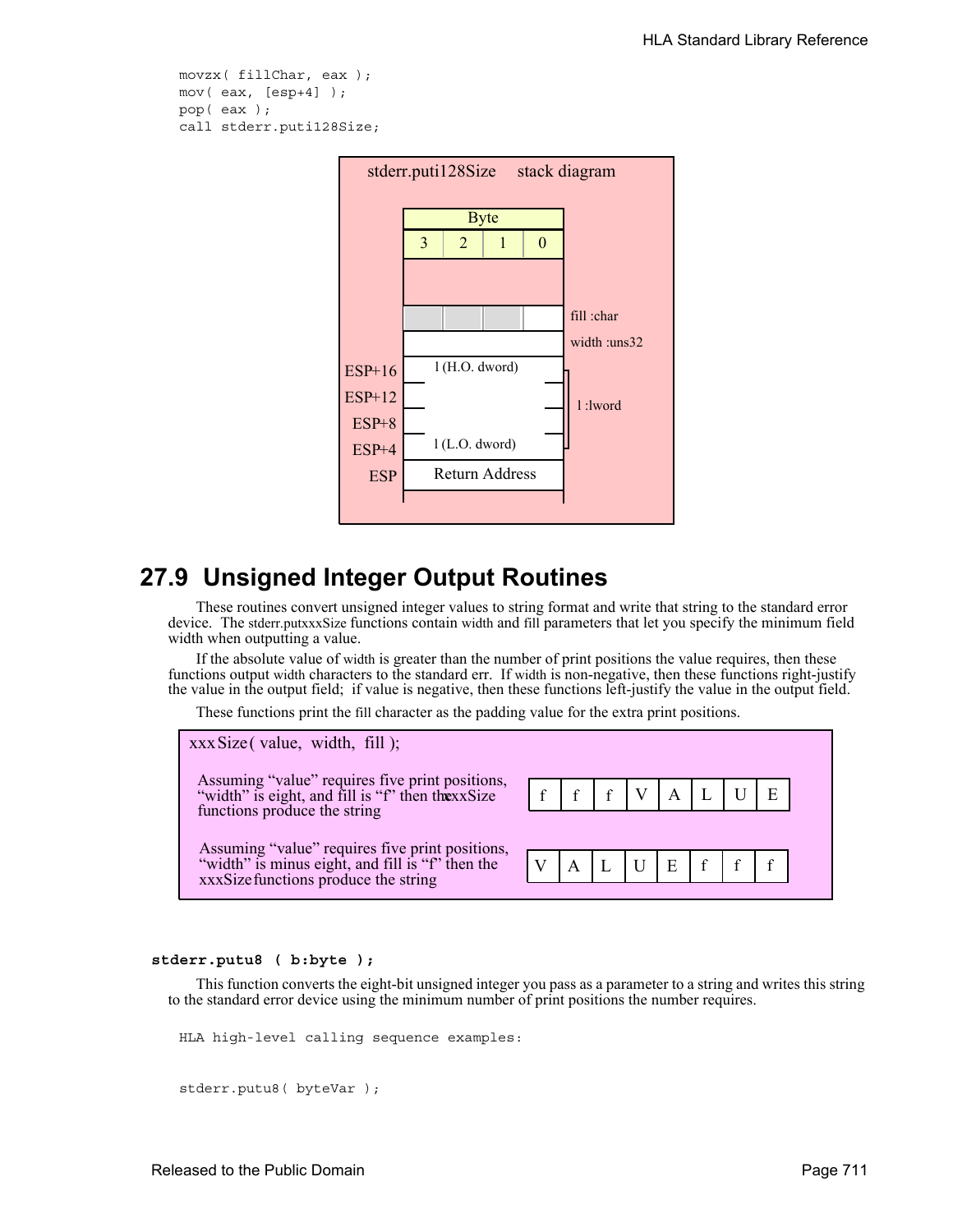```
// If the character is in a register (AL):
stderr.putu8( al );
HLA low-level calling sequence examples:
  // If "byteVar " is not one of the last three
  // bytes on a page of memory, you can do this:
push( (type dword byteVar ) );
call stderr.putu8;
// If you can't guarantee that the previous code
// won't generate an illegal memory access, and a
// 32-bit register is available, use code like
// the following:
movzx( byteVar , eax ); // Assume EAX is available
push( eax );
call stderr.putu8;
// If no register is available, do something
// like the following code:
push( eax );
movzx( byteVar , eax );
push( eax );
call stderr.putu8;
pop( eax );
// If the character value is in al, bl, cl, or dl
// then you can use code like the following:
push( eax ); // Assume byteVar is in AL
call stderr.putu8;
// If the byte value is in ah, bh, ch, or dh
// you'll have to use code like the following:
xchg( al, ah ); // Assume byteVar is in AH
push( eax ); // It's now in AL
xchg( al, ah ); // Restore al/ah
call stderr.putu8;
```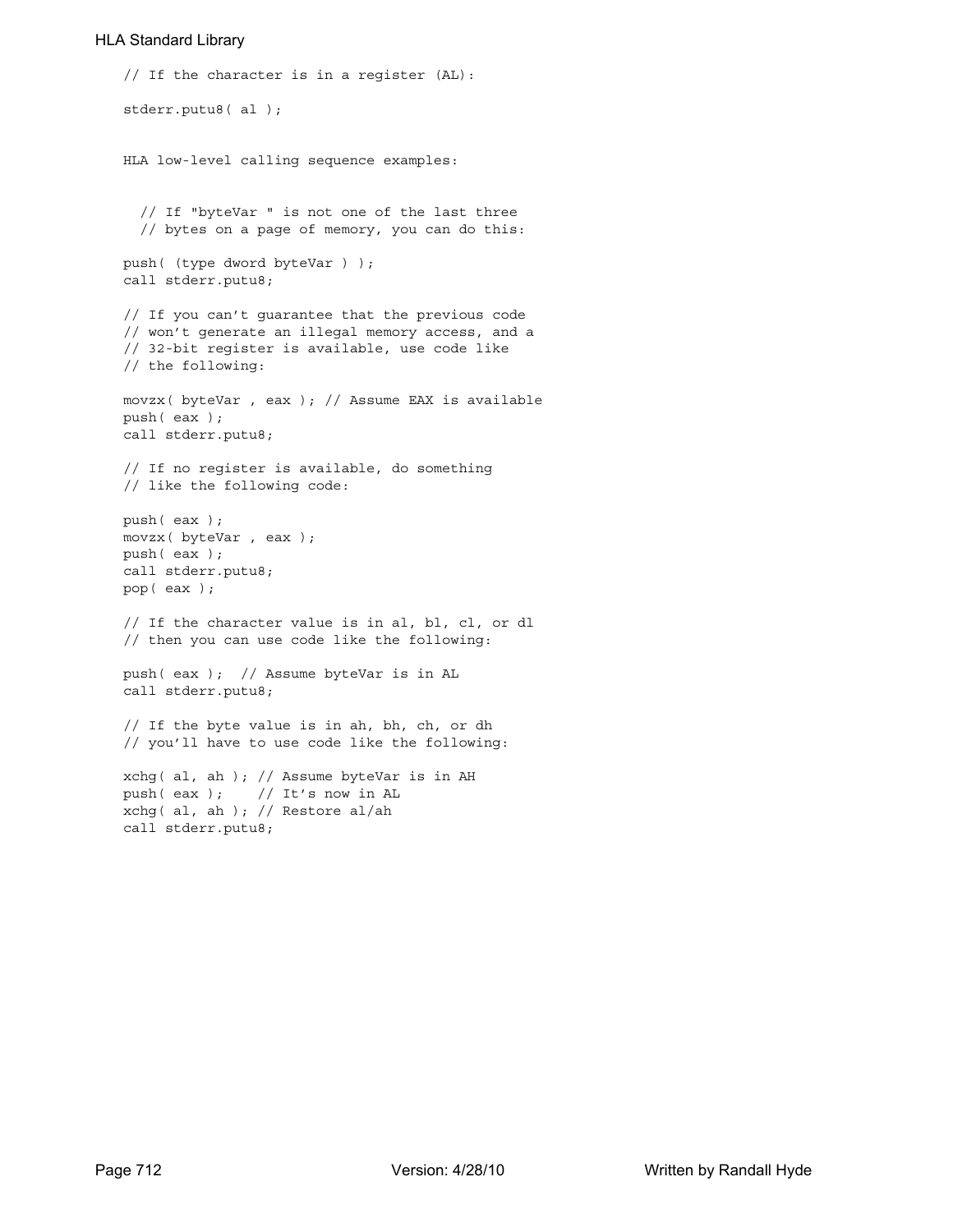

## **stderr.putu8Size( b:byte; width:int32; fill:char );**

This function writes the unsigned eight-bit value you pass to the standard error using the width and fill values as specified above.

```
HLA high-level calling sequence examples:
stderr.putu8Size( byteVar, width, padChar );
HLA low-level calling sequence examples:
  // If "byteVar" and "padChar" are not one of the last three
  // bytes on a page of memory, you can do this:
push( (type dword byteVar) );
push( width );
push( (type dword padChar) );
call stderr.putu8Size;
// If you can't guarantee that the previous code
// won't generate an illegal memory access, and a
// 32-bit register is available, use code like
// the following:
movzx( byteVar, eax ); // Assume EAX is available
push( eax );
push( width );
movzx( padChar, ebx ); // Assume EBX is available
push( ebx );
call stderr.putu8Size;
// If no registers are available, do something
// like the following code:
push( eax );
movzx( byteVar, eax );
push( eax );
push( width );
movzx( padChar, eax );
```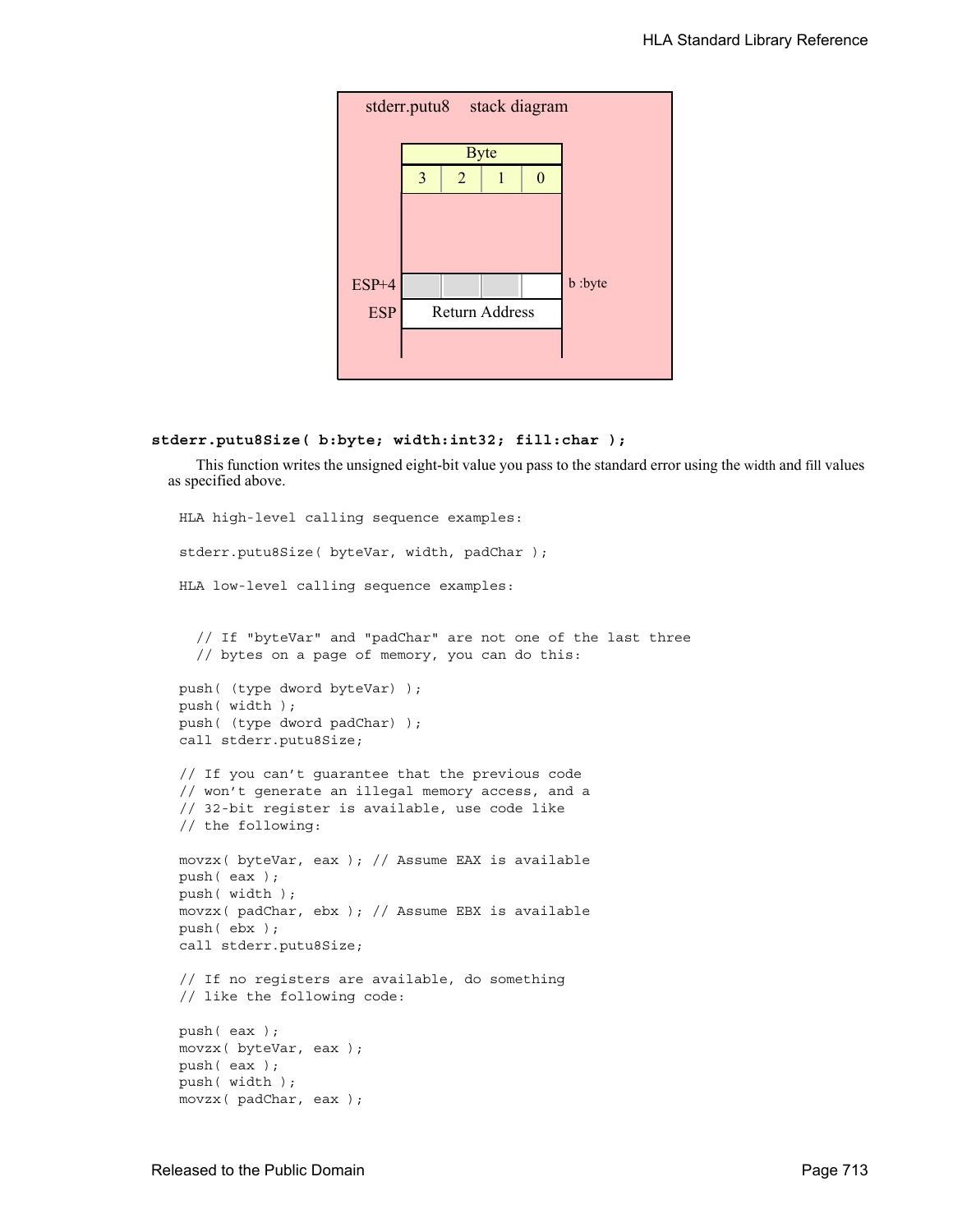```
push( eax );
call stderr.putu8Size;
pop( eax );
// If "byteVar" or "padChar" are in an
// 8-bit register, then you can push
// the corresponding 32-bit register if
// the register is AL, BL, CL, or DL:
push( eax ); // Assume byteVar is in AL
push( width );
push( ebx ); // Assume padChar is in BL
call stderr.putu8Size;
// Do the following if the characters are
// in AH, BH, CH, or DH:
xchg( al, ah ); // Assume byteVar is in AH
xchg( bl, bh ); // Assume padChar is in BH
push( eax ); 
push( width );
push( ebx );
xchg( al, ah );
xchq( bl, bh);call stderr.putu8Size;
```


#### **stderr.putu16( w:word );**

This function converts the 16-bit unsigned integer you pass as a parameter to a string and writes this string to the standard error device using the minimum number of print positions the number requires.

```
HLA high-level calling sequence examples:
stderr.putu16( wordVar );
// If the word is in a register (AX):
stderr.putu16( ax );
HLA low-level calling sequence examples:
```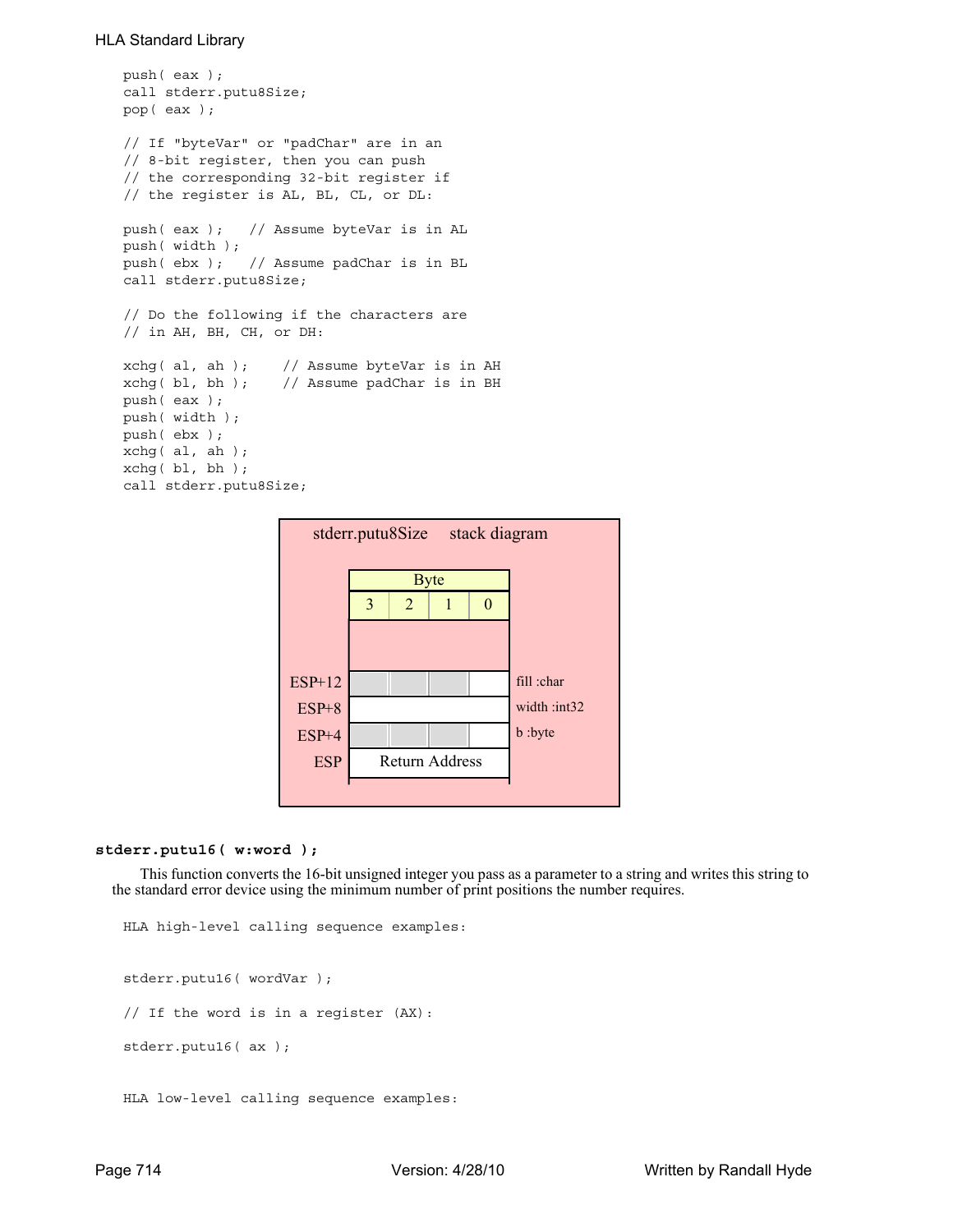```
// If "wordVar " is not one of the last three
  // bytes on a page of memory, you can do this:
push( (type dword wordVar) );
call stderr.putu16;
// If you can't guarantee that the previous code
// won't generate an illegal memory access, and a
// 32-bit register is available, use code like
// the following:
movzx( wordVar, eax ); // Assume EAX is available
push( eax );
call stderr.putu16;
// If no register is available, do something
// like the following code:
push( eax );
movzx( wordVar, eax );
push( eax );
call stderr.putu16;
pop( eax );
// If the word value is in a 16-bit register
// then you can use code like the following:
```

```
push( eax ); // Assume wordVar is in AX
call stderr.putu16;
```


### **stderr.putu16Size( w:word; width:int32; fill:char );**

This function writes the unsigned 16-bit value you pass to the standard err using the width and fill values as specified above.

HLA high-level calling sequence examples:

```
stderr.putu16Size( wordVar, width, padChar );
```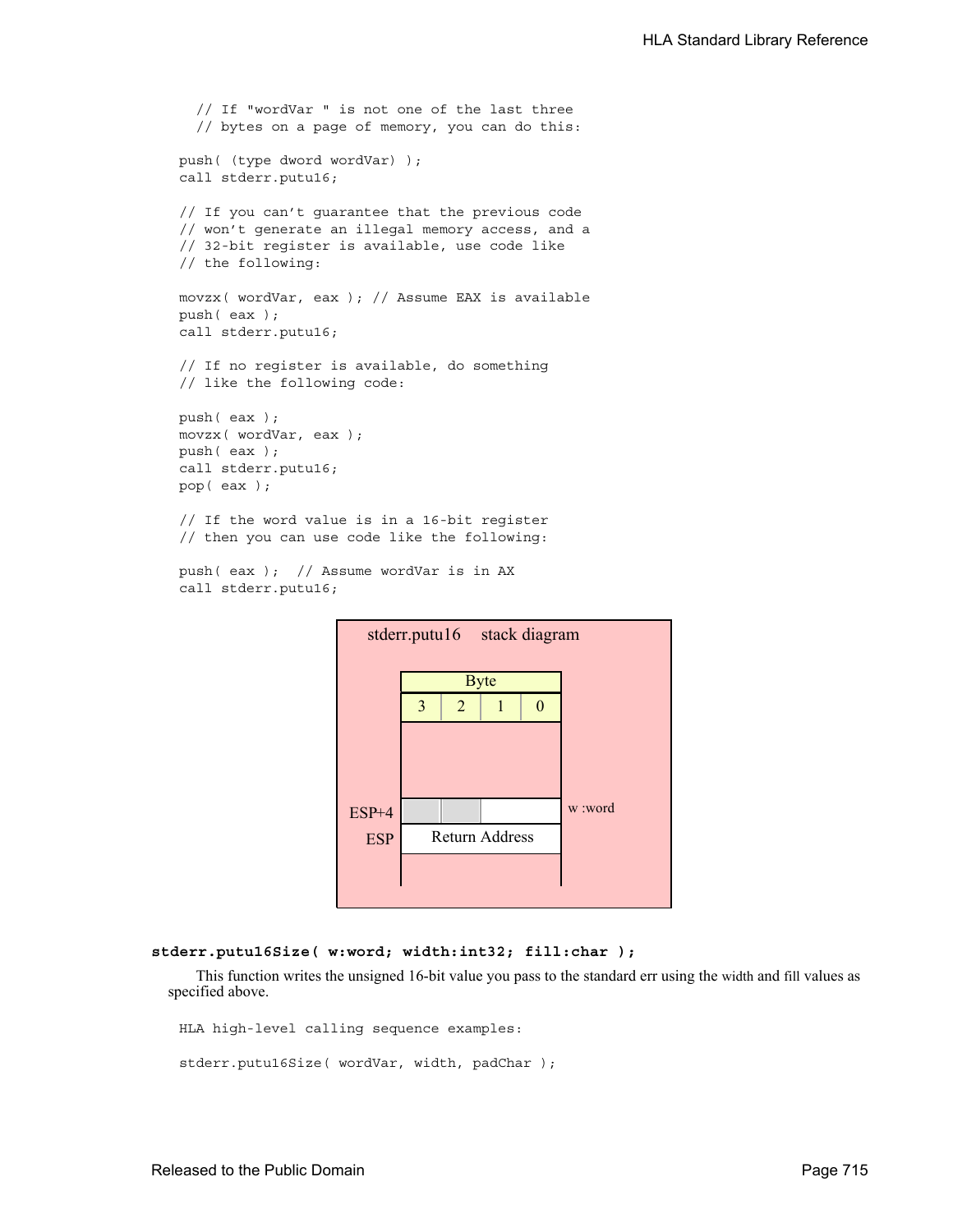```
HLA low-level calling sequence examples:
  // If "wordVar" and "padChar" are not one of the last three
  // bytes on a page of memory, you can do this:
push( (type dword wordVar) );
push( width );
push( (type dword padChar) );
call stderr.putu16Size;
// If you can't guarantee that the previous code
// won't generate an illegal memory access, and a
// 32-bit register is available, use code like
// the following:
movzx( wordVar, eax ); // Assume EAX is available
push( eax );
push( width );
movzx( padChar, ebx ); // Assume EBX is available
push( ebx );
call stderr.putu16Size;
// If no registers are available, do something
// like the following code:
push( eax );
movzx( wordVar, eax );
push( eax );
push( width );
movzx( padChar, eax );
push( eax );
call stderr.putu16Size;
pop( eax );
// If "wordVar" is in a 16-bit register
// and "padChar" is in an
// 8-bit register, then you can push
// the corresponding 32-bit register if
// the register is AL, BL, CL, or DL:
push( eax ); // Assume wordVar is in AX
push( width );
push( ebx ); // Assume padChar is in BL
call stderr.putu16Size;
```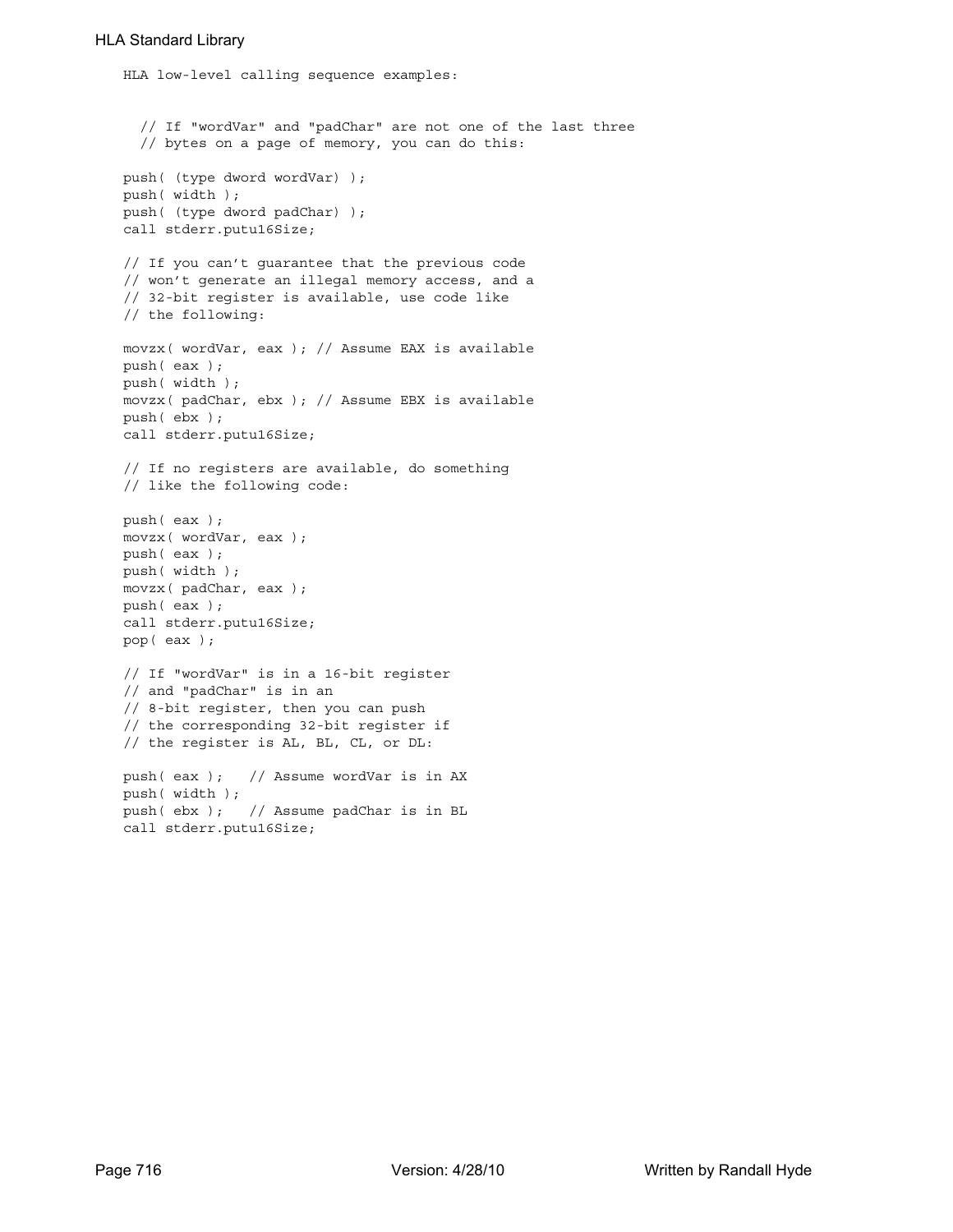

# **stderr.putu32( d:dword );**

This function converts the 32-bit unsigned integer you pass as a parameter to a string and writes this string to the standard error device using the minimum number of print positions the number requires.

HLA high-level calling sequence examples: stderr.putu32( dwordVar ); // If the dword is in a register (EAX): stderr.putu32( eax ); HLA low-level calling sequence examples: push( dwordVar ); call stderr.putu32; push( eax ); call stderr.putu32;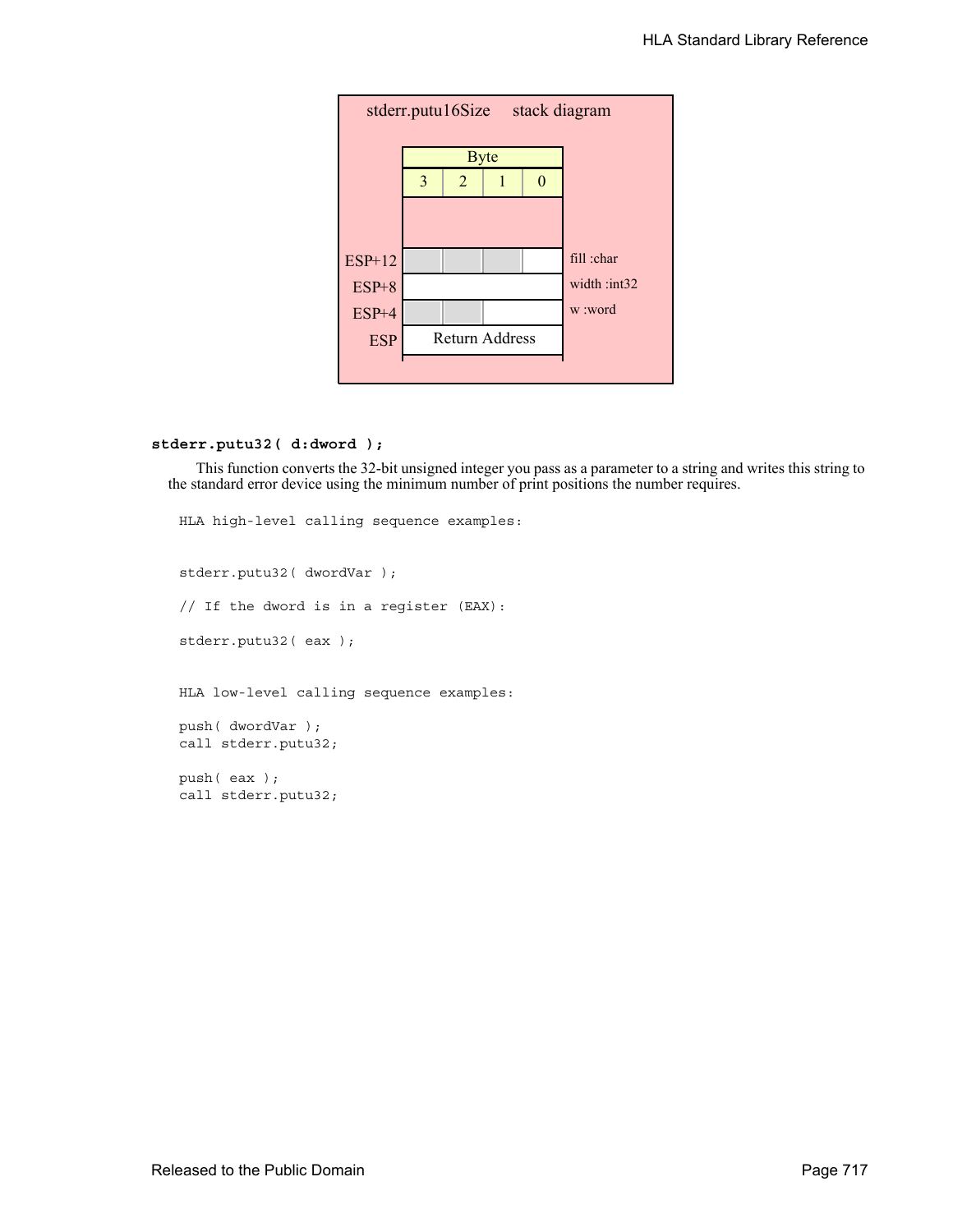| stderr.putu32 stack diagram |   |                |                       |   |         |  |  |
|-----------------------------|---|----------------|-----------------------|---|---------|--|--|
|                             |   |                | <b>Byte</b>           |   |         |  |  |
|                             | 3 | $\overline{2}$ |                       | 0 |         |  |  |
|                             |   |                |                       |   |         |  |  |
|                             |   |                |                       |   |         |  |  |
|                             |   |                |                       |   |         |  |  |
| ESP+4                       |   |                |                       |   | d:dword |  |  |
| <b>ESP</b>                  |   |                | <b>Return Address</b> |   |         |  |  |
|                             |   |                |                       |   |         |  |  |
|                             |   |                |                       |   |         |  |  |

# **stderr.putu32Size( d:dword; width:int32; fill:char );**

This function writes the unsigned 32-bit value you pass to the standard err using the width and fill values as specified above.

```
HLA high-level calling sequence examples:
stderr.putu32Size( dwordVar, width, ' ' );
// If the dword is in a register (EAX):
stderr.putu32Size( eax, width, cl );
HLA low-level calling sequence examples:
push( dwordVar );
push( width );
pushd( ' ' );
call stderr.putu32Size;
push( eax );
push( width );
push( ecx ); // fill char is in CL
call stderr.putu32Size;
// Assume fill char is in CH
push( eax );
push( width );
xchg( cl, ch ); // fill char is in CH
push( ecx ); 
xchg( cl, ch );
call stderr.putu32Size;
// Alternate method of the above
push( eax );
push( width );
```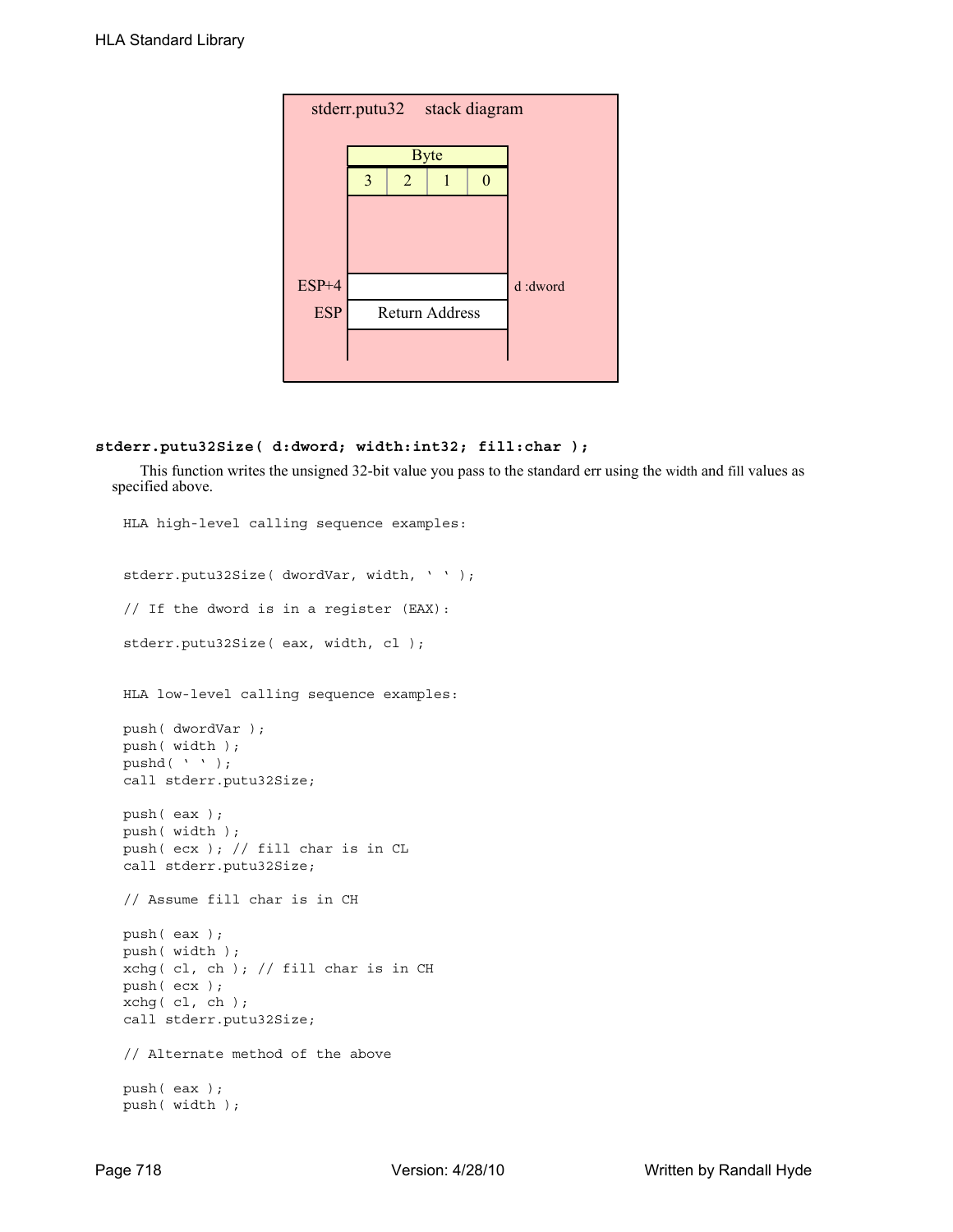```
sub( 4, esp );
mov( ch, [esp] );
call stderr.putu32Size;
// If the fill char is a variable and
// a register is available, try this code:
push( eax );
push( width );
movzx( fillChar, ebx ); // Assume EBX is available
push( ebx );
call stderr.putu32Size;
// If the fill char is a variable and
// no register is available, here's one
// possibility:
push( eax );
push( width );
push( (type dword fillChar) ); // Chance of page crossing!
call stderr.putu32Size;
// In the very rare case that the above would
// cause an illegal memory access, use this:
push( eax );
push( width );
sub(4, esp);push( eax );
movzx( fillChar, eax );
mov( eax, [esp+4] );
pop( eax );
call stderr.putu32Size;
```


## **stderr.putu64( q:qword );**

This function converts the 64-bit unsigned integer you pass as a parameter to a string and writes this string to the standard error device using the minimum number of print positions the number requires.

HLA high-level calling sequence examples: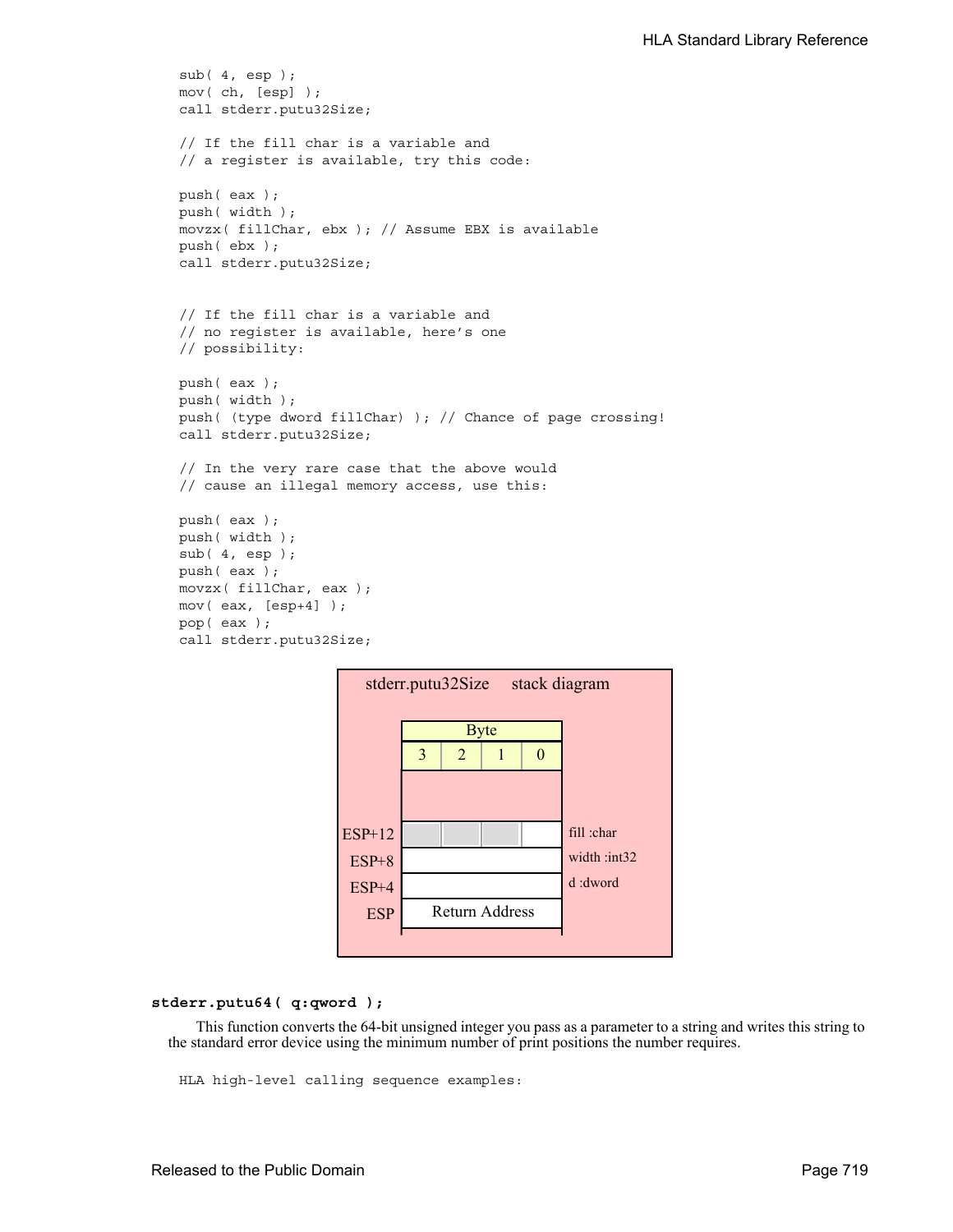stderr.putu64( qwordVar ); HLA low-level calling sequence examples: push( (type dword qwordVar[4]) ); // H.O. dword first push( (type dword qwordVar)); // L.O. dword last call stderr.putu64;



### **stderr.putu64Size( q:qword; width:int32; fill:char );**

This function writes the unsigned 64-bit value you pass to the error output using the width and fill values as specified above.

```
HLA high-level calling sequence examples:
stderr.putu64Size( qwordVar, width, ' ' );
HLA low-level calling sequence examples:
push( (type dword qwordVar[4]) ); // H.O. dword first
push( (type dword qwordVar)); // L.O. dword last
push( width );
pushd( ' ' );
call stderr.putu64Size;
push( edx ); // Assume 64-bit value in edx:eax
push( eax );
push( width );
push( ecx ); // fill char is in CL
call stderr.putu64Size;
// Assume fill char is in CH
push( (type dword qwordVar[4]) ); // H.O. dword first
push( (type dword qwordVar)); // L.O. dword last
push( width );
```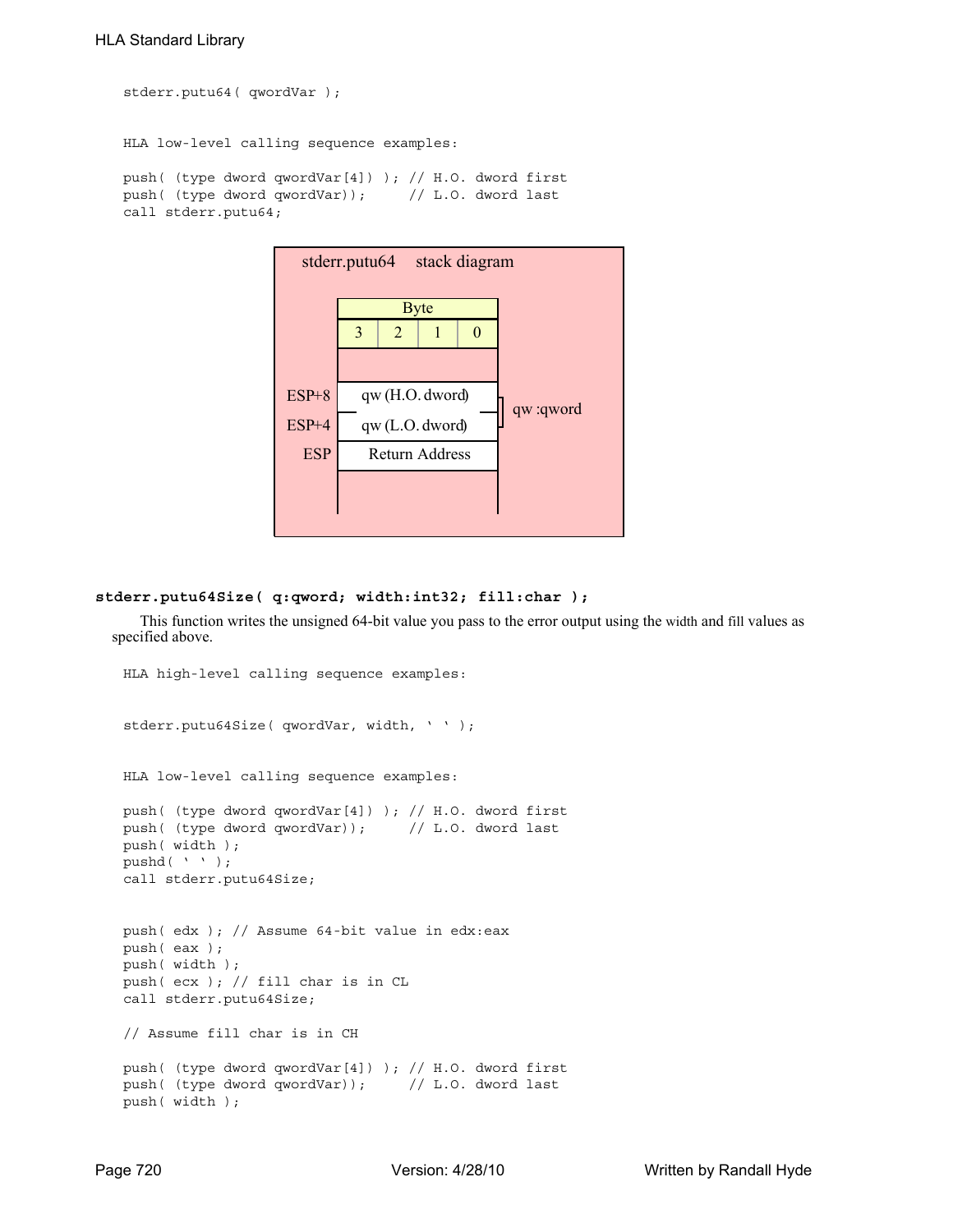```
xchg( cl, ch ); // fill char is in CH
push( ecx ); 
xchg( cl, ch );
call stderr.putu64Size;
// Alternate method of the above
push( (type dword qwordVar[4]) ); // H.O. dword first
push( (type dword qwordVar)); // L.O. dword last
push( width );
sub(4, esp);mov( ch, [esp] );
call stderr.putu64Size;
// If the fill char is a variable and
// a register is available, try this code:
push( (type dword qwordVar[4]) ); // H.O. dword first
push( (type dword qwordVar)); // L.O. dword last
push( width );
movzx( fillChar, ebx ); // Assume EBX is available
push( ebx );
call stderr.putu64Size;
// If the fill char is a variable and
// no register is available, here's one
// possibility:
push( (type dword qwordVar[4]) ); // H.O. dword first
push( (type dword qwordVar)); // L.O. dword last
push( width );
push( (type dword fillChar) ); // Chance of page crossing!
call stderr.putu64Size;
// In the very rare case that the above would
// cause an illegal memory access, use this:
push( (type dword qwordVar[4]) ); // H.O. dword first
push( (type dword qwordVar)); // L.O. dword last
push( width );
sub(4, esp);push( eax );
movzx( fillChar, eax );
mov( eax, [esp+4] );
pop( eax );
call stderr.putu64Size;
```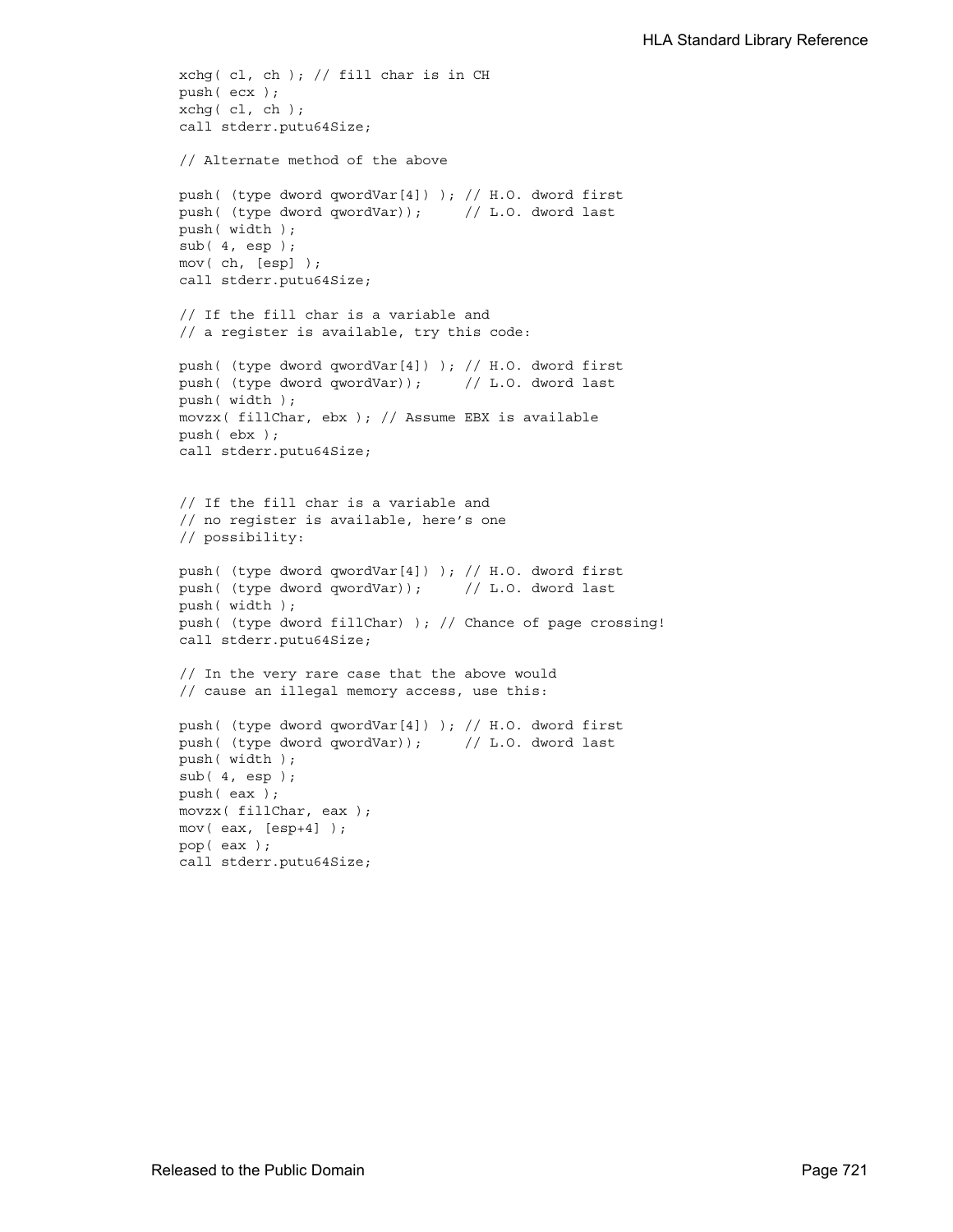| stack diagram<br>stderr.putu64Size |   |                       |               |  |              |  |  |  |
|------------------------------------|---|-----------------------|---------------|--|--------------|--|--|--|
|                                    |   | <b>Byte</b>           |               |  |              |  |  |  |
|                                    | 3 | $\overline{2}$        |               |  |              |  |  |  |
|                                    |   |                       |               |  |              |  |  |  |
| $ESP+16$                           |   |                       |               |  | fill :char   |  |  |  |
| <b>ESP+12</b>                      |   |                       |               |  | width :uns32 |  |  |  |
| $ESP+8$                            |   |                       | q(H.O. dword) |  | q :qword     |  |  |  |
| $ESP+4$                            |   | $q$ (L.O. dword)      |               |  |              |  |  |  |
| <b>ESP</b>                         |   | <b>Return Address</b> |               |  |              |  |  |  |
|                                    |   |                       |               |  |              |  |  |  |
|                                    |   |                       |               |  |              |  |  |  |

# **stderr.putu128( l:lword );**

This function converts the 128-bit unsigned integer you pass as a parameter to a string and writes this string to the standard err using the minimum number of print positions the number requires.

```
HLA high-level calling sequence examples:
stderr.putu128( lwordVar );
HLA low-level calling sequence examples:
push( (type dword lwordVar[12]) ); // H.O. dword first
push( (type dword lwordVar[8]) ); 
push( (type dword lwordVar[4]) );
push( (type dword lwordVar)); // L.O. dword last
call stderr.putu128;
```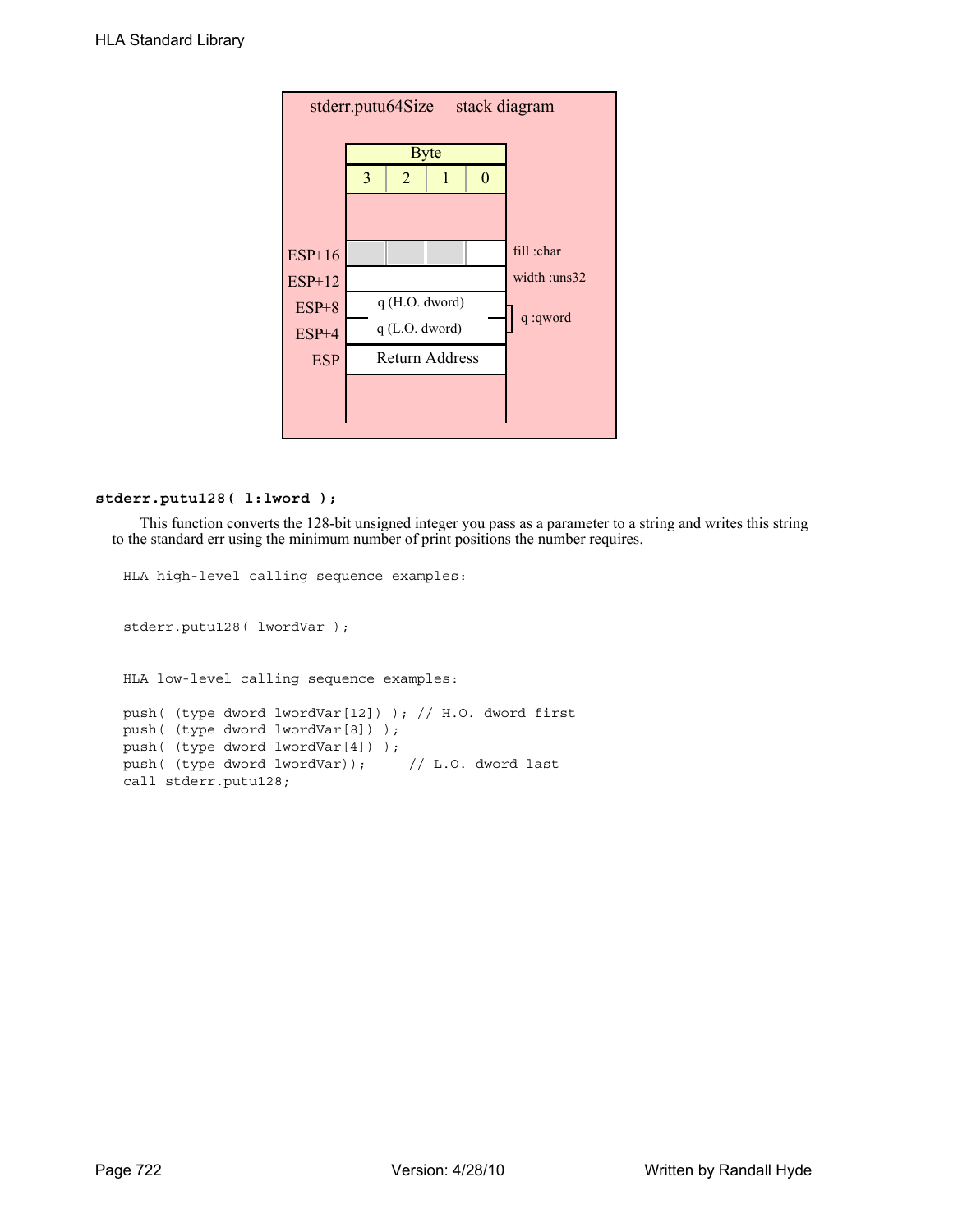

```
stderr.putu128Size( l:lword; width:int32; fill:char )
```
This function writes the unsigned 128-bit value you pass to the standard err using the width and fill values as specified above.

```
HLA high-level calling sequence examples:
stderr.putu128Size( lwordVar, width, ' ' );
HLA low-level calling sequence examples:
push( (type dword lwordVar[12])); // Push H.O. word first
push( (type dword lwordVar[8]) );
push( (type dword lwordVar[4]) );
push( (type dword lwordVar)); // L.O. dword last
push( width );
pushd( ' ' );
call stderr.putu128Size;
// Assume fill char is in CH
push( (type dword lwordVar[12])); // Push H.O. word first
push( (type dword lwordVar[8]) );
push( (type dword lwordVar[4]) );
push( (type dword lwordVar)); // L.O. dword last
push( width );
xchg( cl, ch ); // fill char is in CH
push( ecx ); 
xchg( cl, ch );
call stderr.putu128Size;
// Alternate method of the above
push( (type dword lwordVar[12])); // Push H.O. word first
```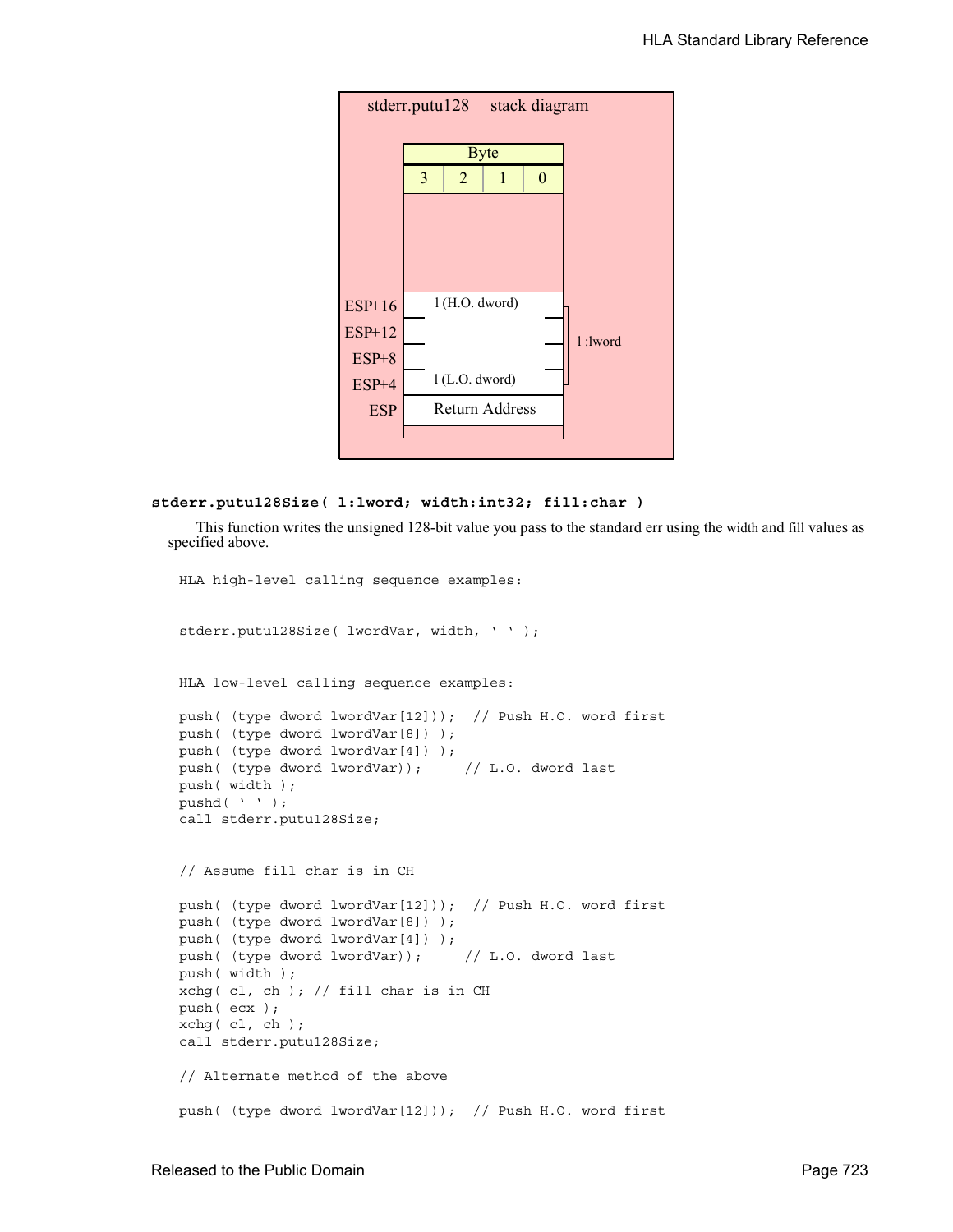```
push( (type dword lwordVar[8]) );
push( (type dword lwordVar[4]) );
push( (type dword lwordVar)); // L.O. dword last
push( width );
sub(4, esp);mov( ch, [esp] );
call stderr.putu128Size;
// If the fill char is a variable and
// a register is available, try this code:
push( (type dword lwordVar[12])); // Push H.O. word first
push( (type dword lwordVar[8]) );
push( (type dword lwordVar[4]) );
push( (type dword lwordVar)); // L.O. dword last
push( width );
movzx( fillChar, ebx ); // Assume EBX is available
push( ebx );
call stderr.putu128Size;
// If the fill char is a variable and
// no register is available, here's one
// possibility:
push( (type dword lwordVar[12])); // Push H.O. word first
push( (type dword lwordVar[8]) );
push( (type dword lwordVar[4]) );
push( (type dword lwordVar)); // L.O. dword last
push( width );
push( (type dword fillChar) ); // Chance of page crossing!
call stderr.putu128Size;
// In the very rare case that the above would
// cause an illegal memory access, use this:
push( (type dword lwordVar[12])); // Push H.O. word first
push( (type dword lwordVar[8]) );
push( (type dword lwordVar[4]) );
push( (type dword lwordVar)); // L.O. dword last
push( width );
sub(4, esp);push( eax );
movzx( fillChar, eax );
mov( eax, [esp+4] );
pop( eax );
call stderr.putu128Size;
```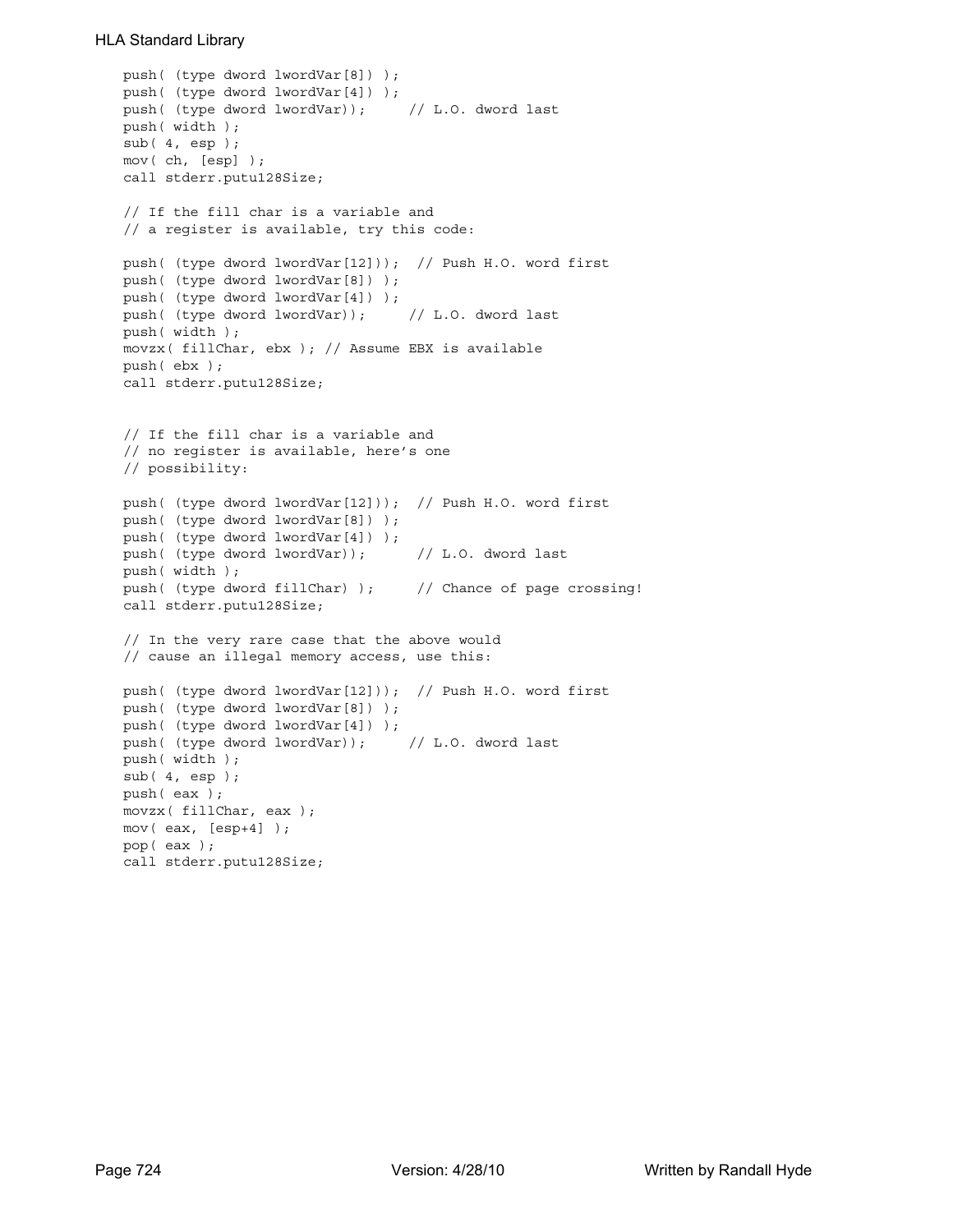

# **27.10 Floating Point Output Routines**

The HLA standard error module provides several procedures you can use to write floating point values to the standard error device. The following subsections describe these routines.

# **27.10.1 Real Output Using Scientific Notation**

The floating point numeric output routines translate the three different binary floating point formats to their string representation and then write this string to the standard error. There are two generic classes of these routines: those that convert their values to exponential/scientific notation and those that convert their string to a decimal form.

The stderr.pute80, stderr.pute64, and stderr.pute32 routines convert their values to a string using scientific notation. These three routines each have two parameters: the value to output and the field width of the result. These routines produce a string with the following format:



### **stderr.pute32( r:real32; width:uns32 );**

This function writes the 32-bit single precision floating point value passed in r to the standard err using scientific/exponential notation. This procedure prints the value using width print positions in the output. width should have a minimum value of five for real numbers in the range 1e-9..1e+9 and a minimum value of six for all other values. Note that 32-bit extended precision floating point values support about 6-7 significant digits. So a width value that yeilds more than seven mantissa digits will produce garbage output in the low order digits of the number.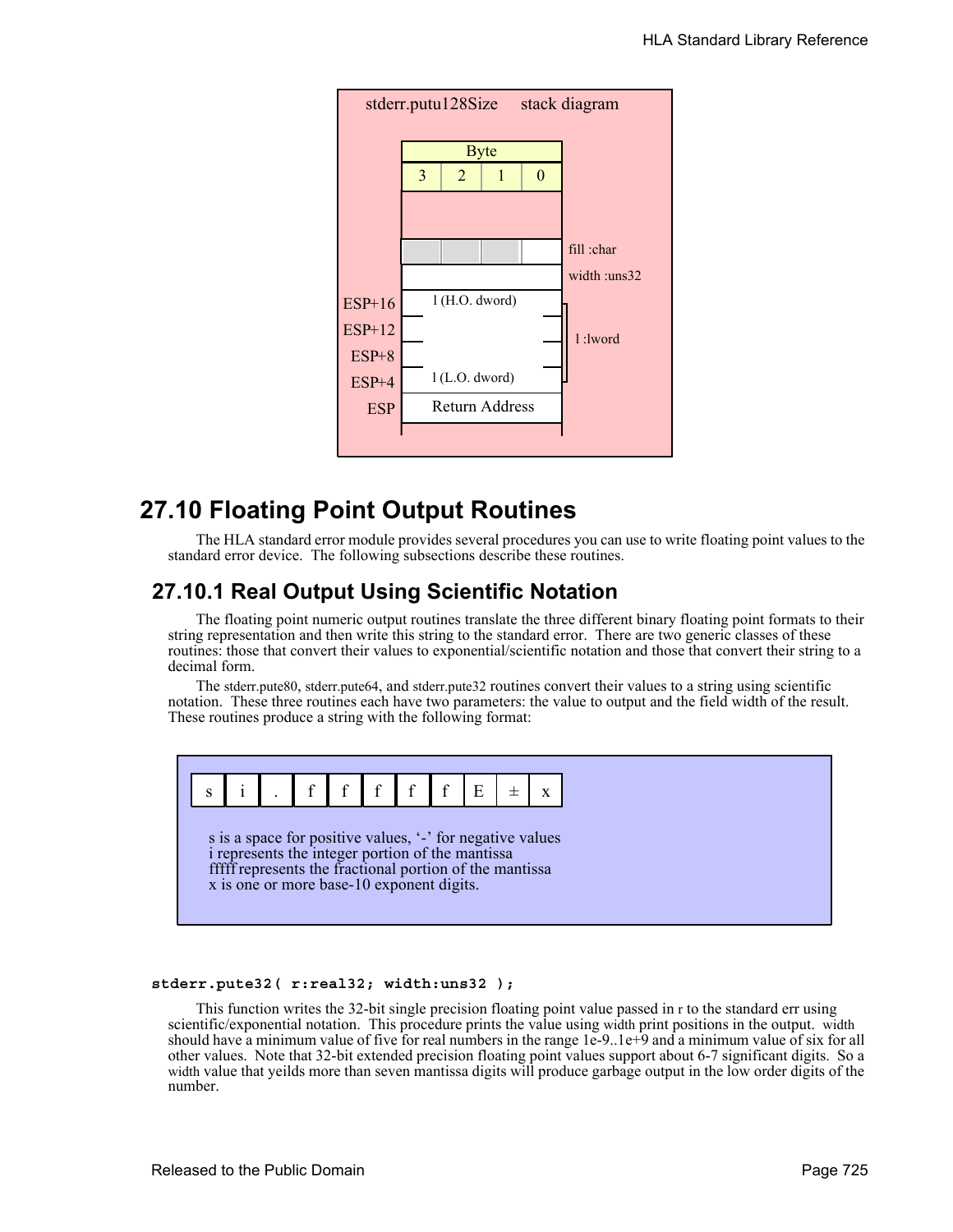```
HLA high-level calling sequence examples:
stderr.pute32( r32Var, width );
// If the real32 value is in an FPU register (ST0):
var
  r32Temp:real32;
  .
  .
  .
fstp( r32Temp );
stderr.pute32( r32Temp, 12 );
HLA low-level calling sequence examples:
push( (type dword r32Var) );
push( width );
call stderr.pute32;
sub( 4, esp );
fstp( (type real32 [esp]) );
pushd( 12 );
call stderr.pute32;
```

| stderr.pute32<br>stack diagram |   |                |                       |   |               |  |  |  |
|--------------------------------|---|----------------|-----------------------|---|---------------|--|--|--|
|                                |   |                | <b>Byte</b>           |   |               |  |  |  |
|                                | 3 | $\overline{2}$ | 1                     | 0 |               |  |  |  |
|                                |   |                |                       |   |               |  |  |  |
| $ESP+8$                        |   |                |                       |   | width uns32   |  |  |  |
| $ESP+4$                        |   |                |                       |   | e32 : real 32 |  |  |  |
| <b>ESP</b>                     |   |                | <b>Return Address</b> |   |               |  |  |  |
|                                |   |                |                       |   |               |  |  |  |
|                                |   |                |                       |   |               |  |  |  |

#### **stderr.pute64( r:real64; width:uns32 );**

This function writes the 64-bit double precision floating point value passed in r to the standard error using scientific/exponential notation. This procedure prints the value using width print positions in the output. width should have a minimum value of five for real numbers in the range 1e-9..1e+9 and a minimum value of six for all other values. Note that 64-bit double precision floating point values support about 15 significant digits. So a width value that yeilds more than 15 mantissa digits will produce garbage output in the low order digits of the number.

```
HLA high-level calling sequence examples:
stderr.pute64( r64Var, width );
// If the real64 value is in an FPU register (ST0):
```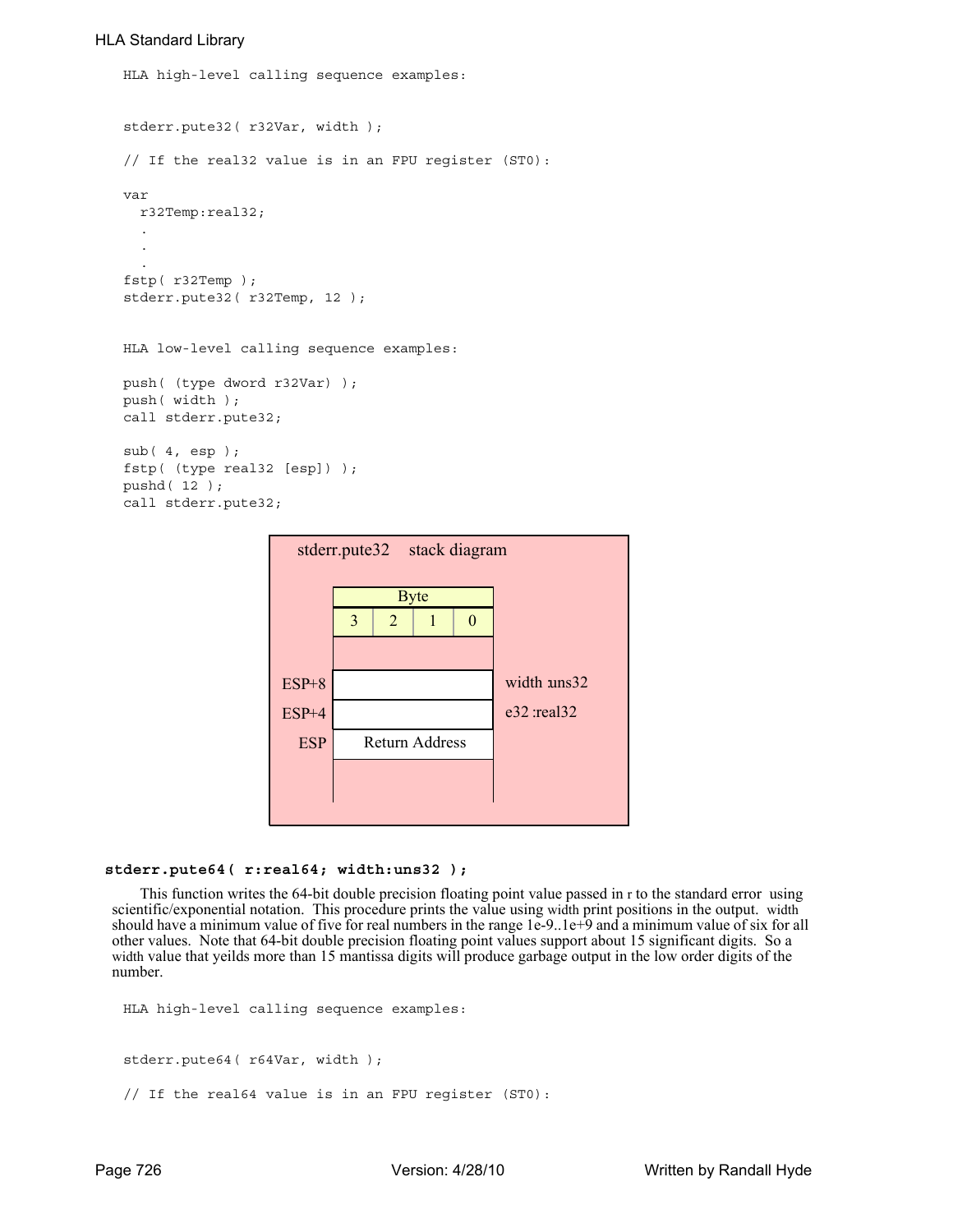```
var
  r64Temp:real64;
  .
  .
  .
fstp( r64Temp );
stderr.pute64( r64Temp, 12 );
HLA low-level calling sequence examples:
push( (type dword r64Var[4]));
push( (type dword r64Var[0]));
push( width );
call stderr.pute64;
sub( 8, esp );
fstp( (type real64 [esp]) );
pushd( 12 );
call stderr.pute64;
```


#### **stderr.pute80( r:real80; width:uns32 );**

This function writes the 80-bit extended precision floating point value passed in r to the standard error device using scientific/exponential notation. This procedure prints the value using width print positions in the standard err. width should have a minimum value of five for real numbers in the range 1e-9..1e+9 and a minimum value of six for all other values. Note that 80-bit extended precision floating point values support about 18 significant digits. So a width value that yeilds more than 18 mantissa digits will produce garbage output in the low order digits of the number.

```
HLA high-level calling sequence examples:
stderr.pute80( r80Var, width );
// If the real80 value is in an FPU register (ST0):
var
```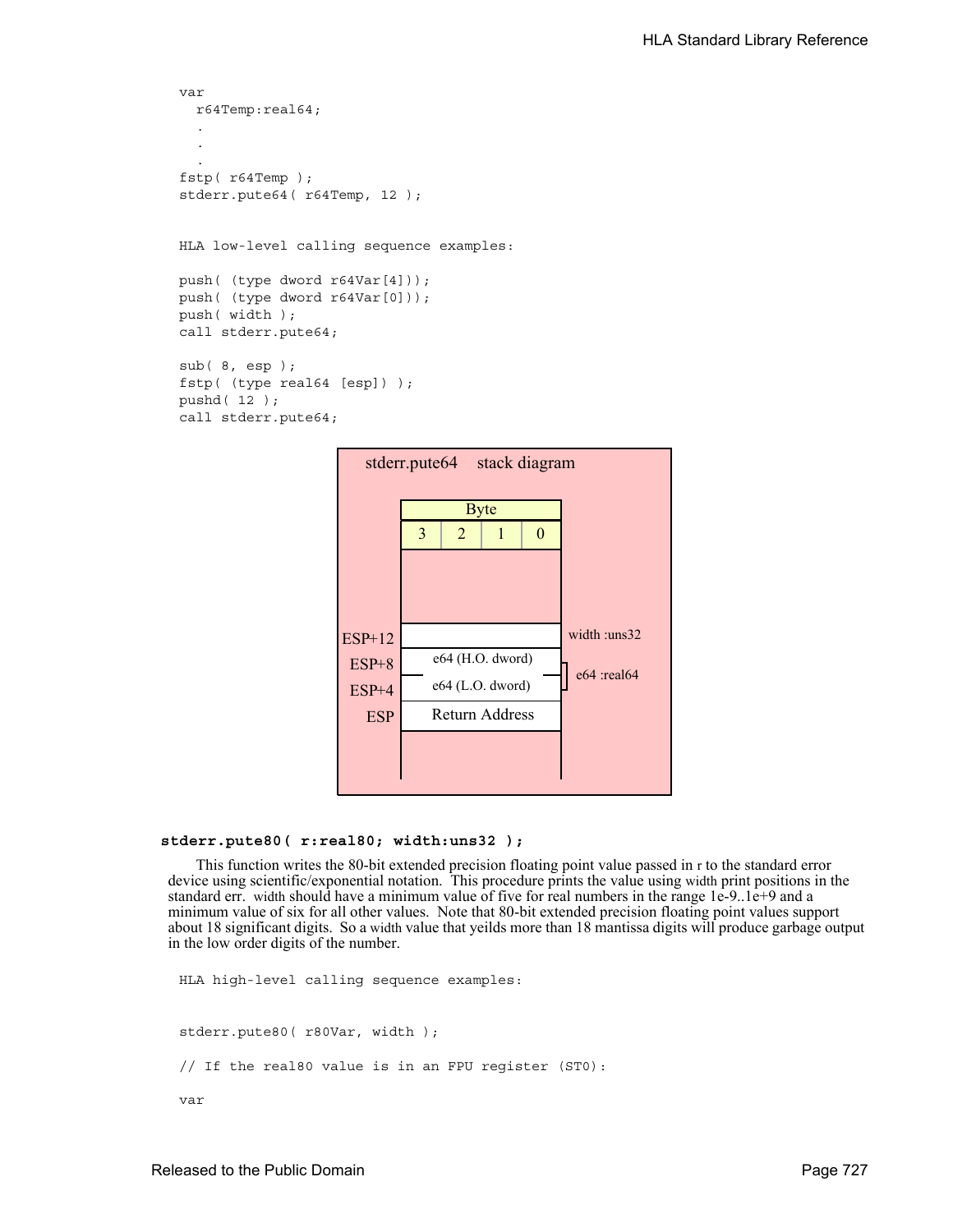```
r80Temp:real80;
  .
  .
  .
fstp( r80Temp );
stderr.pute80( r80Temp, 12 );
HLA low-level calling sequence examples:
pushw( 0 ); // A word of padding.
push( (type word r80Var[8]));
push( (type dword r80Var[4]));
push( (type dword r80Var[0]));
push( width );
call stderr.pute80;
sub( 12, esp );
fstp( (type real80 [esp]) );
pushd( 12 );
call stderr.pute80;
```


# **27.10.2 Real Output Using Decimal Notation**

Although scientific (exponential) notation is the most general display format for real numbers, real numbers you display in this format are very difficult to read. Therefore, the HLA stderr module also provides a set of functions that output real values using the decimal representation. Although you cannot (practically) use these decimal output routines for all real values, they are applicable to a wide variety of common numbers you will use in your programs.

These functions require four parameters: the real value to convert, the width of the converted value, the number of digit positions to the right of the decimal point, and a padding character. These functions write their values using the following string format: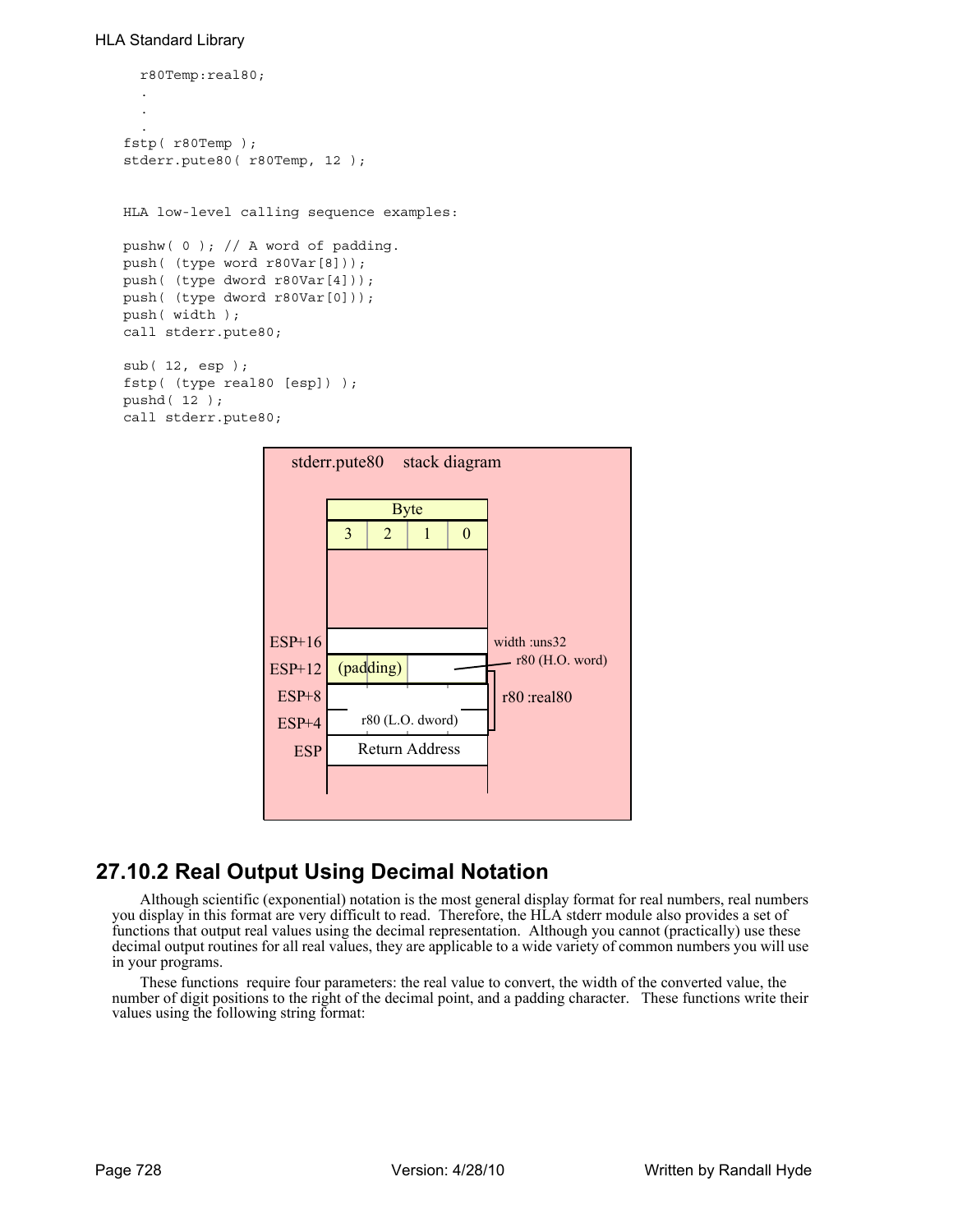| $s \mid i \mid i \mid i$ |  |  |  |  |  |
|--------------------------|--|--|--|--|--|

s is a space for positive values, '-' for negative values i represents the integer portion of the mantissa fffff represents the fractional portion of the mantissa

This procedure writes a 32-bit single precision floating point value to the standard error as a string. The string consumes exactly width characters in the output. If the numeric output, using the specified number of positions to the right of the decimal point, is sufficiently small that the string representation would be less than width characters, then this procedure uses the value of pad as the padding character to fill the output with width characters. The number is right-justified within the output field (that is, this function prints the padding characters before the string representation of the number).

```
HLA high-level calling sequence examples:
stderr.putr32( r32Var, width, decpts, fill );
stderr.putr32( r32Var, 10, 2, '*' );
// If the real32 value is in an FPU register (ST0):
var
  r32Temp:real32;
  .
  .
  .
fstp( r32Temp );
stderr.putr32( r32Temp, 12, 2, al );
HLA low-level calling sequence examples:
push( (type dword r32Var) );
push( width );
push( decpts );
movzx( fill, eax );
push( eax );
call stderr.putr32;
push( (type dword r32Var) );
push( width );
push( decpts );
pushd( (type dword fill) ); // If no memory fault possible
call stderr.putr32;
sub( 4, esp );
fstp( (type real32 [esp]) );
pushd( 12 );
sub( 4, esp );
push( eax );
movzx( fill, eax ):// If memory fault were possible
mov( eax, [esp+4] ); // in above code.
pop( eax );
```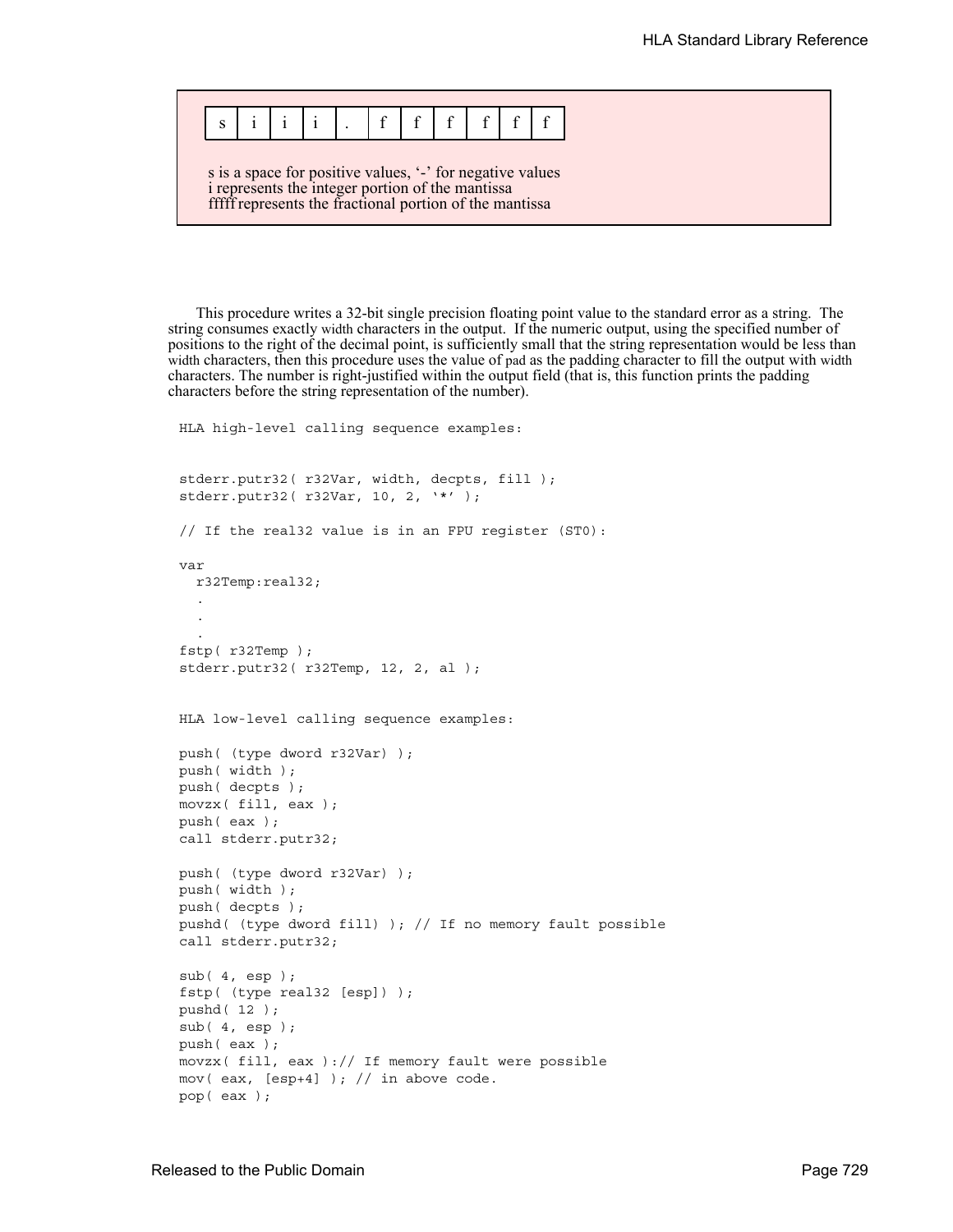call stderr.putr32;

| stack diagram<br>stderr.putr32 |   |                |                |   |                   |  |  |
|--------------------------------|---|----------------|----------------|---|-------------------|--|--|
|                                |   | <b>Byte</b>    |                |   |                   |  |  |
|                                | 3 | $\overline{2}$ | 1              | 0 |                   |  |  |
|                                |   |                |                |   |                   |  |  |
|                                |   |                |                |   |                   |  |  |
|                                |   |                |                |   |                   |  |  |
| $ESP+16$                       |   |                |                |   | pad :char         |  |  |
| ESP+12                         |   |                |                |   | decpts :uns32     |  |  |
| $ESP+8$                        |   |                |                |   | width :uns32      |  |  |
| $ESP+4$                        |   |                |                |   | $r32$ : real $32$ |  |  |
| <b>ESP</b>                     |   |                | Return Address |   |                   |  |  |
|                                |   |                |                |   |                   |  |  |
|                                |   |                |                |   |                   |  |  |

# **stderr.putr64( r:real64; width:uns32; decpts:uns32; pad:char);**

This procedure writes a 64-bit double precision floating point value to the standard error device as a string. The string consumes exactly width characters in the output. If the numeric output, using the specified number of positions to the right of the decimal point, is sufficiently small that the string representation would be less than width characters, then this procedure uses the value of pad as the padding character to fill the output with width characters.

```
HLA high-level calling sequence examples:
stderr.putr64( r64Var, width, decpts, fill );
stderr.putr64( r64Var, 10, 2, '*' );
// If the real64 value is in an FPU register (ST0):
var
 r64Temp:real64;
  .
  .
  .
fstp( r64Temp );
stderr.putr64( r64Temp, 12, 2, al );
HLA low-level calling sequence examples:
push( (type dword r64Var[4]) );
push( (type dword r64Var) );
push( width );
push( decpts );
movzx( fill, eax );
push( eax );
call stderr.putr64;
push( (type dword r64Var[4]) );
push( (type dword r64Var) );
```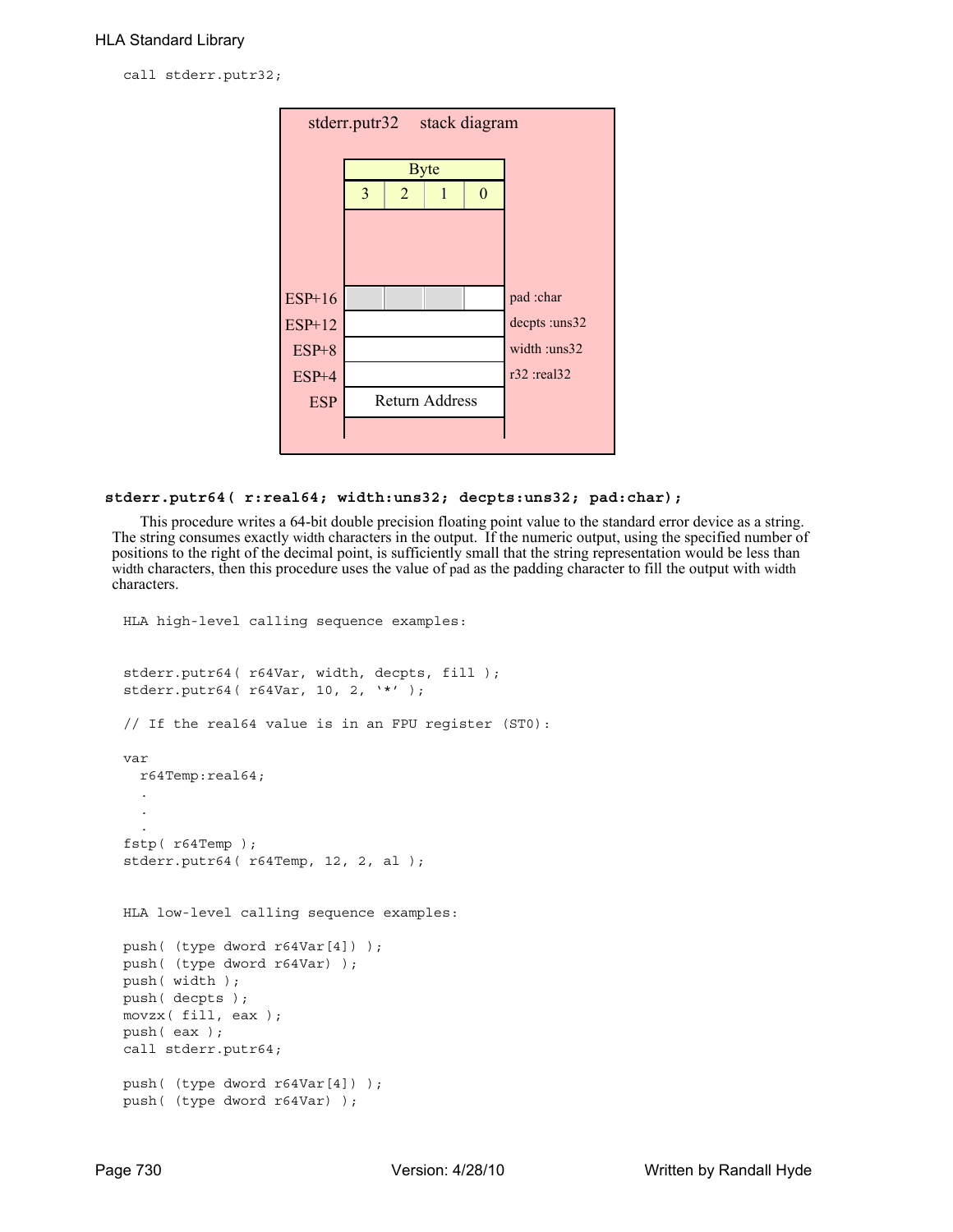```
push( width );
push( decpts );
pushd( (type dword fill) ); // If no memory fault possible
call stderr.putr64;
sub( 8, esp );
fstp( (type real64 [esp]) );
pushd( 12 );
sub(4, esp);push( eax );
movzx( fill, eax ):// If memory fault were possible
mov( eax, [esp+4] ); // in above code.
pop( eax );
call stderr.putr64;
```


### **stderr.putr80( r:real80; width:uns32; decpts:uns32; pad:char);**

This procedure writes an 80-bit extended precision floating point value to the output as a string. The string consumes exactly width characters in the output. If the numeric output, using the specified number of positions to the right of the decimal point, is sufficiently small that the string representation would be less than width characters, then this procedure uses the value of pad as the padding character to fill the output with width characters.

```
HLA high-level calling sequence examples:
stderr.putr80( r80Var, width, decpts, fill );
stderr.putr80( r80Var, 10, 2, '*' );
// If the real80 value is in an FPU register (ST0):
var
  r80Temp:real80;
  .
  .
  .
fstp( r80Temp );
stderr.putr80( r80Temp, 12, 2, al );
```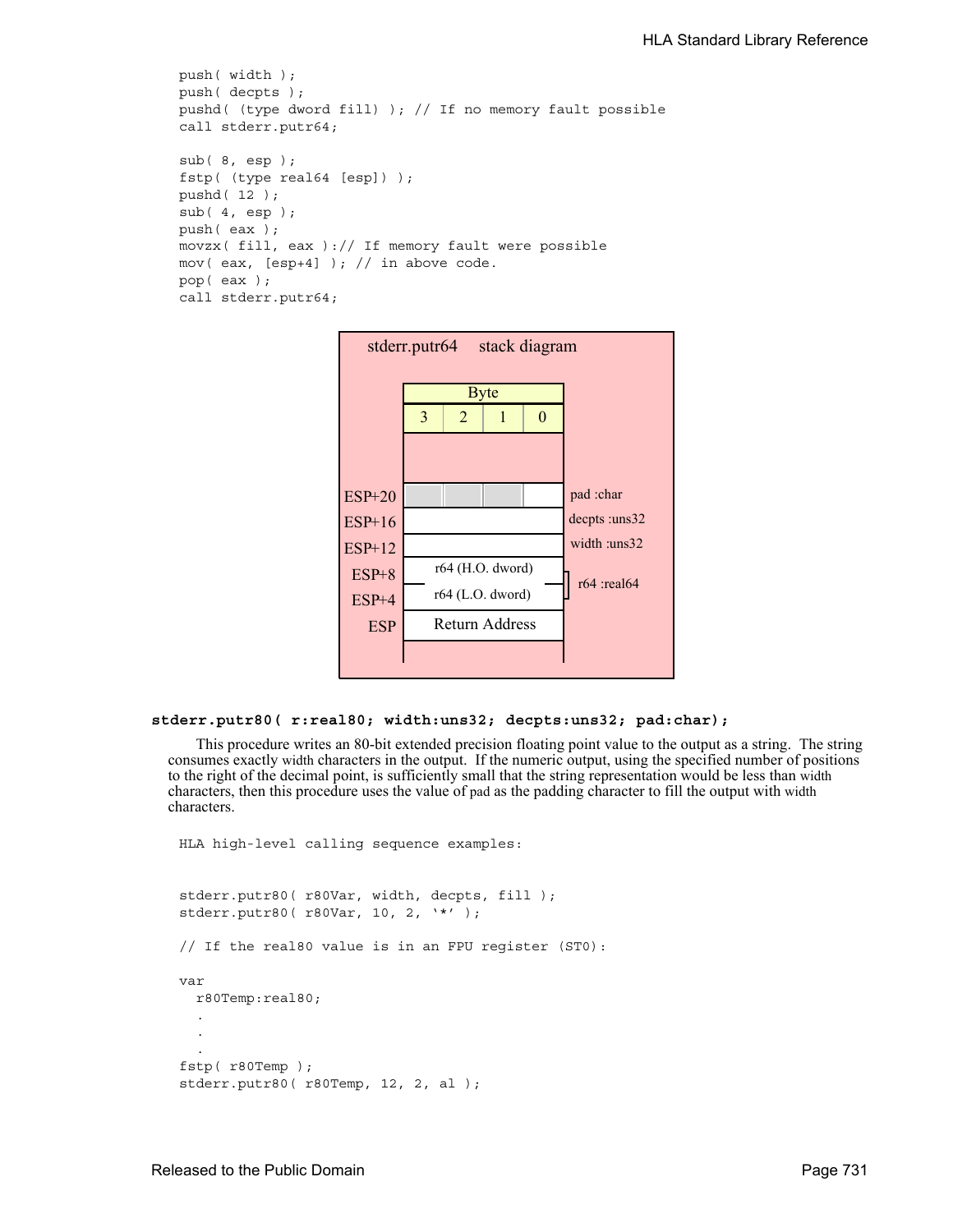```
HLA low-level calling sequence examples:
pushw( 0 );
push( (type word r80Var[8]) );
push( (type dword r80Var[4]) );
push( (type dword r80Var) );
push( width );
push( decpts );
movzx( fill, eax );
push( eax );
call stderr.putr80;
pushw( 0 );
push( (type word r80Var[8]) );
push( (type dword r80Var[4]) );
push( (type dword r80Var) );
push( width );
push( decpts );
pushd( (type dword fill) ); // If no memory fault possible
call stderr.putr80;
sub( 12, esp );
fstp( (type real80 [esp]) );
pushd( 12 );
sub( 4, esp );
push( eax );
movzx( fill, eax ):// If memory fault were possible
mov( eax, [esp+4] ); // in above code.
pop( eax );
call stderr.putr80;
```